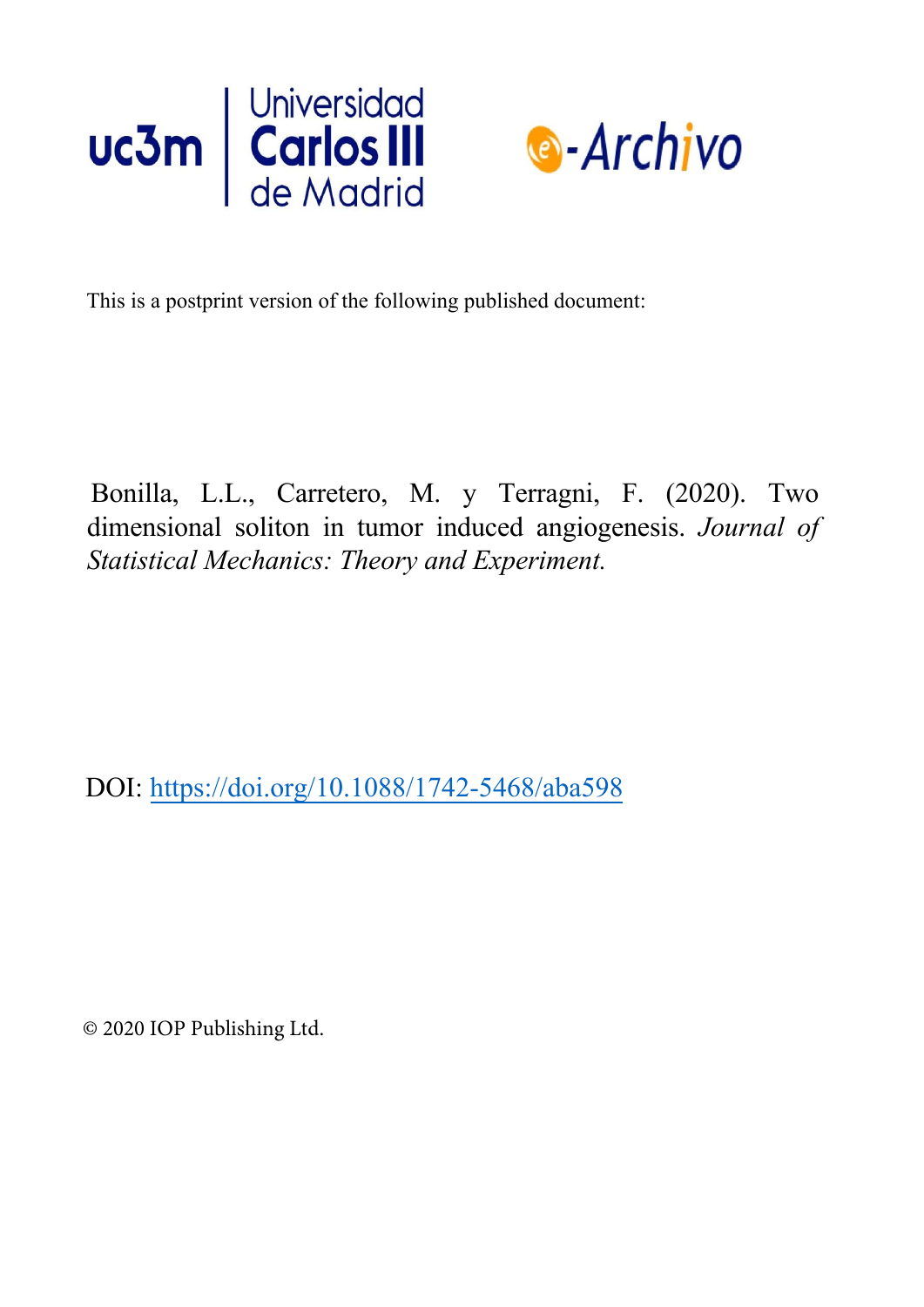# Two dimensional soliton in tumor induced angiogenesis

L L Bonilla<sup>∗</sup> , M Carretero and F Terragni Gregorio Millán Institute,

Fluid Dynamics, Nanoscience and Industrial Mathematics, and Department of Mathematics,

Universidad Carlos III de Madrid, 28911 Leganés, Spain <sup>∗</sup>Corresponding author. E-mail: bonilla@ing.uc3m.es

June 30, 2020

#### Abstract

Ensemble averages of a stochastic model show that, after a formation stage, the tips of active blood vessels in an angiogenic network form a moving two dimensional stable diffusive soliton, which advances toward sources of growth factor. Here we use methods of multiple scales to find the diffusive soliton as a solution of a deterministic equation for the mean density of active endothelial cells tips. We characterize the diffusive soliton shape in a general geometry, and find that its vector velocity and the trajectory of its center of mass along curvilinear coordinates solve appropriate collective coordinate equations. The vessel tip density predicted by the soliton compares well with that obtained by ensemble averages of simulations of the stochastic model.

Keywords: Two dimensional diffusive soliton, noise models, pattern formation, nonlinear dynamics, systems biology, tumor induced angiogenesis, chemotaxis

### 1 Introduction

Angiogenesis is the growth of blood vessels out of a primary vessel, a complex multiscale process that determines organ growth and regeneration, tissue repair, wound healing and many other natural operations [\[1,](#page-30-0) [2,](#page-30-1) [3,](#page-30-2) [4,](#page-30-3) [7,](#page-30-4) [5,](#page-30-5) [6\]](#page-30-6). Its imbalance contributes to numerous malignant, inflammatory, ischaemic, infectious, and immune diseases [\[1\]](#page-30-0), such as cancer [\[8,](#page-30-7) [9,](#page-30-8) [10,](#page-30-9) [11,](#page-30-10) [12,](#page-30-11) [13\]](#page-30-12), rheumatoid arthritis [\[14\]](#page-30-13), neovascular age-related macular degeneration [\[15,](#page-30-14) [16\]](#page-30-15), endometriosis [\[17\]](#page-31-0), and diabetes [\[18\]](#page-31-1).

Normal angiogenesis proceeds as follows. During inflammation or under hypoxia, cells may activate signaling pathways that lead to secretion of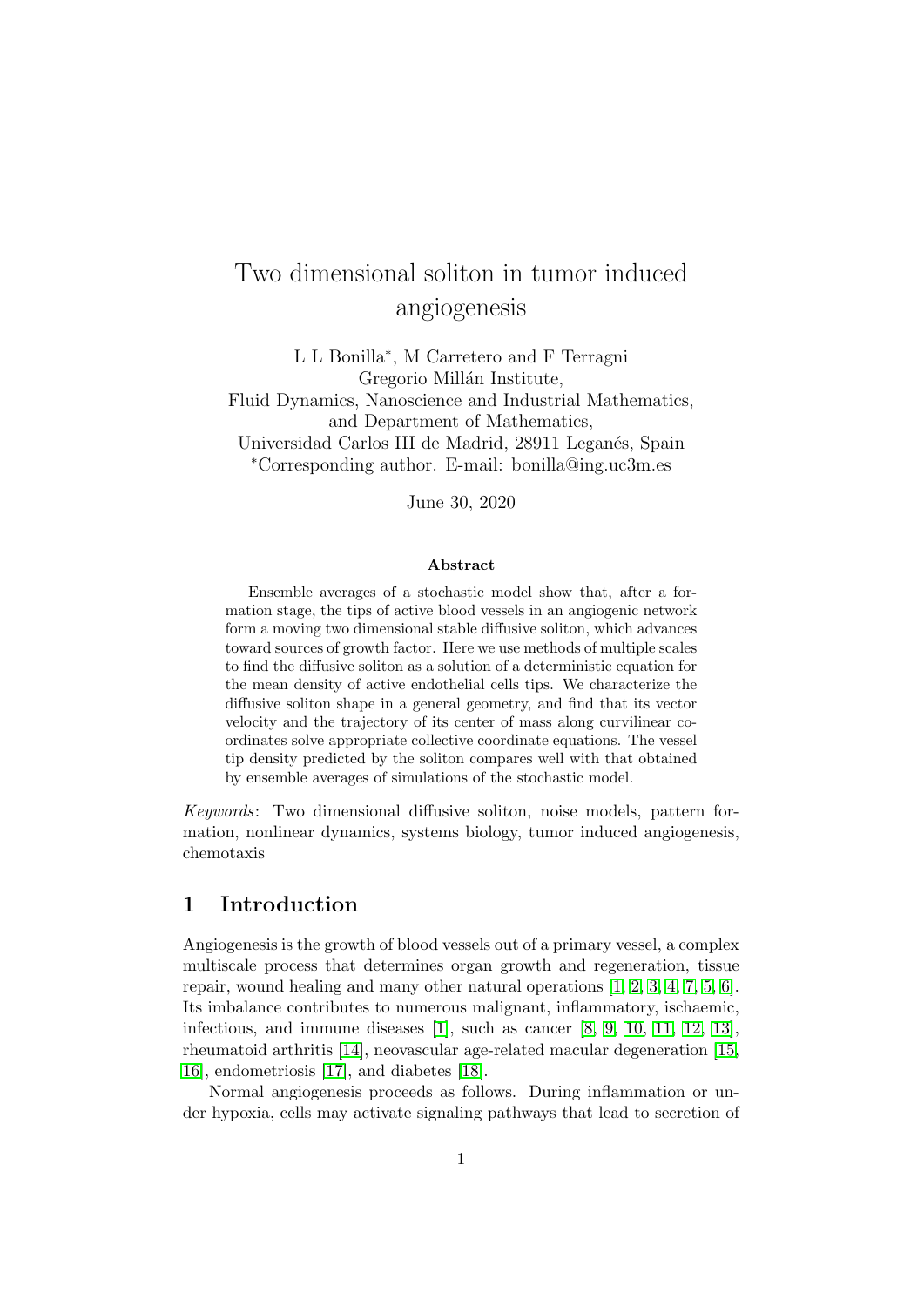pro-angiogenic proteins, such as Vessel Endothelial Growth Factor (VEGF). VEGF diffuses in the tissue, binds to extracellular matrix (ECM) components and forms a spatial concentration gradient in the direction of hypoxia. When VEGF molecules reach an existing blood vessel, they promote diminishing adhesion of its cells and the growth of new vessel sprouts. VEGF also activates the tip cell phenotype in endothelial cells (ECs) of the vessel, which then grow filopodia with many VEGF receptors. The tip cells pull the other ECs, open a pathway in the ECM, lead the new sprouts, and migrate in the direction of increasing VEGF concentration [\[19\]](#page-31-2). Branching of new sprouts occurs as a result of signaling and mechanical cues between neighboring ECs [\[20,](#page-31-3) [21,](#page-31-4) [22\]](#page-31-5). ECs in growing sprouts alter their shape to form a lumen connected to the initial vessel that is capable of carrying blood [\[23\]](#page-31-6). Sprouts meet and merge in a process called anastomosis to improve blood circulation inside the new vessels. Poorly perfused vessels may become thinner and their ECs, in a process that inverts angiogenesis, may retract to neighboring vessels leading to a more robust blood circulation [\[24\]](#page-31-7). Thus, the vascular plexus remodels into a highly organized and hierarchical network of larger vessels ramifying into smaller ones [\[25\]](#page-31-8). In normal processes of wound healing or organ growth, the cells inhibit the production of growth factors when the process is finished.

The previous picture changes in significant ways in pathological angiogenesis. Hypoxic cells of an incipient tumor experience lack of oxygen and nutrients. Then they produce VEGF that induces angiogenesis, and new vessel sprouts exit from a nearby primary vessel and move in the tumor direction [\[9,](#page-30-8) [1,](#page-30-0) [11\]](#page-30-10). Blood brings oxygen and nutrients that foster tumor growth. Instead of inhibiting production of growth factors, tumor cells continue secreting growth factors that attract more vessel sprouts and facilitate tumor expansion. Together with experiments, there are many models spanning from the cellular to macroscopic scales that try to understand angiogenesis [\[10,](#page-30-9) [22,](#page-31-5) [26,](#page-31-9) [27,](#page-31-10) [28,](#page-32-0) [29,](#page-32-1) [30,](#page-32-2) [31,](#page-32-3) [32,](#page-32-4) [33,](#page-32-5) [34,](#page-32-6) [35,](#page-32-7) [36,](#page-32-8) [37,](#page-32-9) [38,](#page-32-10) [39,](#page-32-11) [40,](#page-32-12) [41,](#page-33-0) [42,](#page-33-1) [43,](#page-33-2) [44,](#page-33-3) [45,](#page-33-4) [46,](#page-33-5) [47,](#page-33-6) [48,](#page-33-7) [49,](#page-33-8) [50,](#page-33-9) [51,](#page-33-10) [52,](#page-33-11) [53,](#page-34-0) [54,](#page-34-1) [55\]](#page-34-2).

Early models consider reaction-diffusion equations for densities of cells and chemicals (growth factors, fibronectin, etc.) [\[10,](#page-30-9) [28,](#page-32-0) [29\]](#page-32-1). They cannot treat the growth and evolution of individual blood vessels. Tip cell stochastic models of tumor induced angiogenesis are among the simplest ones for this complex multiscale process. Their basic assumptions are that (i) the cells of a blood sprout tip do not proliferate and move towards the tumor producing growth factor, and (ii) proliferating stalk cells build the sprout along the trajectory of the sprout tip. Thus tip cell models are based on the motion of single particles representing the tip cells and their trajectories constitute the advancing blood vessels network [\[26,](#page-31-9) [27,](#page-31-10) [31,](#page-32-3) [34,](#page-32-6) [35,](#page-32-7) [41,](#page-33-0) [51,](#page-33-10) [52,](#page-33-11) [55,](#page-34-2) [56\]](#page-34-3). Tip cell models describe angiogenesis over distances that are large compared with a cell size, thereby renouncing to detailed descriptions of cellular processes. More complex models include tip and stalk cell dynamics, the motion of tip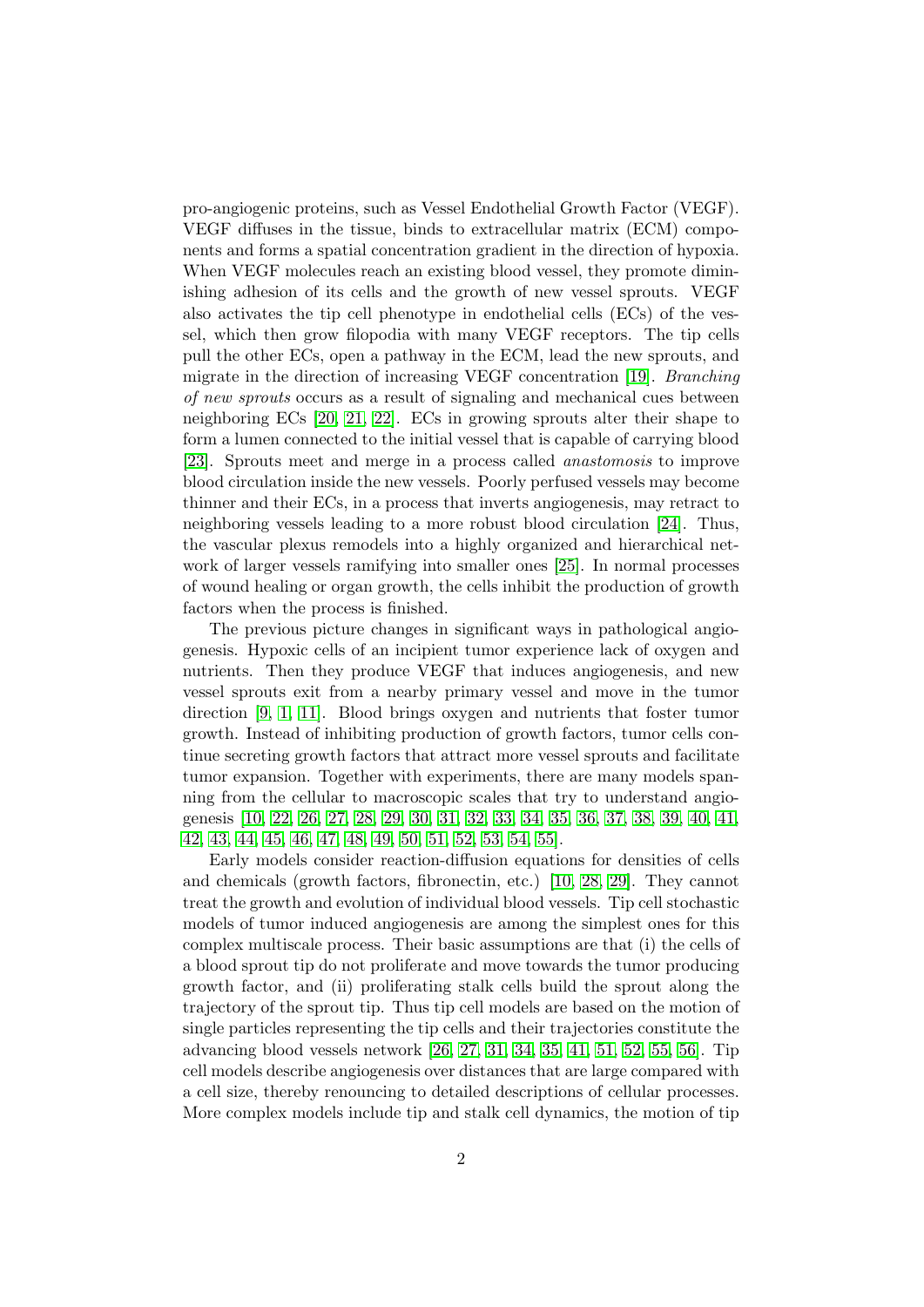and stalk cells on the extracellular matrix outside blood vessels, signaling pathways and EC phenotype selection, blood circulation in newly formed vessels, and so on [\[40,](#page-32-12) [43,](#page-33-2) [50,](#page-33-9) [52,](#page-33-11) [57,](#page-34-4) [22\]](#page-31-5).

<span id="page-3-0"></span>

Figure 1: Angiogenic network generated by the stochastic process at (a) 24 hr and (b) 36 hr after sprouts issue from the primary blood vessel at  $x = 0$ . The level curves of the TAF density  $C(t, x)$  are also depicted, showing a tumor located vertically at  $x = L$  above the x-axis.

Previously, we have derived a deterministic description from a simple two dimensional (2D) tip cell model of tumor induced angiogenesis [\[51\]](#page-33-10). This model considers tip cells subject to chemotactic, friction and white noise forces, and to random branching. When a moving sprout tip meets an existing sprout or a blood vessel, it fuses with it and stops moving, which is a simple model of anastomosis. A slightly more complicated earlier model by Capasso and Morale also includes haptotaxis [\[41\]](#page-33-0). Fig. [1](#page-3-0) shows two snapshots of a realization of the stochastic process. Our deterministic description [\[51\]](#page-33-10) consists of an integropartial differential equation for the density of active tip cells coupled to a reaction-diffusion equation for the tumor angiogenic factor (TAF), which is representative of VEGF and other relevant growth factors. Branching and anastomosis processes appear as source and sink terms in the equation for the density of active tip cells. The tip density and other mesoscopic quantities are ensemble averages over replicas of the stochastic process [\[56\]](#page-34-3). A similar equation for the tip density on  $\mathbb{R}^D$  ( $D = 2, 3$ ) can be rigorously derived from the stochastic equations in the limit as the initial number of tips goes to infinity [\[58\]](#page-34-5). However, when we consider the more realistic situation of angiogenesis issuing from a primary vessel and advancing in a bounded region, the number of tips is finite and limited by anastomosis. In this situation, the derivation of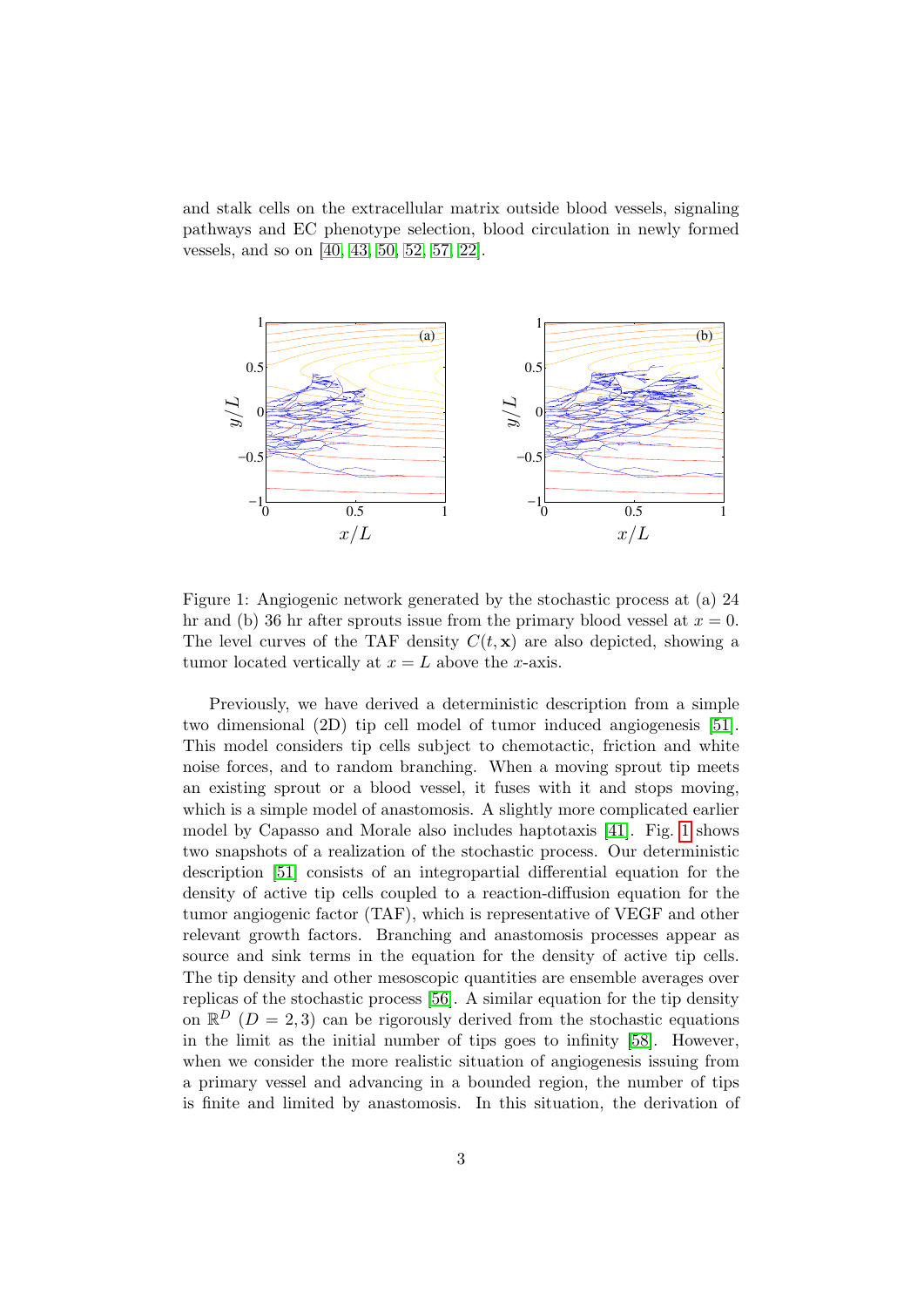the deterministic equation from ensemble averages of the stochastic process makes more physical sense [\[56\]](#page-34-3), although a rigorous proof of its validity seems more difficult.

Analysis and numerical solutions of both deterministic and stochastic descriptions of angiogenesis show that the tip density advances from primary blood vessel to tumor as a moving lump, which is a two dimensional diffusive soliton (2DDS). The 2DDS is a solution of a simplified version of the integropartial equation for the density of active tips moving on  $\mathbb{R}^2$  and with constant TAF concentration. In simple one dimensional (1D) geometries, the longitudinal profile of the moving lump is a one dimensional diffusive soliton (1DDS) [\[59\]](#page-34-6). Diffusive solitons are stable solitary waves of dissipative systems which, unlike true solitons, do not emerge unchanged from collisions [\[60\]](#page-34-7). How does the soliton picture apply to angiogenesis starting from a blood vessel and advancing toward a tumor? The distance between the primary vessel and the tumor has to be sufficiently large, for otherwise the 2DDS does not have space and time to form. Provided the distance is large enough, there are three stages for the motion of active tips. First, the active tips proliferate through branching until the 2DDS forms. Secondly, the 2DDS advances far from primary vessel and tumor. This second stage can be approximated by the 2DDS solution obtained for the case of infinite space and constant TAF concentration if the latter changes slowly. The velocity and shape of the soliton vary slowly to accommodate the changes in TAF concentration and are determined by collective coordinate equations (CCEs) [\[59,](#page-34-6) [61,](#page-34-8) [62\]](#page-34-9). The last stage describes how the angiogenic network reaches the tumor.

The main result of this work is finding and validating an approximate description and CCEs for the 2DDS in the general case. Note that angiogenesis is a biological process very far from equilibrium. However, numerical simulations show that when the density of active vessel tips is far from the boundaries (primary vessel and tumor), it evolves rapidly to a particular pattern, the 2DDS or angiton. The latter is a stable uniformly moving solution for a Fokker-Planck equation with source terms and constant TAF concentration in the spatially unbounded case. It plays the same role as the thermal equilibrium solution for the Fokker-Planck equation describing a system with detailed balance. The 2DDS is characterized by a few parameters (velocity, height). For a finite geometry and slowly-varying TAF concentration, the 2DDS parameters change slowly to accommodate the angiton motion towards the boundaries and the varying TAF concentration.

The description of the second stage of angiogenesis is far from obvious. The first step is to reduce the 2D equation for the marginal tip density to a 1D equation. For equations deriving from a variational principle, such as the Gross-Pitaevskii equation for a cigar shaped Bose condensate, an appropriate Ansatz is a Gaussian function of the transversal coordinate times a function of the axial coordinate [\[63\]](#page-34-10). Inserting this Ansatz into the action of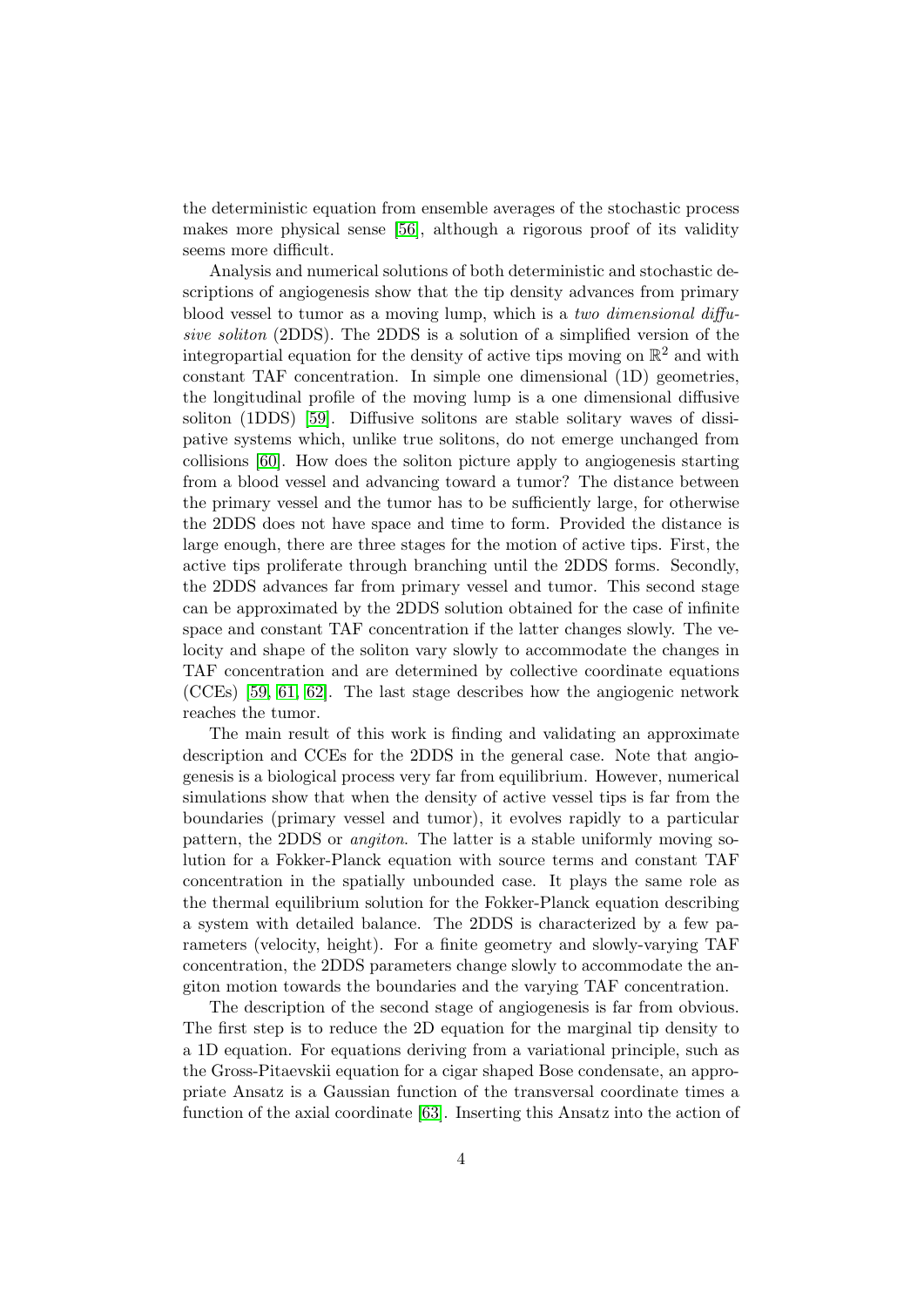the variational principle produces an equation for the longitudinal function and an equation for the width of the Gaussian. When the latter is solved in terms of the longitudinal function, it yields an effective 1D nonlinear equation for it [\[63\]](#page-34-10).

The deterministic equation governing tumor induced angiogenesis does not derive from a variational principle, and, therefore, we cannot use the same ideas to reduce it to a 1D equation. For a general configuration, the 2DDS does not move on a straight line and, therefore, we have to use curvilinear coordinates to characterize both the 2DDS and the trajectory of its center of mass. The longitudinal coordinate is directed along the instantaneous velocity of the 2DDS and the transversal coordinate is measured perpendicularly to the velocity. By using the method of multiple scales with a fast transversal length scale that characterizes the 2DDS width, (i) we show that the marginal tip density has Gaussian shape (with a small variance), and (ii) derive an averaged 1D equation for the 2DDS longitudinal profile. The latter equation is the same as derived earlier for a simple 1D geometry [\[61\]](#page-34-8) except for a renormalized anastomosis coefficient and motion over the longitudinal curvilinear coordinate. The solution of the 1D is a 1DDS. While the soliton is a stable traveling wave moving rigidly on the infinite the real line, the slow evolution of the TAF concentration and the influence of boundary conditions change the 2DDS shape and velocity. We derive equations for collective coordinates of the 2DDS that include the magnitude and orientation of the soliton velocity, its shape parameter, and the location of its center of mass. The 2DDS rapidly adjusts its shape to the instantaneous values of the collective coordinates. From the numerical solutions of the CCEs, we can reconstruct the 2DDS, which then yields the marginal density of active tips. Comparison with the marginal density obtained from ensemble averages shows that the 2DDS provides a good approximation for the stochastic description of the tip cell model. Possible future applications of the present work to biology include investigating control of the 2DDS motion, e.g. by studying the effect of antiangiogenic drugs on its dynamics; cf Ref. [\[33\]](#page-32-5) for modifications of angiogenesis models due to angiostatin.

The rest of the paper is as follows. We recall the reduced integropartial differential equation for the marginal density of active vessel tips [\[56\]](#page-34-3) in Section [2.](#page-6-0) To describe the lump of active tips moving toward the tumor, we assume that it is initially a Gaussian function of the transversal coordinate, check that it continues evolving as a Gaussian, derive an equation for its longitudinal part and find a one dimensional soliton as an approximate solution in Section [3.](#page-10-0) The analytical formula for the soliton is analogous to that found in [\[59,](#page-34-6) [61\]](#page-34-8). Section [4](#page-14-0) contains a derivation of the differential equations for the collective coordinates of the 2DDS. The coefficients of the CCEs are spatial averages over the TAF density. The width of narrow 2DDSs is time independent and only three collective coordinates are needed to describe them. In Section [5,](#page-17-0) we explain how to calculate the coefficients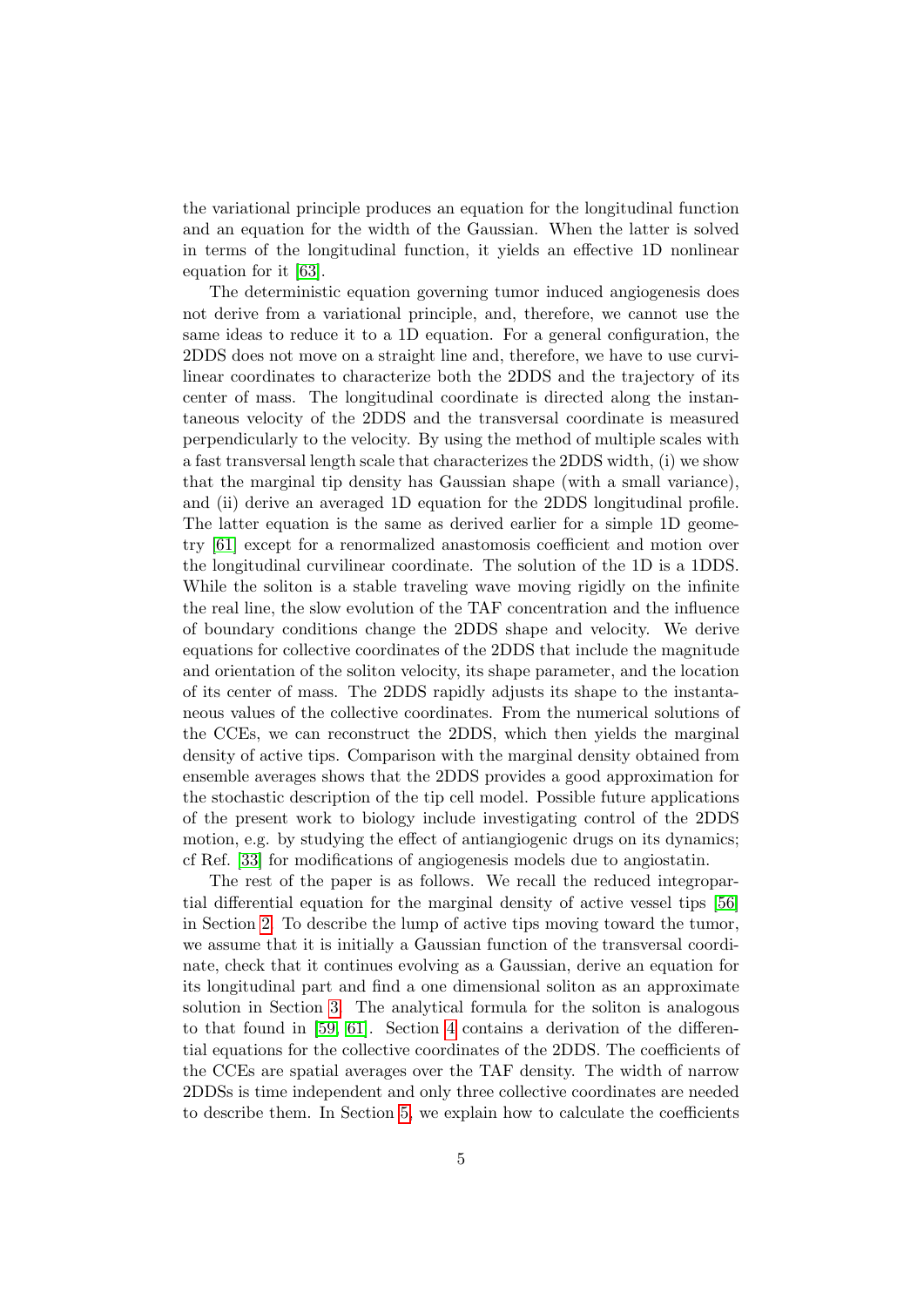in the CCEs, solve them numerically, reconstruct the 2DDS and, through it, the marginal vessel tip density. We compare it with ensemble averages of the stochastic process. It turns out that the location of the 2DDS peak approximately gives the location of the maximum of the marginal density for any realization of the stochastic process. Thus, the 2DDS roughly describes the advancing vessel network for each realization although different realizations provide different looking vessel networks. The conclusions of this work appear in Section [6.](#page-23-0) The Appendices are devoted to technical matters.

# <span id="page-6-0"></span>2 Angiogenesis model

#### 2.1 Stochastic model

Early stages of tumor induced angiogenesis are described by a simple stochastic model of motion, creation and destruction of active tips [\[51,](#page-33-10) [56\]](#page-34-3). The model comprises a system of Langevin-Ito equations for the extension of vessel tips, branching of tips (a birth process) and anastomosis (an annihilation process when the tips merge with existing vessels and cease to be active). In the model, the growing vessels are the trajectories of active vessel tips, whose motion obeys the following Langevin-Ito equations

<span id="page-6-2"></span>
$$
d\mathbf{X}^{i}(t) = \mathbf{v}^{i}(t) dt, \nd\mathbf{v}^{i}(t) = [-\mathbf{v}^{i}(t) + \mathbf{F}(C(t, \mathbf{X}^{i}(t)))]\beta dt + \sqrt{\beta} d\mathbf{W}^{i}(t),
$$
\n(1)

where the  $\mathbf{X}^{i}(t)$  and  $\mathbf{v}^{i}(t)$  are the position and velocity of the *i*th tip at time t, respectively, the  $\mathbf{W}^{i}(t)$  are independent identically distributed (i.i.d.) standard Brownian motions, and

$$
\mathbf{F}(C) = \frac{\delta}{\beta} \frac{\nabla_x C(t, \mathbf{x})}{[1 + \Gamma_1 C(t, \mathbf{x})]^q} = \frac{\delta \nabla_x [1 + \Gamma_1 C(t, \mathbf{x})]^{1-q}}{(1 - q) \Gamma_1 \beta}.
$$
 (2)

The equation for the TAF density  $C(t, \mathbf{x})$  is

<span id="page-6-3"></span>
$$
\frac{\partial}{\partial t}C(t, \mathbf{x}) = \kappa \Delta_x C(t, \mathbf{x}) - \chi C(t, \mathbf{x}) \sum_{i=1}^{N(t)} |\mathbf{v}^i(t)| \delta_{\sigma_x}(\mathbf{x} - \mathbf{X}^i(t)), \quad (3)
$$

where  $N(t)$  is the number of active tips at time t and  $\delta_{\sigma_x}$  are regularized delta functions:

<span id="page-6-1"></span>
$$
\delta_{\sigma_x}(\mathbf{x}) = \frac{e^{-x^2/\sigma_x^2} e^{-y^2/\sigma_y^2}}{\pi \sigma_x \sigma_y}.
$$
\n(4)

The ith active tip branches and fuses (anastomoses) with another tip or vessel at random times  $T^i$  and  $\Theta^i$ , respectively. At time  $T^i$  a new active tip is created, whereas at time  $\Theta^i$  the *i*th tip merges with a vessel or reaches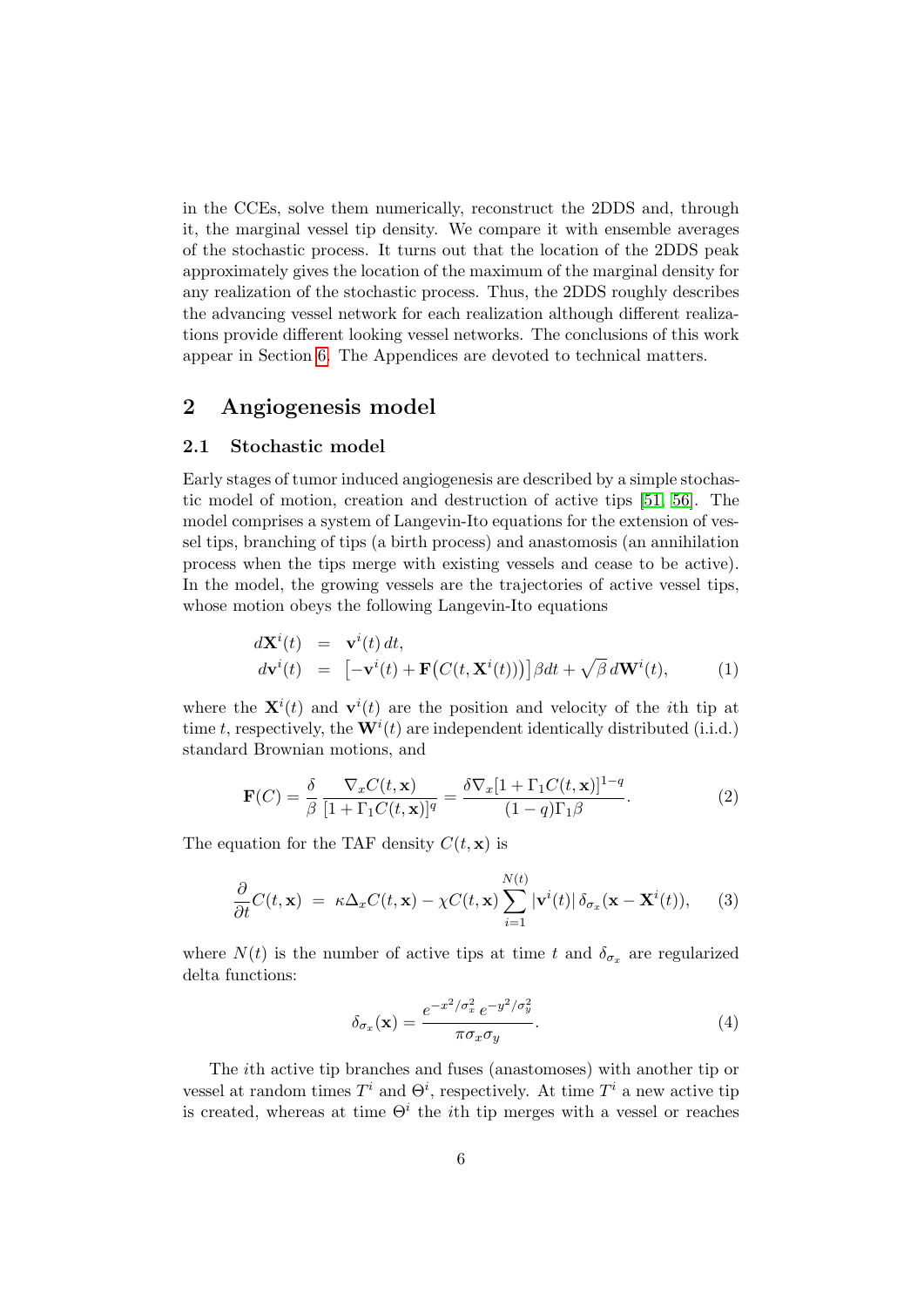the tumor, thereby ceasing to be active and counting as such. We ignore branching from mature vessels or from existing vessel sprouts; see [\[58\]](#page-34-5).

The probability that a tip branches from one of the existing ones during an infinitesimal time interval  $(t, t+dt]$  is proportional to  $\sum_{i=1}^{N(t)} \alpha(C(t, \mathbf{X}^i(t)))dt$ , where  $\alpha(C)$  is given by

$$
\alpha(C) = \frac{AC}{1+C}, \quad A > 0.
$$
\n<sup>(5)</sup>

At time  $T^i$ , the velocity of the new tip that branches from tip i is selected out of a normal distribution,  $\delta_{\sigma_v}(\mathbf{v}-\mathbf{v}_0)$ , with mean  $\mathbf{v}_0$  and a narrow variance  $\sigma_v^2$ . The regularized delta function  $\delta_{\sigma_v}(\mathbf{x})$  is given by Eq. [\(4\)](#page-6-1) with  $\sigma_x = \sigma_y = \sigma_v$ .

The change per unit time of the number of tips in boxes  $d\mathbf{x}$  and  $d\mathbf{v}$  about x and v is

<span id="page-7-1"></span>
$$
\sum_{i=1}^{N(t)} \alpha(C(t, \mathbf{X}^i(t))) \delta_{\sigma_v}(\mathbf{v}^i(t) - \mathbf{v}_0) = \int_{d\mathbf{x}} \int_{d\mathbf{v}} \alpha(C(t, \mathbf{x}))
$$

$$
\times \delta_{\sigma_v}(\mathbf{v} - \mathbf{v}_0) \sum_{i=1}^{N(t)} \delta(\mathbf{x} - \mathbf{X}^i(t)) \delta(\mathbf{v} - \mathbf{v}^i(t)) d\mathbf{x} d\mathbf{v}.
$$
(6)

Representative values of all involved dimensionless parameters can be found in Table [1](#page-7-0) [\[51,](#page-33-10) [56\]](#page-34-3).

<span id="page-7-0"></span>

|                                |                          |                                    |                           |                                        |                                       | $\sigma_v$               | $\sigma_x$ | $\sigma_u$               |
|--------------------------------|--------------------------|------------------------------------|---------------------------|----------------------------------------|---------------------------------------|--------------------------|------------|--------------------------|
| $\frac{d_1 C_R}{\tilde v_0^2}$ | $\frac{kL}{\tilde{v}_0}$ | $\frac{\alpha_1 L}{\tilde{v}_0^3}$ | $\frac{1}{\tilde{v}_0^2}$ | $\gamma_1 C_R$                         | $rac{d_2}{\tilde{v}_0 L}$             | $\overline{\phantom{0}}$ |            | $\overline{\phantom{0}}$ |
| $1.5\,$                        | 5.88                     | 22.42                              | 0.189                     | $\begin{array}{ccc} & 1 & \end{array}$ | $0.0045$ $0.002$ $0.08$ $0.15$ $0.05$ |                          |            |                          |

Table 1: Dimensionless parameters and representative values.

#### 2.2 Deterministic equations

It is possible to derive deterministic equations for the density of active vessel tips and the vessel tip flux from the stochastic model. In all cases, the law of large numbers [\[64\]](#page-34-11) is involved. As the initial number of active tips  $N(0)$ tends to infinity, the scaled tip density, defined as the number of active tips per unit phase volume divided by  $N(0)$ , is a self-averaging quantity obeying a deterministic integrodifferential equation [\[58\]](#page-34-5), similar to that derived earlier in [\[51\]](#page-33-10). This can be proved rigorously as an initial value problem for tips moving on the infinite space [\[58\]](#page-34-5). However, the situation is different for a slab geometry in two space dimensions, where tips are born from a primary vessel and advance toward a tumor placed at a finite distance. In this case, proliferation of active vessels due to branching is balanced by their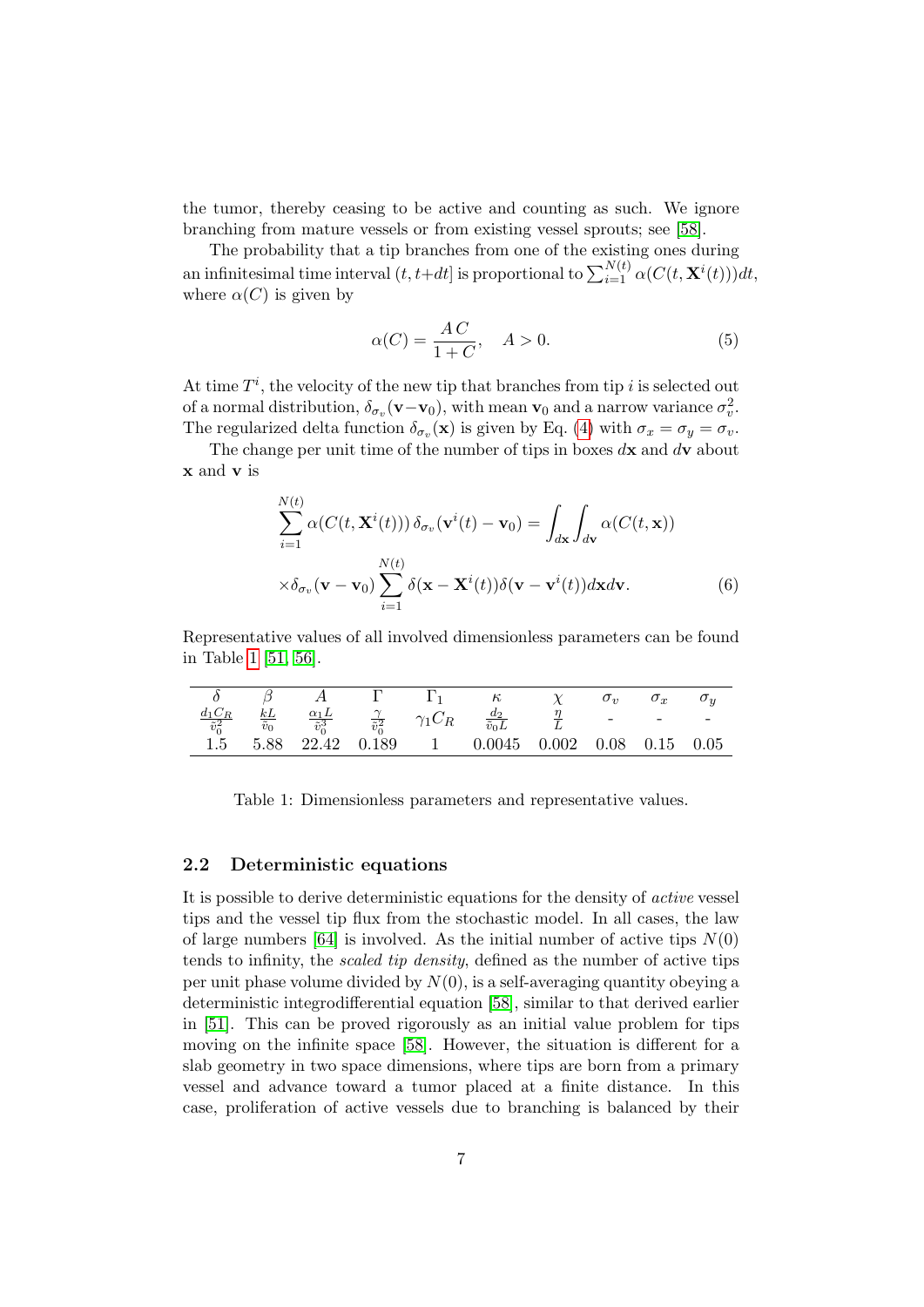inactivation due to anastomosis, which typically keeps the number of active tips below one hundred [\[56\]](#page-34-3). Numerical simulations of the stochastic process also indicate that there are substantial velocity and density fluctuations. Thus, there is numerical evidence that the density of active tips is not selfaveraging for bounded geometries.

An average density satisfying a deterministic equation can be determined by a different usage of the law of large numbers. We consider a large number  $\mathcal N$  of replicas (realizations)  $\omega$  of the stochastic process and introduce the following empirical averages [\[56\]](#page-34-3):

<span id="page-8-0"></span>
$$
p_{\mathcal{N}}(t, \mathbf{x}, \mathbf{v}) = \frac{1}{\mathcal{N}} \sum_{\omega=1}^{\mathcal{N}} \sum_{i=1}^{N(t, \omega)} \delta_{\sigma_x}(\mathbf{x} - \mathbf{X}^i(t, \omega)) \delta_{\sigma_v}(\mathbf{v} - \mathbf{v}^i(t, \omega)), \quad (7)
$$

$$
\tilde{p}_{\mathcal{N}}(t,\mathbf{x}) = \frac{1}{\mathcal{N}} \sum_{\omega=1}^{\mathcal{N}} \sum_{i=1}^{N(t,\omega)} \delta_{\sigma_x}(\mathbf{x} - \mathbf{X}^i(t,\omega)), \tag{8}
$$

$$
j_{\mathcal{N}}(t,\mathbf{x}) = \frac{1}{\mathcal{N}} \sum_{\omega=1}^{\mathcal{N}} \sum_{i=1}^{N(t,\omega)} |\mathbf{v}^{i}(t,\omega)| \delta_{\sigma_x}(\mathbf{x} - \mathbf{X}^{i}(t,\omega)). \tag{9}
$$

Replicas of the stochastic process are independent by definition. By the law of large numbers as  $\mathcal{N} \to \infty$ , the limits of these empirical averages become the expected values of the tip density, the marginal tip density and the vessel tip flux according to the stochastic process [\[64\]](#page-34-11). The averages over the set of replicas are the usual ensemble averages of statistical mechanics. The densities in Eqs. [\(8\)](#page-8-0) and [\(9\)](#page-8-0) are not probability densities: note that the integral of the marginal density  $\tilde{p}_{\mathcal{N}}(t, \mathbf{x})$  over space is not one. Instead, it is the average number of active tips at time t,  $\langle\langle N(t)\rangle\rangle = \mathcal{N}^{-1} \sum_{\omega=1}^{N} N(t, \omega),$ which is finite in the limit of infinitely many replicas and changes with time due to the branching and anastomosis processes.

In Ref. [\[56\]](#page-34-3), we have shown that the ensemble averages,  $p(t, \mathbf{x}, \mathbf{v})$ ,  $\tilde{p}(t, \mathbf{x})$ , and  $j(t, \mathbf{x})$ , solve the following equations:

<span id="page-8-1"></span>
$$
\frac{\partial}{\partial t}p(t, \mathbf{x}, \mathbf{v}) = \alpha(C(t, \mathbf{x}))p(t, \mathbf{x}, \mathbf{v})\delta_{\sigma_v}(\mathbf{v} - \mathbf{v}_0) - \Gamma p(t, \mathbf{x}, \mathbf{v}) \int_0^t \tilde{p}(s, \mathbf{x}) ds \n-\mathbf{v} \cdot \nabla_x p(t, \mathbf{x}, \mathbf{v}) - \beta \nabla_v \cdot [(\mathbf{F}(C(t, \mathbf{x})) - \mathbf{v})p(t, \mathbf{x}, \mathbf{v})] + \frac{\beta}{2} \Delta_v p(t, \mathbf{x}, \mathbf{v})
$$
\n
$$
\tilde{p}(t, \mathbf{x}) = \int p(t, \mathbf{x}, \mathbf{v}') d\mathbf{v}'. \tag{11}
$$

Here, the first two terms on the right-hand side of Eq. [\(10\)](#page-8-1) describe branching and anastomosis, respectively. The other terms are the usual ones appearing in the Fokker-Planck equation corresponding to the Langevin equations [\(1\)](#page-6-2). The TAF equation [\(3\)](#page-6-3) becomes

<span id="page-8-2"></span>
$$
\frac{\partial}{\partial t}C(t, \mathbf{x}) = \kappa \Delta_x C(t, \mathbf{x}) - \chi C(t, \mathbf{x}) j(t, \mathbf{x}),\tag{12}
$$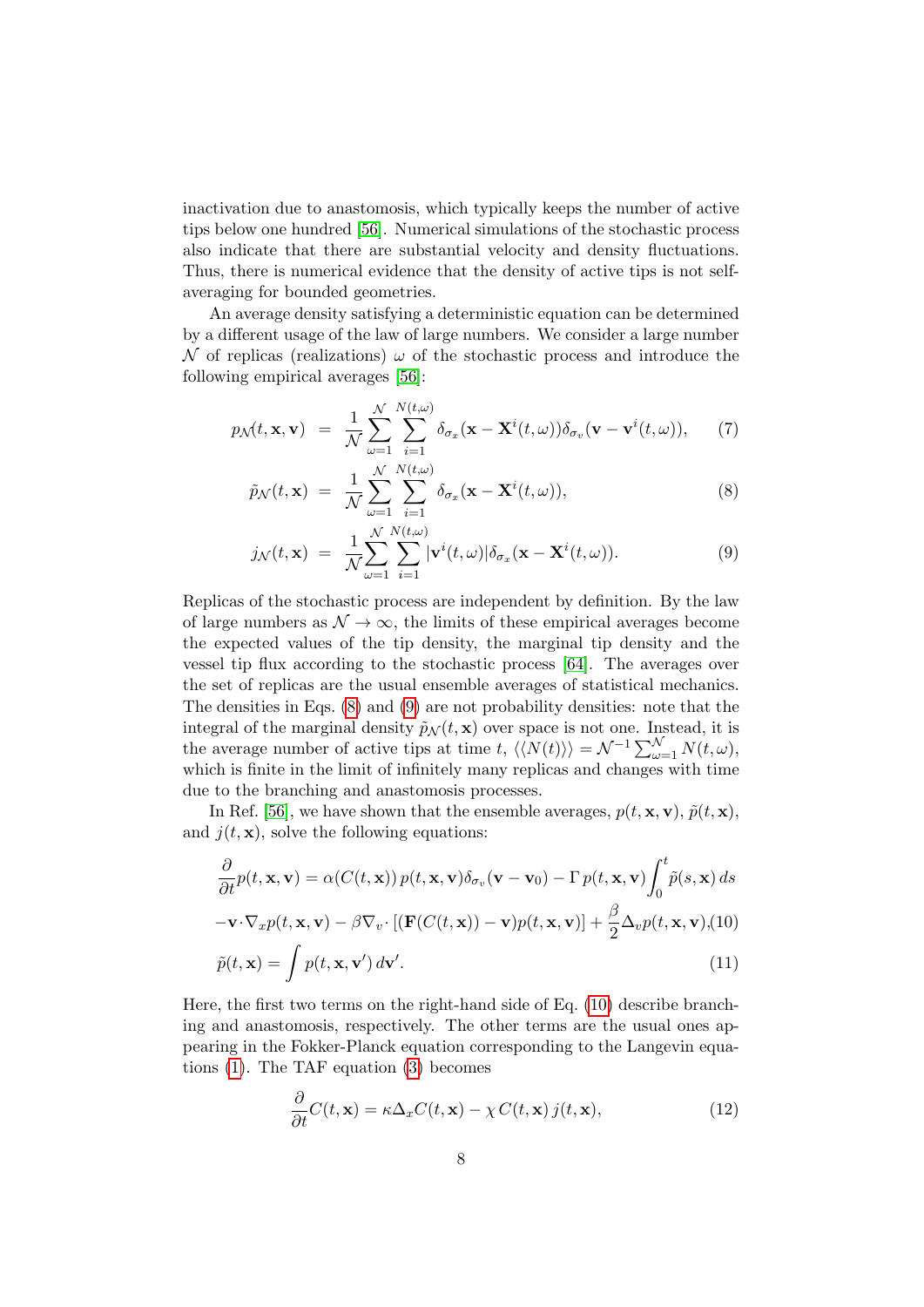where

<span id="page-9-1"></span>
$$
j(t, \mathbf{x}) = \int |\mathbf{v}'| \, p(t, \mathbf{x}, \mathbf{v}') \, d\mathbf{v}'. \tag{13}
$$

Unlike the case of the mean field limit  $N(0) \rightarrow \infty$  in Ref. [\[58\]](#page-34-5), we lack a proof that the considered ensemble averages obey the deterministic equations [\(10\)](#page-8-1)- [\(12\)](#page-8-2). However, we can compare the solution of the deterministic equations to the ensemble averages of the stochastic process and fit the anastomosis coefficient  $\Gamma$  so that the average number of tips as a function of time is as close as possible in both descriptions [\[56,](#page-34-3) [61\]](#page-34-8). The number of replicas  $\mathcal N$  in our numerical simulations is selected so that the ensemble averages,  $p_N(t, \mathbf{x}, \mathbf{v}), \tilde{p}_N(t, \mathbf{x})$ , and  $j_N(t, \mathbf{x})$ , do not change by adding any more replicas to  $N$ . [A](#page-27-0)ppendix A contains appropriate initial and boundary conditions for solving the deterministic equations [\(10\)](#page-8-1) and [\(12\)](#page-8-2).

In principle, the ensemble average view of angiogenesis could be used to calculate higher moments, not only averaged quantities. This is largely unexplored. In Ref. [\[56\]](#page-34-3), we have used Ito's formula with added branching and anastomosis to obtain an equation for the tip density. To this end, we need some closure assumptions of the type  $\langle \langle f(x) \rangle \rangle = f(\langle \langle x \rangle \rangle)$ . Justifying these assumptions would require taking into account and analyzing density fluctuations. This could be done by deriving a hierarchy of equations for n-particle densities and using closure assumptions as in kinetic theory [\[65,](#page-34-12) [66,](#page-35-0) [67\]](#page-35-1). We could also include density fluctuations by keeping a Poisson noise (representing random branching) in Eq. [\(10\)](#page-8-1) for the active tip density [\[56\]](#page-34-3). This would give a formulation akin to the fluctuating lattice Boltzmann equation [\[68\]](#page-35-2). In other cases, such as in the classical statistical mechanics of a crystal [\[69\]](#page-35-3) or in fluid turbulence [\[70\]](#page-35-4), it has been possible to derive and analyze functional equations. In recent years, there has been much progress in understanding rigorously the Kolmogorov-Hopf functional differential equation for fluid turbulence and the underlying invariant measure, [\[71\]](#page-35-5).

#### 2.3 Marginal tip density

Assuming that the extension of the moving angiogenic sprouts is overdamped, Eqs. [\(10\)](#page-8-1) and [\(12\)](#page-8-2) yield the following system of nondimensional equations for the marginal density of active vessel tips,  $\tilde{p}(t, \mathbf{x})$ , and the TAF density,  $C(t, \mathbf{x})$ , [\[61\]](#page-34-8)

<span id="page-9-0"></span>
$$
\frac{\partial \tilde{p}}{\partial t} + \nabla_x \cdot (\mathbf{F}\tilde{p}) - \frac{1}{2\beta} \Delta_x \tilde{p} = \mu \tilde{p} - \Gamma \tilde{p} \int_0^t \tilde{p}(s, \mathbf{x}) ds, \tag{14}
$$

$$
\frac{\partial}{\partial t}C(t, \mathbf{x}) = \kappa \Delta_x C(t, \mathbf{x}) - \tilde{\chi} C(t, \mathbf{x}) \tilde{p}(t, \mathbf{x}).
$$
\n(15)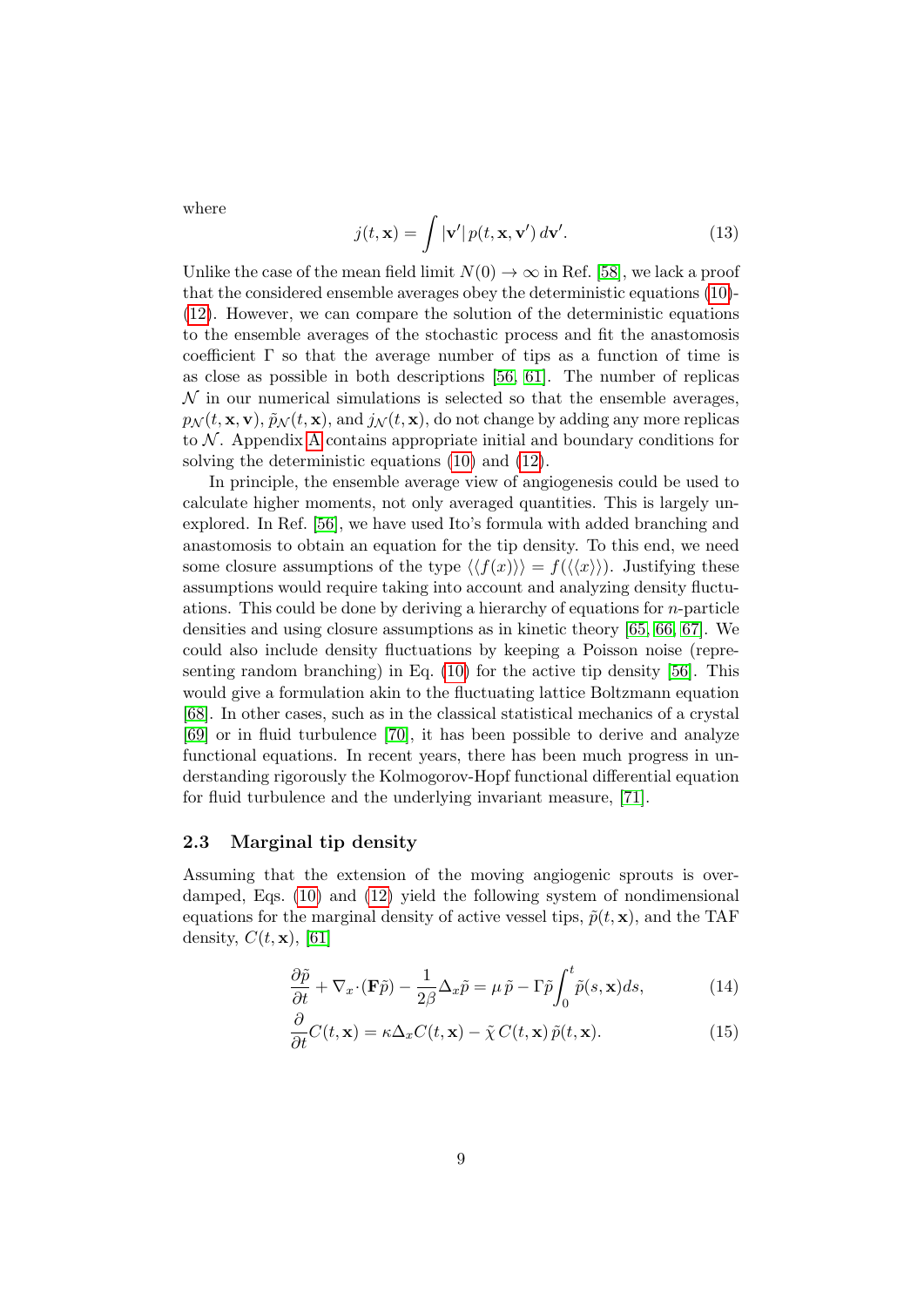Here

<span id="page-10-1"></span>
$$
\mu = \frac{\alpha}{\pi} \left[ 1 + \frac{\alpha}{2\pi\beta(1 + \sigma_v^2)} \ln\left(1 + \frac{1}{\sigma_v^2}\right) \right], \quad \tilde{\chi} = J\chi,
$$
  

$$
J = \int_0^\infty dV \frac{Ve^{-V^2}}{\pi} \int_{-\pi}^\pi d\phi \sqrt{1 + V^2 + 2V \cos\phi}.
$$
 (16)

Note that the details of velocity selection during branching are lumped in the function  $\mu(C)$  given by Eq. [\(16\)](#page-10-1). In Ref. [\[61\]](#page-34-8), Eqs. [\(14\)](#page-9-0) and [\(15\)](#page-9-0) are derived from Eqs. [\(10\)](#page-8-1) and [\(12\)](#page-8-2) by a Chapman-Enskog perturbation method that shows the tip density to be  $p \sim e^{-|\mathbf{V}|^2} \tilde{p}(t, \mathbf{x})/\pi$ . Inserting this density in Eq. [\(13\)](#page-9-1) and replacing  $\mathbf{v}' = \mathbf{v}_0 + \mathbf{V}$ , we find  $j(t, \mathbf{x}) = J\tilde{p}(t, \mathbf{x})$  ( $J \approx 1.28192$ ).

<span id="page-10-2"></span>

| x  |               |                       |                                  |                                                                 | $\tilde{\phantom{a}}$ |
|----|---------------|-----------------------|----------------------------------|-----------------------------------------------------------------|-----------------------|
|    | $\tilde{v}_0$ | $rac{L}{\tilde{v}_0}$ | $C_{R}$                          |                                                                 |                       |
| mm |               |                       | $\mu$ m/hr hr mol/m <sup>2</sup> | $10^{21}$ s <sup>2</sup> /m <sup>4</sup> $10^5$ m <sup>-2</sup> |                       |
|    | 40            | 50.                   | $10^{-16}$                       | 2.025                                                           | $2.5\,$               |

Table 2: Dimensional units with representative values.

Typical values of the positive dimensionless parameters appearing in Eqs. [\(14\)](#page-9-0)-[\(15\)](#page-9-0) are given in Table [1](#page-7-0) whereas Table [2](#page-10-2) gives the units used to nondimensionalize them [\[51\]](#page-33-10). Table [1](#page-7-0) shows that  $1/\beta$ ,  $\kappa$  and  $\chi$  are small. This means that the evolution of the TAF density is slow compared to that of  $\tilde{p}$  and that the diffusion in Eq. [\(14\)](#page-9-0) is small.

# <span id="page-10-0"></span>3 Two dimensional diffusive soliton

In this section, we derive the approximate 2DDS by using a method of multiple scales.

#### 3.1 Marginal tip density in curvilinear coordinates

We now find an approximate lump-shaped solution of Eq. [\(14\)](#page-9-0). Let  $\mathbf{X}(t)$ be the center of mass of the lump at time  $t$ . Longitudinal and transverse coordinates based on the trajectory  $\mathbf{X}(t)$  are

$$
\xi = (\mathbf{x} - \mathbf{X}) \cdot \hat{\mathbf{V}}, \quad \eta = (\mathbf{x} - \mathbf{X}) \cdot \hat{\mathbf{V}}^{\perp}, \tag{17}
$$

$$
\mathbf{V} = \dot{\mathbf{X}} = c\hat{\mathbf{V}} = c(\cos\phi, \sin\phi), \quad \hat{\mathbf{V}}^{\perp} = (-\sin\phi, \cos\phi). \quad (18)
$$

See Fig. [2.](#page-11-0) Here and henceforth,  $\dot{f}(t) = df/dt$  for any function of time,  $c = |\mathbf{V}|$ . Thus,  $\mathbf{x} = (x, y) = (X, Y) + (\dot{X}, \dot{Y})\xi/c + (-\dot{Y}, \dot{X})\eta/c$ . Eq. [\(14\)](#page-9-0)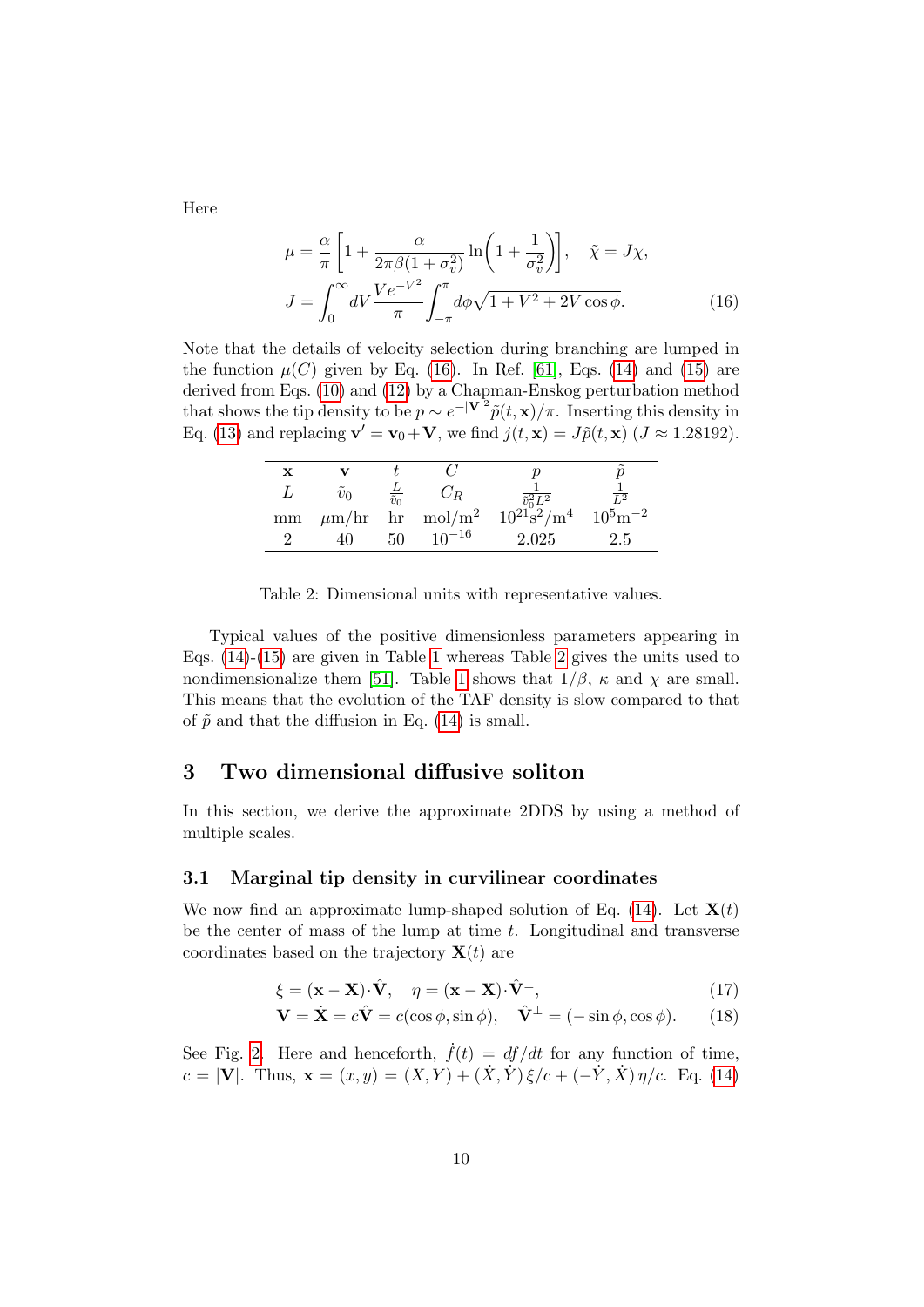<span id="page-11-0"></span>

Figure 2: Sketch of the unit vectors  $\hat{\mathbf{V}} = (\cos \phi, \sin \phi)$  and  $\hat{\mathbf{V}}^{\perp} =$  $(-\sin \phi, \cos \phi).$ 

can be written as

<span id="page-11-1"></span>
$$
\frac{\partial \tilde{p}}{\partial t} + \frac{\partial}{\partial \xi} \left( (F_{\xi} - c + \eta \dot{\phi}) \tilde{p} - \frac{1}{2\beta} \frac{\partial \tilde{p}}{\partial \xi} \right) + \frac{\partial}{\partial \eta} \left( (F_{\eta} - \xi \dot{\phi}) \tilde{p} - \frac{1}{2\beta} \frac{\partial \tilde{p}}{\partial \eta} \right) - \mu \tilde{p}
$$
  
=  $\Gamma \tilde{\phi} \int_{-\infty}^{\xi} \tilde{\phi}(\phi, \xi(\phi), \eta(\phi)) d\phi$  (10)

$$
= -\Gamma \tilde{p} \int_0^{\cdot} \tilde{p}(s, \xi(s), \eta(s)) ds,
$$
\n(19)

$$
F_{\xi} = \hat{\mathbf{V}} \cdot \mathbf{F}, \quad F_{\eta} = \hat{\mathbf{V}}^{\perp} \cdot \mathbf{F}, \tag{20}
$$

because  $\dot{\xi} = -c + \eta \dot{\phi}$  and  $\dot{\eta} = -\xi \dot{\phi}$ .

# 3.2 Method of multiple scales

We shall now assume that the initial TAF concentration is a Gaussian with a small variance across the transversal direction  $\eta$ . We assume that  $\tilde{p}$  depends on a fast variable  $\eta/\sigma$  and a slowly varying  $\eta$ . We will use a method of multiple scales to find the slowly varying part of the marginal tip density [\[72,](#page-35-6) [73\]](#page-35-7). The dominant terms in Eq. [\(19\)](#page-11-1) are

$$
\frac{\partial}{\partial \eta}(F_{\eta}\tilde{p}) \sim \frac{1}{2\beta} \frac{\partial^2 \tilde{p}}{\partial \eta^2} \Longrightarrow \tilde{p} \sim e^{2\beta \Omega[C]} \Psi(t,\xi),\tag{21a}
$$

$$
\Omega[C] = \frac{\delta}{\beta} \frac{(1 + \Gamma_1 C)^{1-q}}{\Gamma_1 (1-q)} \sim \Omega^0(\eta) - \frac{\eta^2}{2} \left| \left( \frac{\partial^2 \Omega}{\partial \eta^2} \right) \right|_{\eta=0} \Big|,\tag{21b}
$$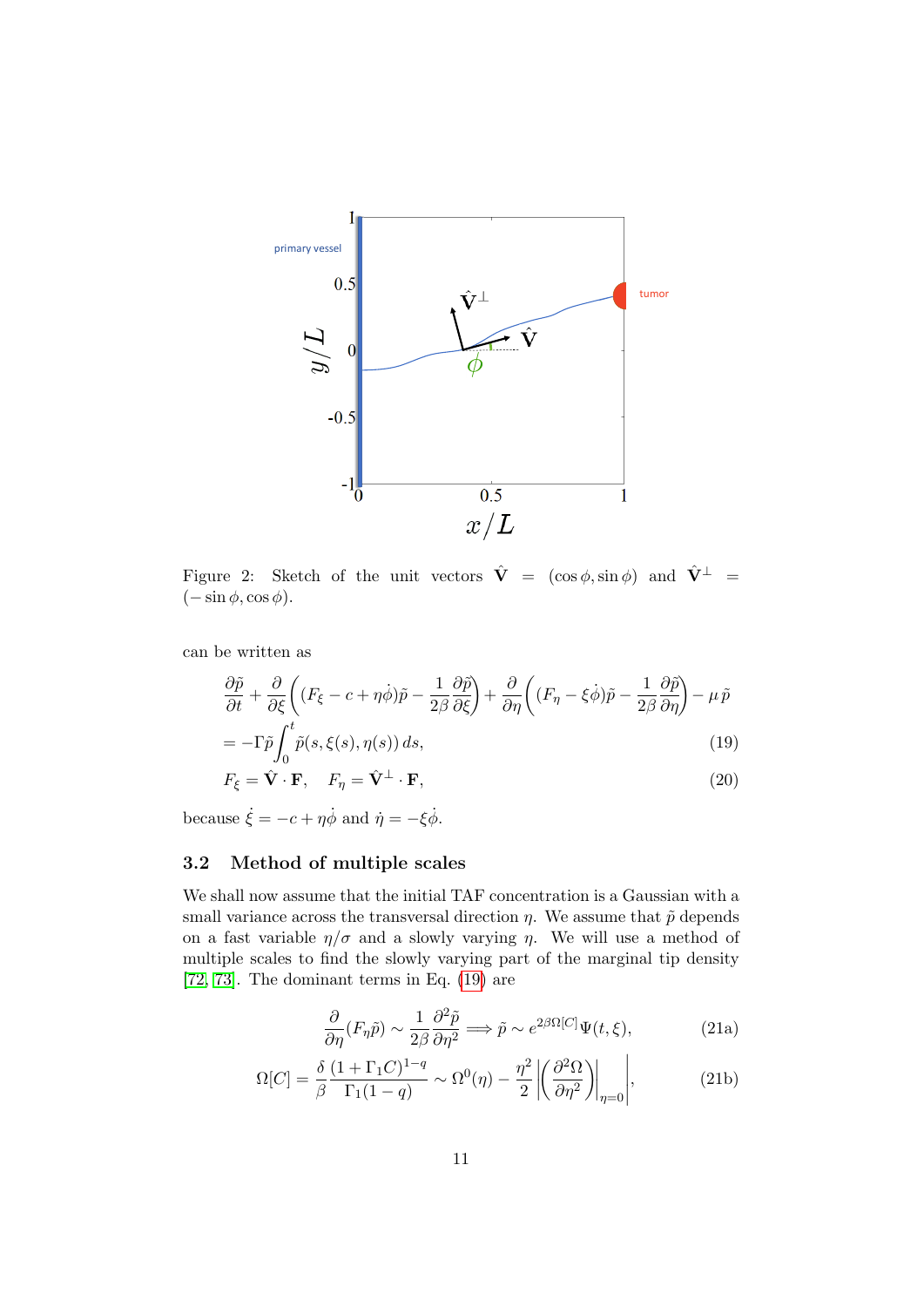in which  $\partial\Omega/\partial\eta = F_{\eta} = 0$  at  $\eta = 0$ , where C reaches its local maximum. Then the approximate density is a narrow Gaussian in  $\eta$  that satisfies

<span id="page-12-1"></span><span id="page-12-0"></span>
$$
\tilde{p}(t, \mathbf{x}) \sim \frac{e^{-\eta^2/\sigma^2}}{\sqrt{\pi} \sigma} P(t, \xi, \eta) \sim \delta(\eta) P(t, \xi, 0),\tag{22a}
$$

$$
\sigma^2 = \frac{1}{\beta \left| \frac{\partial^2 \Omega}{\partial \eta^2} \right|_{\eta=0}} = \frac{\left[1 + \Gamma_1 C\right]^q}{\left|\frac{\partial^2 C}{\partial \eta^2} \right| \delta},\tag{22b}
$$

as  $\sigma \to 0$ . We have identified  $\sigma$  and, for the numerical values in Table [1,](#page-7-0)  $\sigma$ is indeed small; see Section [5.](#page-17-0) Then  $P(t, \xi, \eta)$  varies slowly in  $\eta$  compared to the Gaussian prefactor in Eq.  $(22)$ . To obtain a reduced equation for  $P$ , we multiply Eq. [\(19\)](#page-11-1) by  $\sigma$  and integrate it with respect to the fast variable  $\tilde{\eta} = \eta/\sigma$ . After this, we use the second approximation in Eq. [\(22a\)](#page-12-1) and set the slow variable  $\eta = 0$ . The resulting equation for  $P(t, \xi, 0)$  is

<span id="page-12-2"></span>
$$
\frac{\partial P}{\partial t} + \frac{\partial}{\partial \xi} \left( (\overline{F_{\xi}} - c) P - \frac{1}{2\beta} \frac{\partial P}{\partial \xi} \right) \Big|_{\eta=0} + \frac{\partial}{\partial \eta} \left( (\overline{F_{\eta}} - \xi \dot{\phi}) P - \frac{1}{2\beta} \frac{\partial P}{\partial \eta} \right) \Big|_{\eta=0}
$$

$$
= \overline{\mu} P - \frac{\Gamma}{\sigma \sqrt{2\pi}} P \int_0^t P(s, \xi, 0) \, ds,
$$
(23)

$$
\overline{f(\tilde{\eta}, \eta)} = \frac{1}{\sqrt{\pi}} \int_{-\infty}^{\infty} f(\tilde{\eta}, 0) e^{-\tilde{\eta}^2} d\tilde{\eta}, \qquad (24a)
$$

$$
\sigma \int_{-\infty}^{\infty} \frac{\partial}{\partial \eta} [f(\tilde{\eta}, \eta) \tilde{p}] d\tilde{\eta} = \frac{\partial}{\partial \eta} [P \overline{f(\tilde{\eta}, \eta)}] \Big|_{\eta=0}, \qquad (24b)
$$

$$
\sigma \int_{-\infty}^{\infty} \tilde{p} d\tilde{\eta} = P(t, \xi, 0). \tag{24c}
$$

#### 3.3 One dimensional soliton

0

Keeping Eq. [\(22a\)](#page-12-1) in mind, we will now look for a solitary wave profile of  $P(t, \xi, 0)$  as in Refs. [\[59,](#page-34-6) [61\]](#page-34-8), which, by abuse of language, we shall call soliton. The coefficients  $\kappa$  and  $\chi$  in Eq. [\(15\)](#page-9-0) are very small [\[51\]](#page-33-10) and therefore the TAF concentration varies very slowly compared with the marginal tip density. When writing Eq. [\(23\)](#page-12-2), we have used that  $F_{\xi}$  and  $F_{\eta}$  depend on C and, therefore, vary slowly in time and space. Note that the slow variation of C implies that an initial Gaussian TAF concentration with small variance produces an initial  $\sigma \ll 1$ , which does not change in time. Thus, Eq. [\(22\)](#page-12-0) may hold initially due to a peaked initial  $C$  and persist in time even if the coefficients in Eq. [\(19\)](#page-11-1) are of order 1.

For time and  $\eta$  independent  $P = P(\xi)$ , with  $dt = -d\xi/c$ , we now define

<span id="page-12-3"></span>
$$
\rho(\xi) = -\frac{1}{c} \int_{\xi(0)}^{\xi} P(\xi') d\xi', \qquad (25)
$$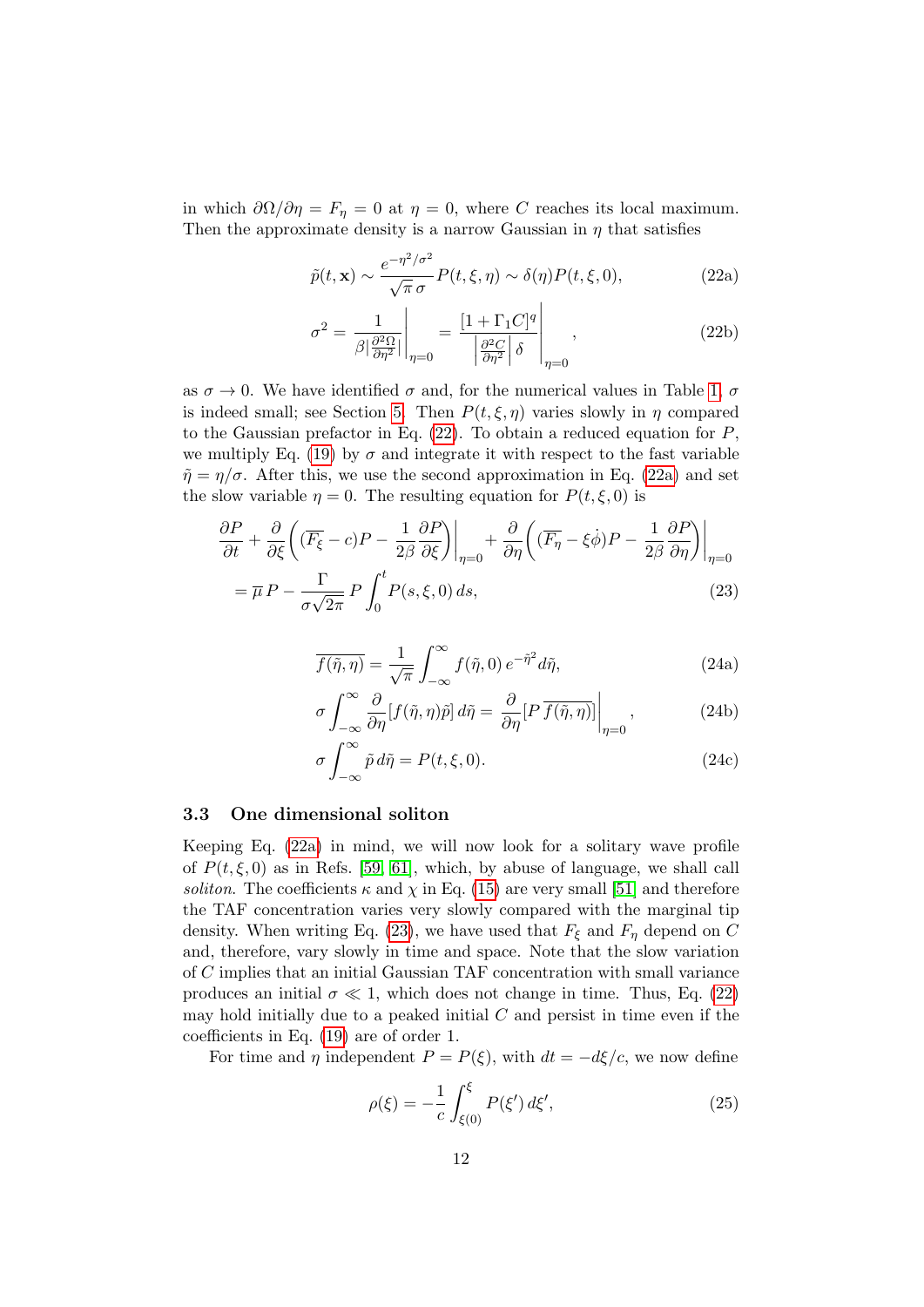insert it in Eq.  $(23)$  and integrate with respect to  $\xi$ . The result is

$$
\frac{\partial}{\partial \xi} \left( (\overline{F_{\xi}} - c)\rho - \frac{1}{2\beta} \frac{\partial \rho}{\partial \xi} \right) = \overline{\mu}\rho - \frac{g\rho^2}{2} + K, \quad g = \frac{\Gamma}{\sigma\sqrt{2\pi}},
$$
\n(26)

in which K is independent of  $\xi$  and g is a renormalized anastomosis coefficient. We will also assume that the initial TAF concentration varies on a larger spatial scale than the soliton size, which constitutes a good approx-imation [\[51\]](#page-33-10). Then  $\overline{F_{\xi}}$  and  $\overline{\mu}$  are almost constant. Ignoring diffusion, we obtain

$$
\left(c - \overline{F_{\xi}}\right) \frac{2}{g} \frac{\partial \rho}{\partial \xi} = \rho^2 - 2\frac{\overline{\mu}}{g} \rho - \frac{2K}{g}.
$$
\n(27)

Setting  $\rho = \frac{\overline{\mu}}{g} + \nu \tanh(\lambda \xi)$ , we find  $\nu^2 = \frac{\overline{\mu}^2 + 2Kg}{g^2}$  $\frac{+2Kg}{g^2}$  and  $2\nu\lambda(c-\overline{F_{\xi}})/g=-\nu^2$ , thereby obtaining

<span id="page-13-1"></span>
$$
\rho = \frac{\overline{\mu}}{g} - \frac{\sqrt{2Kg + \overline{\mu}^2}}{g} \tanh\left[\frac{\sqrt{2Kg + \overline{\mu}^2}}{2(c - \overline{F_{\xi}})} \xi\right].
$$
\n(28)

Here a constant of integration has been absorbed in the definition of  $\xi$ . Thus  $P = -c\partial \rho/\partial \xi$  yields [\[59,](#page-34-6) [61\]](#page-34-8)

<span id="page-13-0"></span>
$$
P_s(\xi) = \frac{(2Kg + \overline{\mu}^2)c}{2g(c - \overline{F_{\xi}})} \text{sech}^2 \left[ \frac{\sqrt{2Kg + \overline{\mu}^2}}{2(c - \overline{F_{\xi}})} \xi \right].
$$
 (29)

As indicated in Refs. [\[59,](#page-34-6) [61\]](#page-34-8), Eq. [\(29\)](#page-13-0) is similar to the usual soliton solution of the Korteweg-de Vries equation, except that the soliton velocity and shape now depend on three parameters, c, K, and (implicitly through  $\xi$ )  $\phi$ . Note that the existence of the 2DDS solution of Eqs. [\(22\)](#page-12-0) and [\(29\)](#page-13-0) is a consequence of the quadratic anastomosis term in Eq. [\(14\)](#page-9-0) first derived in Ref. [\[51\]](#page-33-10). The function  $\rho$  in Eq. [\(25\)](#page-12-3) is the integral of the square hyperbolic secant given by Eq. [\(29\)](#page-13-0), which has the same shape as the Korteweg-de Vries soliton [\[74\]](#page-35-8). While the latter results from a balance of time derivative, nonlinear convection and dispersion [\[74\]](#page-35-8), the 1DDS soliton of Eq. [\(29\)](#page-13-0) comes from a balance of time derivative, linear convection, branching and anastomosis (which contains a memory term).

#### 3.4 Center of mass

Using Eqs. [\(22a\)](#page-12-1) and [\(29\)](#page-13-0), we can calculate the center of mass of the 2DDS in curvilinear coordinates. As  $\tilde{p}(t, \mathbf{x}) = e^{-\eta^2/\sigma^2} P_s(\xi)/(\sqrt{\pi}\sigma)$  is even in both  $\eta$  and  $\xi$ , the center of mass is the origin:  $\int (\xi, \eta) \tilde{p}(t, \mathbf{x}) d\xi d\eta / \int \tilde{p}(t, \mathbf{x}) d\xi d\eta =$  $(0, 0)$ . Thus, the center of mass of the 2DDS coincides with the peak of the marginal tip density when the soliton is a good approximation for the latter.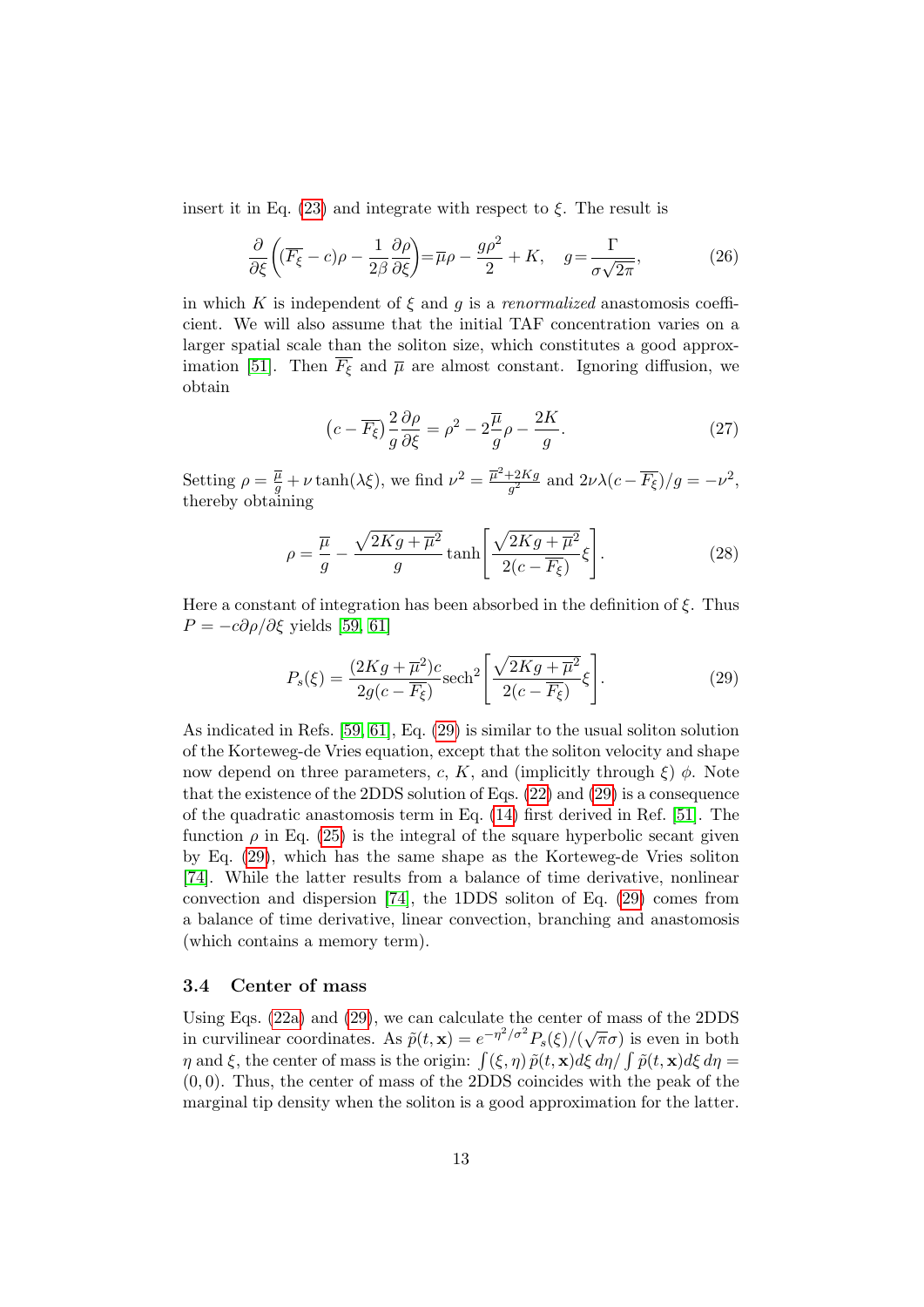# <span id="page-14-0"></span>4 Collective coordinates

Numerical simulations suggest that the 2DDS solution moving on unbounded space is stable. To obtain the soliton formula [\(29\)](#page-13-0), we ignored the effects of small diffusion and a slowly varying TAF concentration. Without these terms, a proof that the traveling wavefront solution Eq. [\(28\)](#page-13-1) is linearly stable (up to uniform spatial translations) follows along the same lines of Ref. [\[75\]](#page-35-9). We expect the effects of diffusion and the slow TAF evolution to make the collective coordinates c, K and  $\phi$  slowly varying functions of time: due to its stability, the 2DDS adjusts its shape and velocity to the instantaneous values of the collective coordinates.

For equations deriving from a variational principle, such as the Gross-Pitaevskii equation for a cigar shaped Bose condensate, a derivation of the CCEs first assumes that the soliton is a Gaussian function of the transversal coordinate times a function of the axial coordinate [\[63\]](#page-34-10). Then this Ansatz is inserted into the variational principle and the corresponding Euler-Lagrange equations are the CCEs. In our case, we do not have a variational principle. Instead, the method of multiple scales has provided us with the splitting of the 2DDS in a Gaussian of the transversal coordinate times the longitudinal 1D diffusive soliton, cf Eq. [\(22a\)](#page-12-1). What is an Ansatz in Ref. [\[63\]](#page-34-10) is provided by our theory of the 2DDS.

#### 4.1 Slow variations of the collective coordinates

To obtain the 2DDS evolution without recourse to a variational principle (which does not exist for the present problem), we observe the following. As  $F_{\xi}$  and  $\mu$  are functions of  $C(t, \mathbf{x})$ ,  $P_s$  is primarily a function of  $\xi$ , but it is also a slowly varying function of  $\xi$ ,  $\eta$  and  $t$  through the  $\tilde{\eta}$ -averages of the coefficients  $\overline{\mu}$  and  $\overline{F_{\xi}}$ . Then

<span id="page-14-2"></span>
$$
P_s = P_s\left(\xi; K, c, \overline{\mu(C)}, \overline{F_\xi\left(C, \frac{\partial C}{\partial \xi}\right)}\right).
$$
 (30)

The averages over the fast transversal coordinate  $\tilde{\eta}$  still vary rapidly with the longitudinal coordinate  $\xi$  of Eq. [\(29\)](#page-13-0) and vary slowly on  $\xi$  and  $\eta$  through the the TAF concentration, which varies smoothly with distance. As indicated in Appendix [B,](#page-28-0) we shall consider that  $\mu(C)$  is approximately constant and set  $\partial C/\partial t = 0$  because the TAF concentration is varying slowly with time. Then we have

<span id="page-14-1"></span>
$$
P_s\left(\xi; K, c, \overline{\mu(C)}, \overline{F_{\xi}\left(C, \frac{\partial C}{\partial \xi}\right)}\right) = P_s(\xi; K, c, \langle \overline{F_{\xi}} \rangle) + \frac{\partial P_s}{\partial \overline{F_{\xi}}}(\xi; K, c, \langle \overline{F_{\xi}} \rangle) (\overline{F_{\xi}} - \langle \overline{F_{\xi}} \rangle) + \dots,
$$
(31)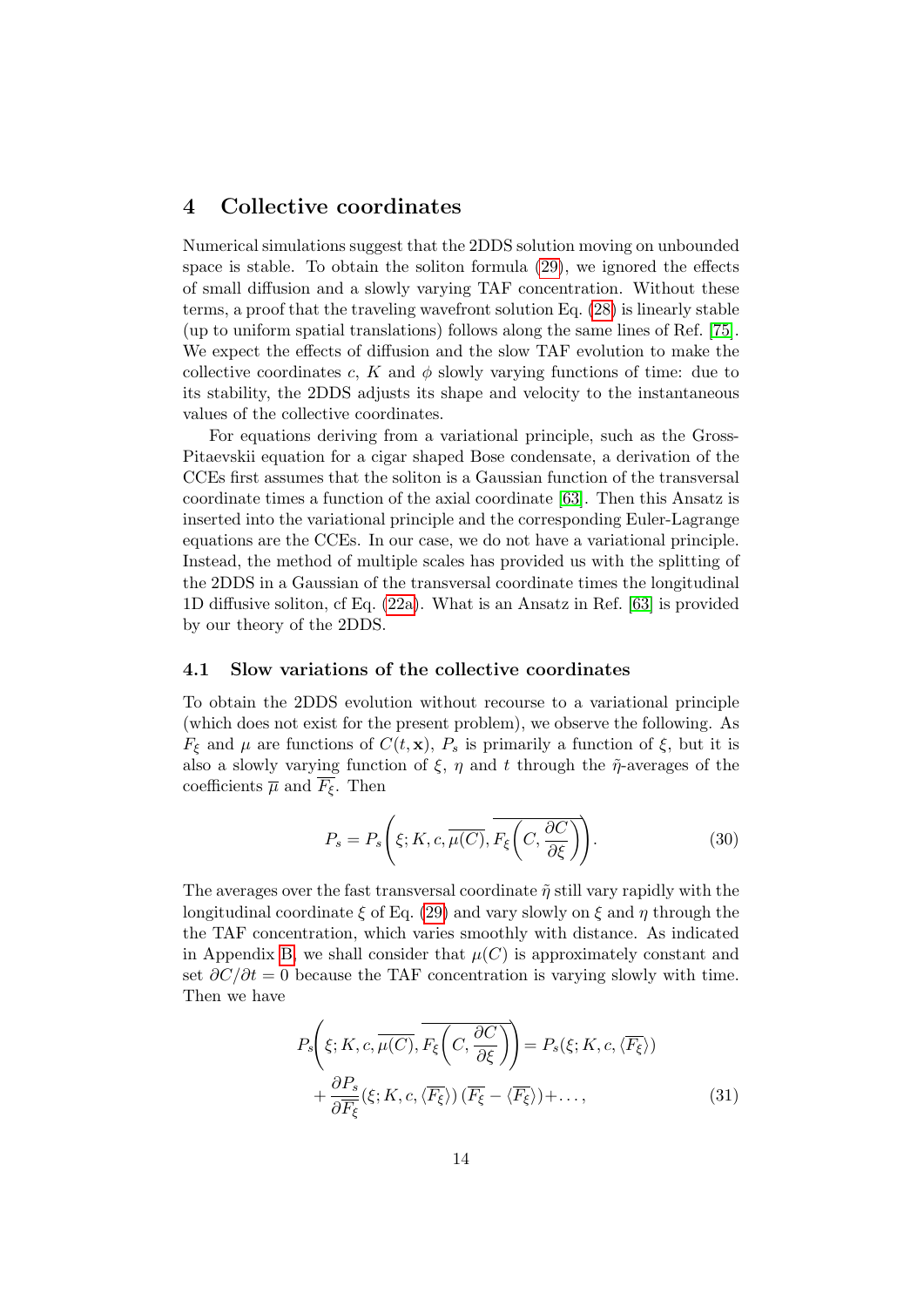in which we have dropped the dependence of  $P_s$  on  $\mu(C)$  and expanded the averages over the fast transversal coordinate,  $\overline{f(C(t,\xi,\eta))}$ , to first order in their differences with spatial averages

<span id="page-15-2"></span>
$$
\langle f(C(t,\psi,\eta))\rangle = \frac{1}{b-a} \int_{a}^{b} f(\psi) d\psi.
$$
 (32)

Here  $f(\psi) \equiv \overline{f(C(t_0, \psi, 0))}$ . Eq. [\(23\)](#page-12-2) is an average over the longitudinal coordinate, in which we have ignored time variation of the TAF concentration after some time  $t = t_0$  and set  $\eta = 0$ , cf Eq. [\(22a\)](#page-12-1). The time  $t_0$  is selected after the formation stage of the 2DDS, and the interval  $\mathcal{I} = (a, b)$  has to be appropriately chosen, as discussed in the next section. Using Eq. [\(31\)](#page-14-1), we find

<span id="page-15-0"></span>
$$
\nabla_{\xi} P_s = (1,0) \frac{\partial P_s}{\partial \xi} (\xi; K, c, \langle \overline{F_{\xi}} \rangle) + \frac{\partial P_s}{\partial \overline{F_{\xi}}} (\xi; K, c, \langle \overline{F_{\xi}} \rangle) \nabla_{\xi} \overline{F_{\xi}} + ..., (33)
$$
  
\n
$$
\Delta_{\xi} P_s = \frac{\partial^2 P_s}{\partial \xi^2} (\xi; K, c, \langle \overline{F_{\xi}} \rangle) + \frac{\partial P_s}{\partial \overline{F_{\xi}}} (\xi; K, c, \langle \overline{F_{\xi}} \rangle) \Delta_{\xi} \overline{F_{\xi}} +
$$
  
\n
$$
+ 2 \frac{\partial^2 P_s}{\partial \xi \partial \overline{F_{\xi}}} (\xi; K, c, \langle \overline{F_{\xi}} \rangle) \frac{\partial \overline{F_{\xi}}}{\partial \xi} + ...,
$$
  
\n(34)

where  $\nabla_{\xi} = (\partial/\partial \xi, \partial/\partial \eta)$  and  $\Delta_{\xi} = \nabla_{\xi}^2$ . We now insert Eq. [\(30\)](#page-14-2) into Eq.  $(23)$  and use Eqs.  $(31)$ ,  $(33)$  and  $(34)$  to simplify the result, thereby obtaining (see Appendix [B\)](#page-28-0)

<span id="page-15-1"></span>
$$
\frac{\partial P_s}{\partial K}\dot{K} + \frac{\partial P_s}{\partial c}\dot{c} + \left(\frac{\partial P_s}{\partial \langle \overline{F_{\xi}} \rangle}\overline{F_{\eta}} - \xi \frac{\partial \overline{F_{\xi}}}{\partial \eta}\frac{\partial P_s}{\partial \langle \overline{F_{\xi}} \rangle}\right)\dot{\phi} = \mathcal{A},
$$
(35)  

$$
\mathcal{A} = \frac{1}{2\beta} \frac{\partial^2 P_s}{\partial \xi^2} - \frac{\partial P_s}{\partial \langle \overline{F_{\xi}} \rangle} \left[ \left(\overline{F_{\xi}} - c\right) \frac{\partial}{\partial \xi} + \overline{F_{\eta}} \frac{\partial}{\partial \eta} \right) \overline{F_{\xi}} - \frac{\Delta_{\xi} \overline{F_{\xi}}}{2\beta} \right]
$$

$$
-P_s \left( \frac{\partial \overline{F_{\xi}}}{\partial \xi} + \frac{\partial \overline{F_{\eta}}}{\partial \eta} \right) + \frac{1}{\beta} \frac{\partial \overline{F_{\xi}}}{\partial \xi} \frac{\partial^2 P_s}{\partial \xi \partial \langle \overline{F_{\xi}} \rangle} + \frac{1}{2\beta} \frac{\partial^2 P_s}{\partial \langle \overline{F_{\xi}} \rangle^2} |\nabla_{\xi} \overline{F_{\xi}}|^2. \tag{36}
$$

In these equations,  $P_s = P_s(\xi; K, c, \langle \overline{F_{\xi}} \rangle)$ . We now find collective coordinate equations (CCEs) for K, c and  $\phi$ . Of course, these equations hold only when the 2DDS is formed (far from primary vessel and tumor) after an initial stage that lasts a time  $t_0 > 0$ .

### 4.2 Finding CCEs by using an approximate integral formula

We first multiply Eq. [\(35\)](#page-15-1) by  $\partial^2 P_s/\partial \xi \partial \langle \overline{F_{\xi}} \rangle$  (which is odd in  $\xi$ ) and integrate over  $\xi$ . As the soliton decays exponentially for  $|\xi| \gg 1$ , it is considered to be localized on some finite interval  $(-\mathcal{L}/2, \mathcal{L}/2)$ . The coefficients in the soliton formula [\(29\)](#page-13-0) and the coefficients in Eq. [\(35\)](#page-15-1) depend on the slowly varying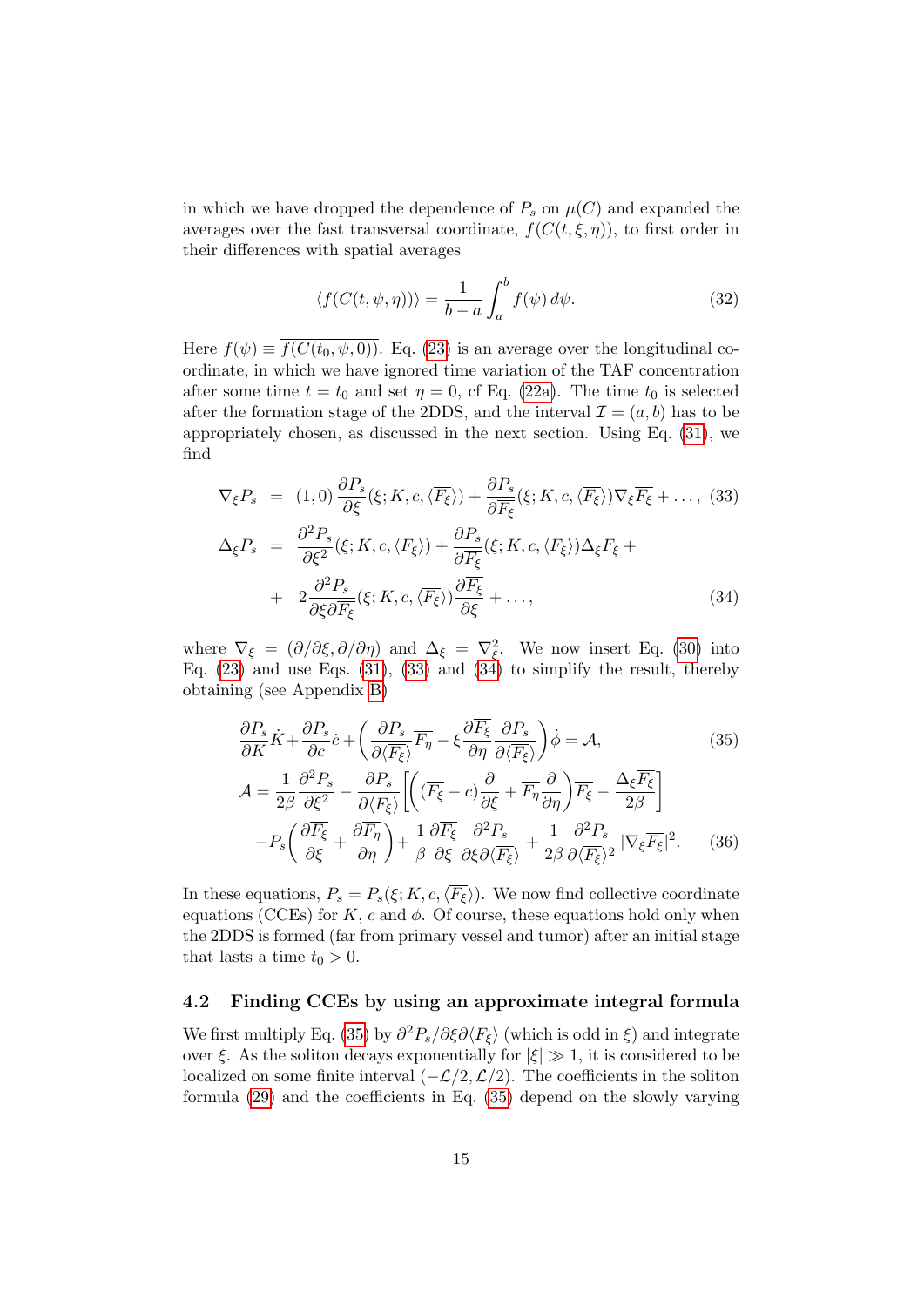TAF concentration, therefore they are functions of  $\xi$  and time and get integrated over  $\xi$ . The TAF varies slowly on the support of the soliton, hence we can approximate the integrals of functions  $F(\xi; \psi, t)$  (varying rapidly on their first argument and slowly on their second argument) over  $\xi$  by

$$
\int_{a}^{b} F(\xi; \psi, t) d\xi \approx \frac{1}{\mathcal{L}} \int_{a}^{b} \left( \int_{-\mathcal{L}/2}^{\mathcal{L}/2} F(\xi; \psi, t) d\xi \right) d\psi.
$$
 (37)

As in Eq. [\(32\)](#page-15-2), the interval  $\mathcal{I} = (a, b)$  over which we integrate should be large enough to contain most of the fully formed soliton of width  $\mathcal{L}$ . We have  $b < L$  because the region near the tumor affects the soliton and should be excluded from the interval  $\mathcal{I}$ , to be specified in the next section. Similarly,  $a > 0$ . The only odd terms in  $\xi$  are the last term in the left-hand side of Eq.  $(35)$  and the second to last term in Eq.  $(36)$ ; all other terms are even in  $\xi$  and cancel out when multiplied by an odd function of  $\xi$  and integrated over the interval  $(-\mathcal{L}/2,\mathcal{L}/2)$ . Then after integrating by parts the term proportional to  $-\xi \dot{\phi}$  in Eq. [\(35\)](#page-15-1), we obtain

<span id="page-16-2"></span>
$$
\dot{\phi} = \frac{2}{\beta} \frac{\int_{-\infty}^{\infty} \left\langle \frac{\partial \overline{F_{\xi}}}{\partial \xi} \left( \frac{\partial^2 P_s}{\partial \xi \partial \langle \overline{F_{\xi}} \rangle} \right)^2 \right\rangle d\xi}{\int_{-\infty}^{\infty} \left\langle \frac{\partial \overline{F_{\xi}}}{\partial \eta} \left( \frac{\partial P_s}{\partial \langle \overline{F_{\xi}} \rangle} \right)^2 \right\rangle d\xi}.
$$
(38)

Here, factors  $1/\mathcal{L}$  in numerator and denominator cancel out and we have taken the limit as  $\mathcal{L} \to \infty$  in the  $\xi$ -integrals with negligible error because the 2DDS decays exponentially to zero as  $|\psi| \to \infty$ . The brackets  $\langle f(\psi) \rangle$ have been defined in Eq. [\(32\)](#page-15-2).

We now multiply Eq. [\(35\)](#page-15-1) by  $\partial P_s/\partial K$  (which is even in  $\xi$ ) and integrate over  $\xi$ . Now all terms on the right hand side of Eq. [\(36\)](#page-15-1) produce a nonzero contribution to the integral except for the second to last one. Acting simi-larly, we multiply Eq. [\(35\)](#page-15-1) by  $\partial P_s/\partial c$  (which is even in  $\xi$ ) and integrate over  $\xi$ . From the two resulting formulas, we then find  $\hat{K}$  and  $\hat{c}$  as

<span id="page-16-1"></span>
$$
\dot{K} = \frac{\tilde{\mathcal{A}}_K I_{cc} - \tilde{\mathcal{A}}_c I_{Kc}}{I_{KK} I_{cc} - I_{Kc}^2},\tag{39}
$$

$$
\dot{c} = \frac{\tilde{\mathcal{A}}_c I_{KK} - \tilde{\mathcal{A}}_K I_{Kc}}{I_{KK} I_{cc} - I_{Kc}^2},\tag{40}
$$

in which we have used the following definitions:

<span id="page-16-0"></span>
$$
I_{ij} = \int_{-\infty}^{\infty} \left\langle \frac{\partial P_s}{\partial i} \frac{\partial P_s}{\partial j} \right\rangle d\xi, \, i, j = K, c,\tag{41}
$$

$$
\mathcal{A}_{j} = \int_{-\infty}^{\infty} \left\langle \frac{\partial P_{s}}{\partial j} \mathcal{A} \right\rangle d\xi, \quad j = K, c,
$$
\n(42)

$$
\tilde{\mathcal{A}}_j = \mathcal{A}_j - \dot{\phi} \int_{-\infty}^{\infty} \left\langle \frac{\partial P_s}{\partial j} \frac{\partial P_s}{\partial \langle \overline{F_{\xi}} \rangle} \overline{F_{\eta}} \right\rangle d\xi, \quad j = K, c.
$$
 (43)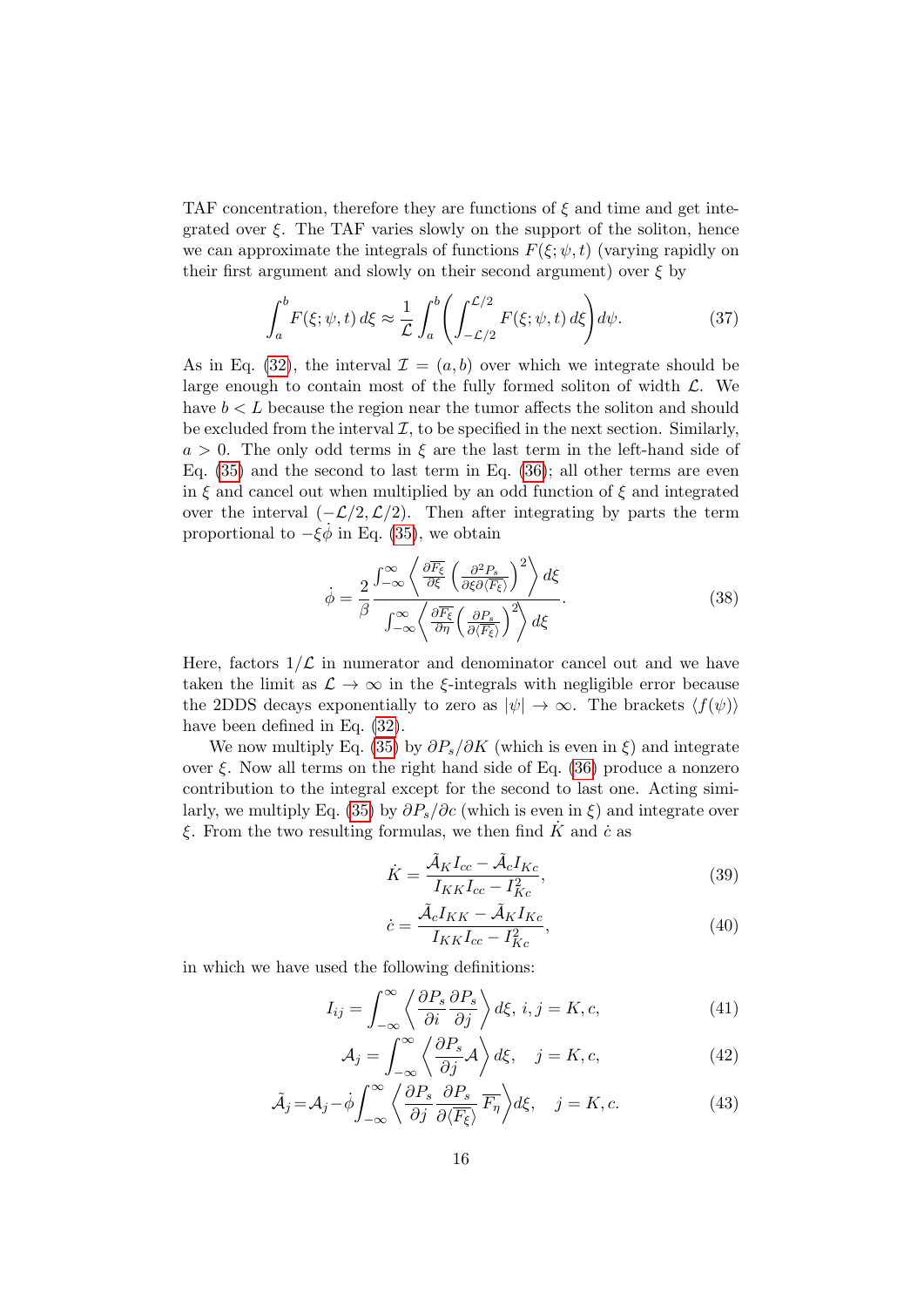#### 4.3 Equations for collective coordinates

The integrals of Eqs. [\(41\)](#page-16-0)-[\(43\)](#page-16-0) are calculated using Mathematica. As the coefficients  $\chi$  and  $\kappa$  are very small, the TAF concentration varies slowly, and terms containing them are ignored. We have also set  $\mu$  to be a constant. Then Eqs. [\(36\)](#page-15-1), [\(39\)](#page-16-1)-[\(40\)](#page-16-1) become

<span id="page-17-1"></span>
$$
\dot{K} = \frac{(2Kg + \langle \overline{\mu} \rangle^2)^2}{4g\beta(c - \langle \overline{F_{\xi}} \rangle)^2} \frac{\frac{4\pi^2}{75} + \frac{1}{5} + \left(\frac{2\langle \overline{F_{\xi}} \rangle}{5c} - \frac{2\pi^2}{75} - \frac{9}{10}\right) \frac{\langle \overline{F_{\xi}} \rangle}{c}}{\left(1 - \frac{4\pi^2}{15}\right) \left(1 - \frac{\langle \overline{F_{\xi}} \rangle}{2c}\right)^2} \n- \frac{2Kg + \langle \overline{\mu} \rangle^2}{g(2c - \langle \overline{F_{\xi}} \rangle)} \left(\dot{\phi} \langle \overline{F_{\eta}} \rangle + c \left\langle \frac{\partial \overline{F_{\eta}}}{\partial \eta} \right\rangle + \langle \overline{F} \cdot \nabla_{\xi} \overline{F_{\xi}} \rangle - \frac{\langle \Delta_{\xi} \overline{F_{\xi}} \rangle}{2\beta} \right) \n+ \frac{2Kg + \langle \overline{\mu} \rangle^2}{2g\beta(c - \langle \overline{F_{\xi}} \rangle)^2} \langle |\nabla_{\xi} \overline{F_{\xi}}| \rangle^2 \frac{1 - \frac{\pi^2}{30} - \frac{3\langle \overline{F_{\xi}} \rangle}{2c} \left(1 - \frac{\pi^2}{90}\right) + \frac{\langle \overline{F_{\xi}} \rangle^2}{2c^2}}{\left(1 - \frac{\langle \overline{F_{\xi}} \rangle}{2c}\right)^2}, \quad (44)
$$

<span id="page-17-2"></span>
$$
\dot{c} = -\frac{7(2Kg + \langle \overline{\mu} \rangle^2)}{20\beta(c - \langle \overline{F_{\xi}} \rangle)} \frac{1 - \frac{4\pi^2}{105}}{\left(1 - \frac{4\pi^2}{15}\right)\left(1 - \frac{\langle \overline{F_{\xi}} \rangle}{2c} - \langle \overline{F_{\xi}} \rangle\right)} - \frac{c}{2c - \langle \overline{F_{\xi}} \rangle} \left[c \langle \frac{\partial \overline{F_{\xi}}}{\partial \xi} \rangle \right] + (c - \langle \overline{F_{\xi}} \rangle) \langle \nabla_{\xi} \cdot \overline{\mathbf{F}} \rangle + \frac{\langle \Delta_{\xi} \overline{F_{\xi}} \rangle}{2\beta} - \langle \overline{\mathbf{F}} \cdot \nabla_{\xi} \overline{F_{\xi}} \rangle - \dot{\phi} \langle \overline{F_{\eta}} \rangle \right] - \frac{\langle |\nabla_{\xi} \overline{F_{\xi}}| \rangle^2 \left(1 + \frac{\pi^2}{30}\right)}{\beta (c - \langle \overline{F_{\xi}} \rangle) \left(2 - \frac{\langle \overline{F_{\xi}} \rangle}{c}\right)}.
$$
\n(45)

If we set  $\dot{\phi} = 0$ , these equations become Eqs. (C12)-(C13) of Ref. [\[61\]](#page-34-8) with  $\mu_C = 0$  and  $\xi = x$ . The coefficients entering Eqs. [\(44\)](#page-17-1) and [\(45\)](#page-17-2) are spatial averages over  $\psi$  (which is the slow variable  $\xi$  that appears in the formulas through the TAF concentration) and have  $\eta = 0$  due to Eq. [\(22a\)](#page-12-1). The CCEs [\(38\)](#page-16-2), [\(44\)](#page-17-1) and [\(45\)](#page-17-2), describe the mean behavior of the 2DDS after its formation time, whenever it is far from primary vessel and tumor, as we will show in the next section.

### <span id="page-17-0"></span>5 Numerical results

In this paper, we obtain the vessel tip density by ensemble averages of stochastic simulations, as explained in Ref. [\[56\]](#page-34-3). If we set up symmetric initial and boundary conditions so that the 2DDS moves on the  $x$ -axis,  $\mathbf{X} = (X, 0), \hat{\mathbf{V}} = (1, 0), \hat{\mathbf{V}}^{\perp} = (0, 1), \xi = x - X, c = \dot{X}, \text{ and } \eta = y.$  Then the integrals in Eq.  $(23)$  are integrals over y and the integrals in Eq.  $(32)$ are simply integrals over x with  $y = 0$ . From our simulations, we can obtain the evolution of the 2DDS collective coordinates thereby reconstructing the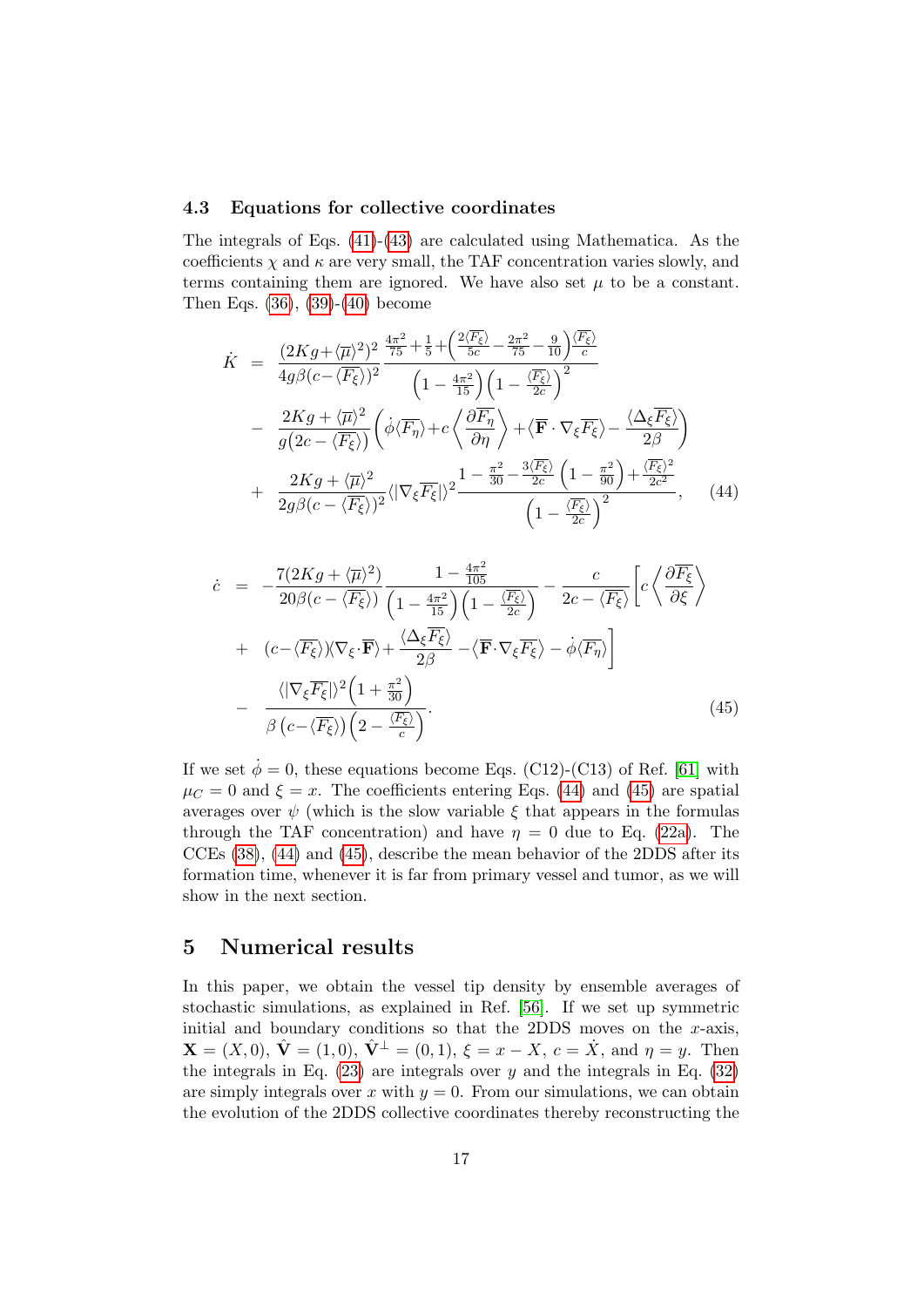marginal tip density from Eqs. [\(22\)](#page-12-0), [\(29\)](#page-13-0), and [\(44\)](#page-17-1)-[\(45\)](#page-17-2) with  $\phi = 0$ . The 2DDS profile at  $y = 0$  is the 1D soliton studied in Refs. [\[59,](#page-34-6) [61\]](#page-34-8), which agrees with numerical simulations of the stochastic process and also with simulations of the corresponding deterministic equations.

#### 5.1 Initial and boundary conditions

The simplest asymmetric configuration consists of one initial tip moving toward a TAF source at  $x = 1$ , above the x-axis. To the values of the dimensionless parameters in Table [1,](#page-7-0) we have added the initial nondimensional TAF concentration

<span id="page-18-2"></span>
$$
C(0, x, y) = 1.1 e^{-(x-1)^2/1.5^2 - (y-0.4)^2/0.6^2},
$$
\n(46)

and the nondimensional TAF flux boundary condition at  $x = 1$ 

<span id="page-18-1"></span>
$$
\frac{\partial C}{\partial x}(t, 1, y) = 1.1e^{-(y - 0.4)^2/0.6^2}.
$$
\n(47)

<span id="page-18-0"></span>At  $x = 0$ , the TAF flux is zero. These conditions correspond to having a TAF source at the border  $x = 1$ , above the x-axis at  $y = 0.4$ .



Figure 3: Density plots of the marginal tip density  $\tilde{p}(t, x, y)$  calculated from Eq. [\(8\)](#page-8-0) with  $N(0) = 1$  and  $\mathcal{N} = 400$  replicas, showing how tips are created at  $x = 0$  and march toward the tumor at  $x = L$ . Snapshots at (a) 16 hr, (b) 24 hr, (c) 28 hr, (d) 32 hr.

### 5.2 A single initial tip

Suppose that initially there is only one tip,  $N(0) = 1$ , placed below the x-axis, say at  $(0, -0.2)$ . In a typical realization of the stochastic process,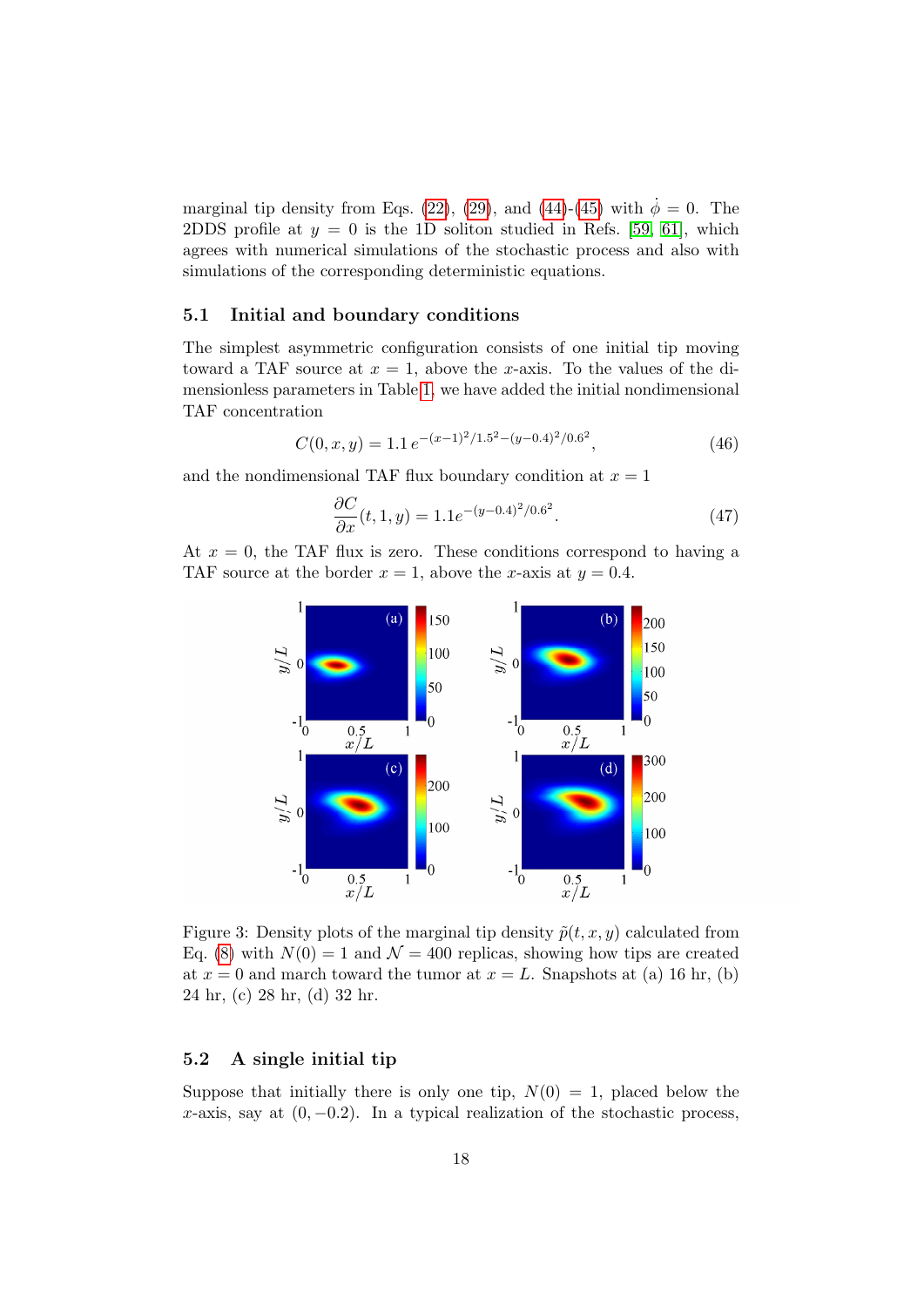<span id="page-19-0"></span>

Figure 4: Profiles of the marginal tip density  $\tilde{p}(t, x)$  for  $\eta = 0$  calculated as in Fig. [3,](#page-18-0) and for the same times. We have fit the 2DDS (the angiton) given by Eqs. [\(22a\)](#page-12-1) and [\(29\)](#page-13-0) with  $\overline{F}_{\xi}$  calculated at  $t = 16$  hr and fixed for later times. For each time, c and K are calculated from the maximum of  $\tilde{p}(t, x)$ and the trajectory of its center of mass.

the initial active tip advances and undergoes repeated branching until the density of active tips approaches the 2DDS. For sufficiently large distance between the primary blood vessel and the tumor, the evolution of the active tip density comprises three stages: a soliton formation stage, evolution of the 2DDS far from the boundaries, and arrival at the TAF source. Here, we only describe the second stage of a 2DDS detached from the boundaries. A complete theory would require matching the detached soliton stage to reduced descriptions of the other stages, which we do not attempt in this paper. For shorter distances between primary blood vessel and TAF source, a 2DDS may not even form and our theory is then inapplicable.

The evolution of the angiogenic network and the duration of the 2DDS formation period depend on the specific selection of the velocity in Eq. [\(6\)](#page-7-1). For example, if  $v_0$  is parallel to the x axis, it takes 18 hr to form the 2DDS, which finds it difficult to move upward to where the TAF source of Eq.  $(47)$ is. Furthermore, there are more than 30 realizations of the stochastic process for which anastomosis eliminates all active tips before they reach  $x = 1$ . We need to discard these replicas when calculating the density of active tips by an ensemble average. A better choice of  $\mathbf{v}_0$  decreases the number of replicas to be discarded and lifts the center of mass for the angiogenic network of active tips. Fig. [3](#page-18-0) shows four snapshots of  $\tilde{p}(t, x)$  after the 2DDS formation time for  $v_0 = (1, 0.4)$  and a 400-replica ensemble average. For this modified  $v_0$ , only two replicas need to be discarded. From the trajectory of the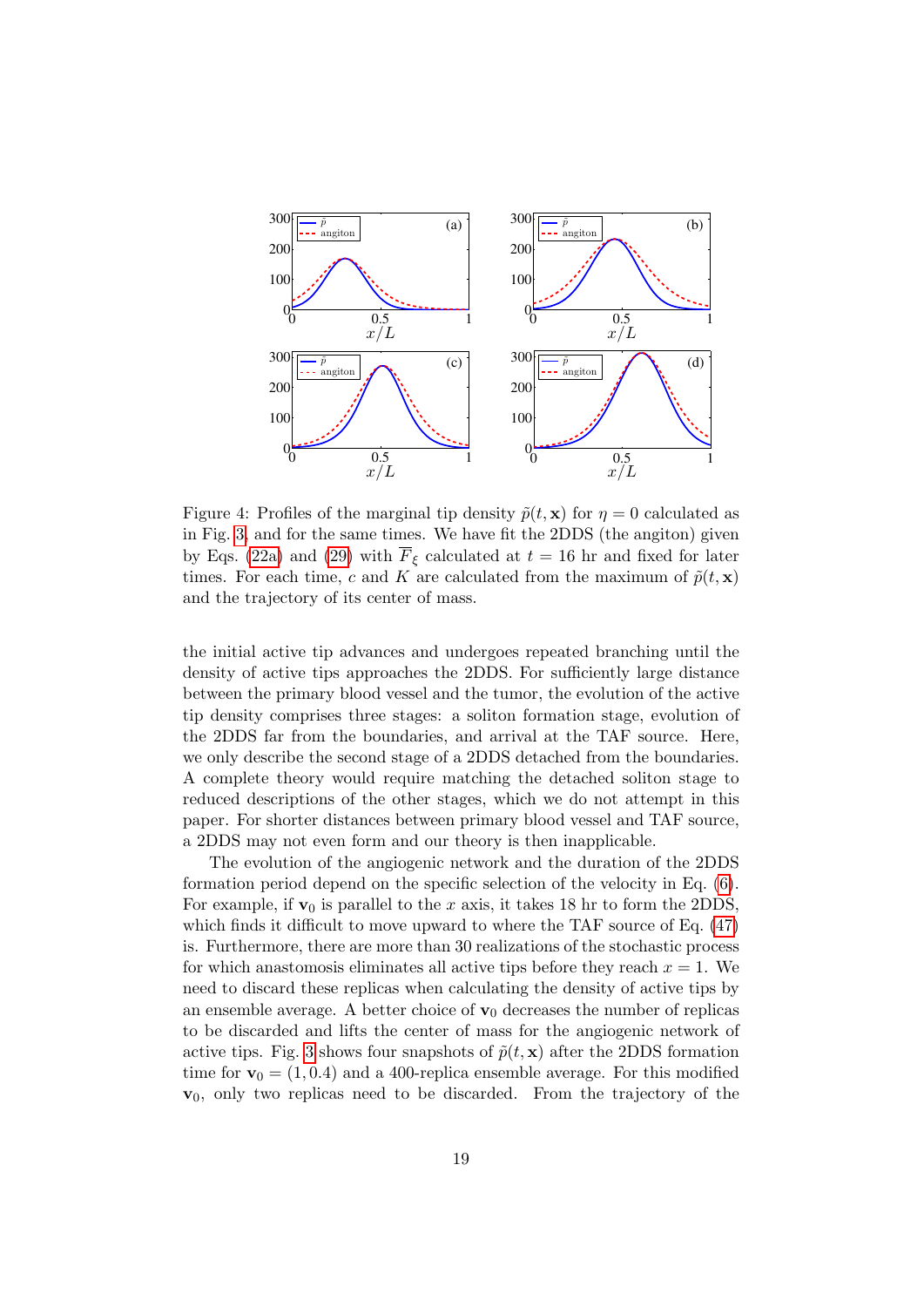maximum of  $\tilde{p}$ , which coincides with the 2DDS center of mass, we calculate K, c and  $\phi$ . Fig. [4](#page-19-0) displays a comparison of the snapshots of Fig. [3](#page-18-0) for  $\eta = 0$ with the 2DDS obtained from Eqs. [\(22a\)](#page-12-1) and [\(29\)](#page-13-0). The reasonably accurate fit shown in Fig. [4](#page-19-0) confirms the validity of the 2DDS description after the formation stage and before the arrival at the tumor.

### 5.3 Coefficients in the CCEs and initial conditions after the 2DDS formation stage

As explained before, when there is a single tip at  $t = 0$ , the 2DDS formation stage takes longer, certain realizations of the stochastic process end up prematurely by anastomosis before the tips can reach  $x = 1$  and have to be discarded. In addition, the influence of the details of tip velocity selection at branching disappears in the overdamped limit. However, these different details still affect the 2DDS motion. Thus, we shall compare its motion to an initial configuration that has a faster formation stage and does not require discarding failed replicas of the stochastic process. Let us now consider an asymmetric configuration as in Fig. [1.](#page-3-0) In each stochastic simulation (replica),  $N(0) = 20$  initial tips are placed at  $x = 0$  and uniformly distributed in the y-direction between -0.5 and 0.1 with  $\mathbf{v}_0 = (1, 0)$ .

Stochastic simulations indicate that it takes a time  $t_0 = 0.318$  (16 hours) after angiogenesis initiation to form the 2DDS. For  $t > t_0$ , the evolution of the soliton is given by Eqs.  $(44)-(45)$  $(44)-(45)$ . The variance in Eq.  $(22)$  is fixed as  $\sigma = 0.235$ . As indicated before, we consider that the collective coordinates represent spatial averages over the spatial coordinate  $x$  excluding regions affected by boundaries. The coefficients in Eqs. [\(44\)](#page-17-1)-[\(45\)](#page-17-2) are spatial averages involving  $C(t_0, x, y)$ . We calculate them by: (i) approximating all differentials by second order finite differences, (ii) approximating the integrals in Eq.  $(23)$  by Gaussian quadrature, and (iii) using Eq.  $(32)$  to average the coefficients by taking the arithmetic mean of their values at all grid points in the interval  $x \in \mathcal{I} = (0.54, 0.95]$   $(0.21 < \xi \leq 0.63)$ . For  $0 < x \leq 0.54$ and for  $0.95 < x \leq 1$ , the boundary conditions at  $x = 0$  and at  $x = 1$ , respectively, influence the outcome and therefore we leave these values out of the averaging.

The initial conditions for the CCEs [\(44\)](#page-17-1)-[\(45\)](#page-17-2) are set as follows. We find the coordinates of the maximum of the marginal tip density  $\tilde{p}(t_0, x, y)$ (calculated from ensemble average by Eq. [\(8\)](#page-8-0) with  $\mathcal{N} = 400$ ) as  $\mathbf{X}(t_0) =$  $\mathbf{X}_0 = (0.34, 0.08)$ . Similarly, we set  $K(t_0) = 5.9, c(t_0) = 1.15, \phi(t_0) =$ 0.245, determined so that the maximum marginal tip density at  $t = t_0$ coincides with the soliton peak. Solving the CCEs  $(44)-(45)$  $(44)-(45)$  with these initial conditions, we obtain the curves depicted in Fig. [5.](#page-21-0)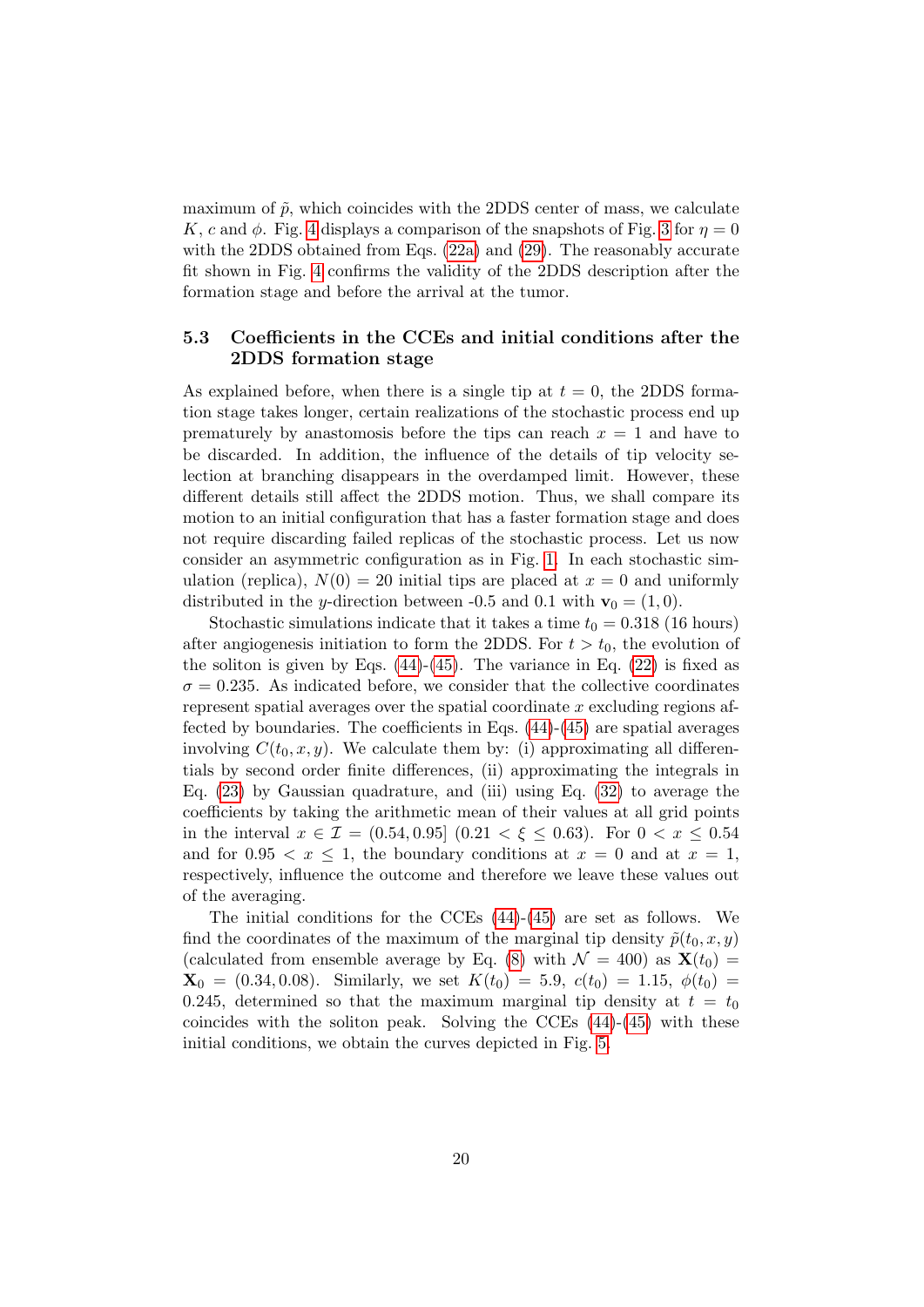<span id="page-21-0"></span>

Figure 5: Evolution of the collective coordinates (a)  $K(t)$ , (b)  $c(t)$ , (c)  $\phi(t)$ , (d)  $X(t)$ , (e)  $Y(t)$ .

### 5.4 Comparison of CCE predictions with stochastic simulations

Using the 2DDS collective coordinates depicted in Fig. [5](#page-21-0) and Eqs. [\(22\)](#page-12-0) and [\(29\)](#page-13-0), we reconstruct the marginal vessel tip density and find its maximum value and the location thereof for all times  $t > t_0$ . Fig. [6](#page-22-0) shows that the position of the 2DDS as predicted from the CCEs [\(38\)](#page-16-2) and [\(44\)](#page-17-1)-[\(45\)](#page-17-2) compares very well with the location of the tip density maximum obtained by ensemble average of stochastic simulations (over  $\mathcal{N} = 400$  replicas). Fig. [7](#page-23-1) shows that the overall trajectory of the 2DDS agrees well with the location of the tip density maximum, which coincides with the 2DDS center of mass.

Fig. [8](#page-24-0) is the density plot of the ensemble-averaged marginal tip density in four snapshots taken at 16, 20, 24 and 28 hours after the initial time. Fig. [9](#page-25-0) shows the density plot of the marginal tip density reconstructed from the 2DDS CCEs. The shape of the respective density plots is different but the sizes of their peaks are similar, which suggests correcting the leading order of the multiple scales theory, Eq. [\(22\)](#page-12-0). However, Figs. [6](#page-22-0) and [7](#page-23-1) show that the 2DDS center of mass gives a good approximation for the motion of the marginal density peak. Thus, the 2DDS gives a good approximation of the advance of the marginal density and its order of magnitude. This agreement is all the more remarkable, as the parameters in Table [1](#page-7-0) used in our simulations are not particularly small.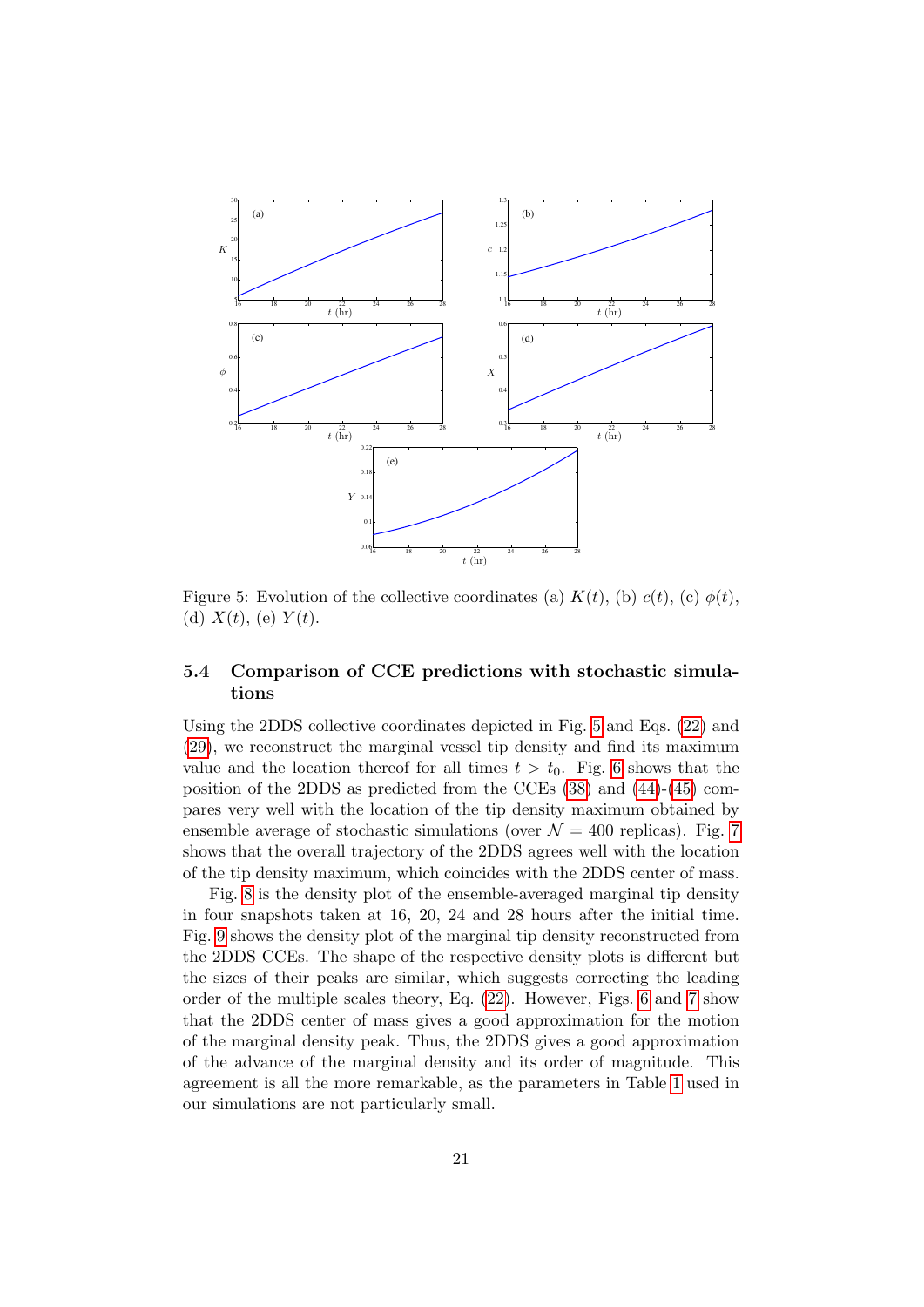<span id="page-22-0"></span>

Figure 6: Evolution of (a) x-coordinate, (b) y-coordinate, and (c) value of the ensemble-averaged maximum marginal tip density (by  $\mathcal{N} = 400$  replicas) as compared to the prediction by the collective coordinates of the 2DDS (the *angiton*). The maximum absolute error is reached at  $t = 27$  hr, 28 hr. It approximately equals (a)  $\Delta x = 0.02$  and (b)  $2\Delta x = 0.04$ , where  $\Delta x$  is the discretization space step. In (c) the relative error is around  $4\%$  at  $t = 27$ hr, 28 hr, while it is smaller than 2.5% for all other times.

### 5.5 2DDS center of mass and replicas of the stochastic process

So far, our reconstructions have been based on ensemble averages, which produce mean values of the density of active tips and related functions. In past work, we have shown that fluctuations about the mean are large and, therefore, the stochastic process is not self-averaging [\[56\]](#page-34-3). However, Fig. [10](#page-26-0) indicates that the 2DDS center of mass is a good approximation to the location of the maximum marginal tip density for different replicas of the stochastic process. The x-coordinate of the maximum density location is approximated better than its  $y$ -coordinate. While vessel networks may widely differ from replica to replica, the position of the maximum marginal tip density is about the same for different replicas. As the maximum of the marginal tip density is a good measure of the advancing vessel network, the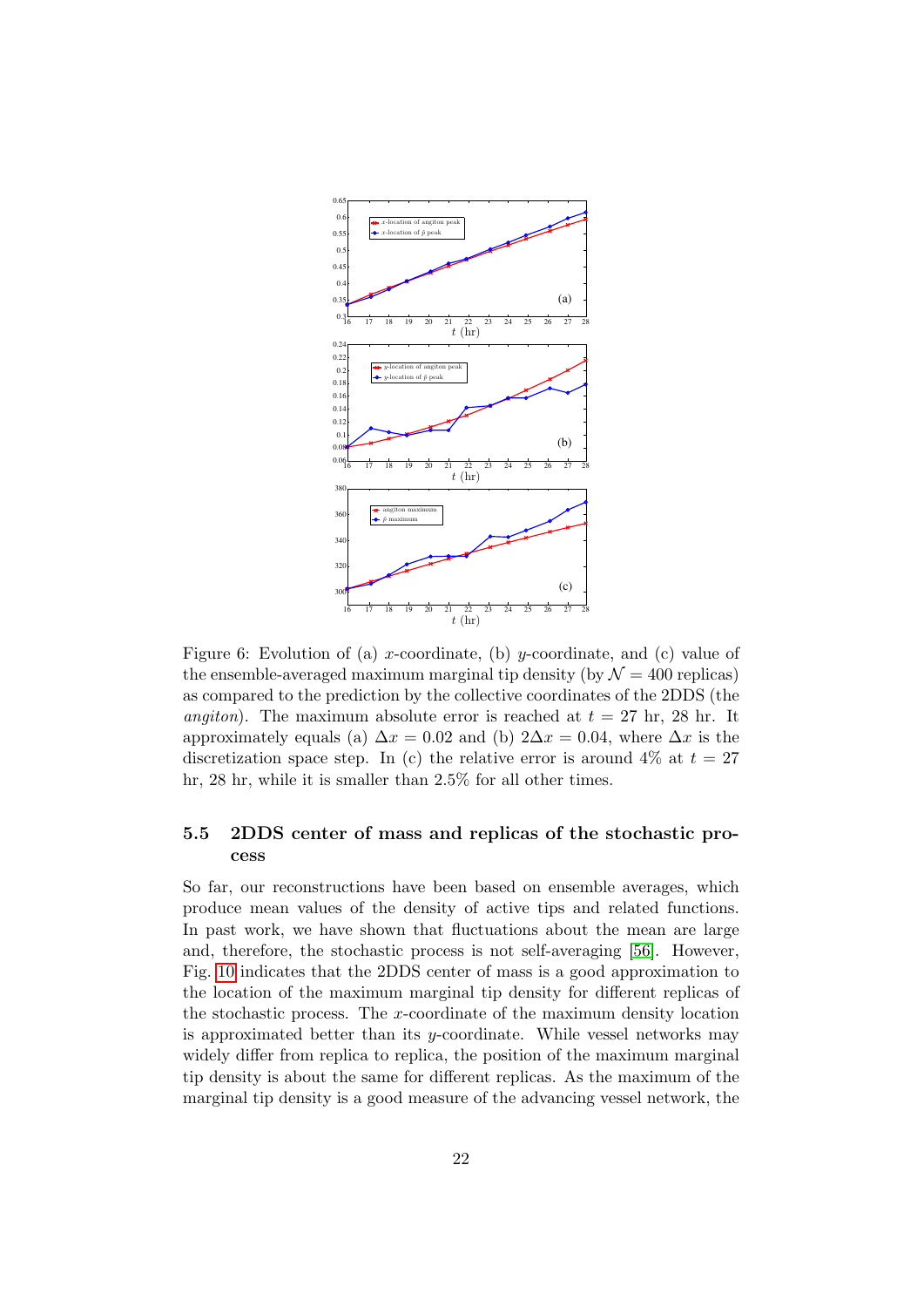<span id="page-23-1"></span>

Figure 7: Evolution of the position  $(x, y)$  of the ensemble-averaged maximum marginal tip density (over  $\mathcal{N} = 400$  replicas) as compared to that of the 2DDS (angiton) predicted by collective coordinates. The absolute error is approximately equal to  $2\Delta x = 0.04$  at  $t = 27$  hr, 28 hr, while it is  $\Delta x = 0.02$ at most for all other times. Here  $\Delta x$  is the space step in the discretization.

location of the 2DDS peak also characterizes it.

# <span id="page-23-0"></span>6 Conclusions

On mesoscopic distances that are large compared to the size of one cell but small compared to the size of an organ, the early stage of tumor induced angiogenesis can be described by stochastic models that track the trajectories of active vessel tips. These models consider branching of blood capillaries as a stochastic process and renounce to describe cellular processes and scales. However, active tip models pose novel and interesting problems in nonequilibrium statistical mechanics. In previous works, we have shown that the ensemble-averaged density of active tips is described by an integrodifferential Fokker-Planck equation with source and sink terms [\[51,](#page-33-10) [56\]](#page-34-3). Together with time derivative and linear convection, these terms make it possible for this equation to have an approximate soliton solution for simple one dimensional geometries [\[59,](#page-34-6) [61,](#page-34-8) [62\]](#page-34-9). The soliton solution has the same shape as the well-known Korteweg-de Vries soliton, which results from a balance between time derivative, nonlinear convection and dispersion [\[74\]](#page-35-8).

In two dimensions, the marginal density of active tips acquires the form of a moving lump or 2DDS that advances towards the tumor in a curvilinear trajectory. Here we have used a method of multiple scales to show that the transversal section of the 2DDS is a narrow Gaussian and that its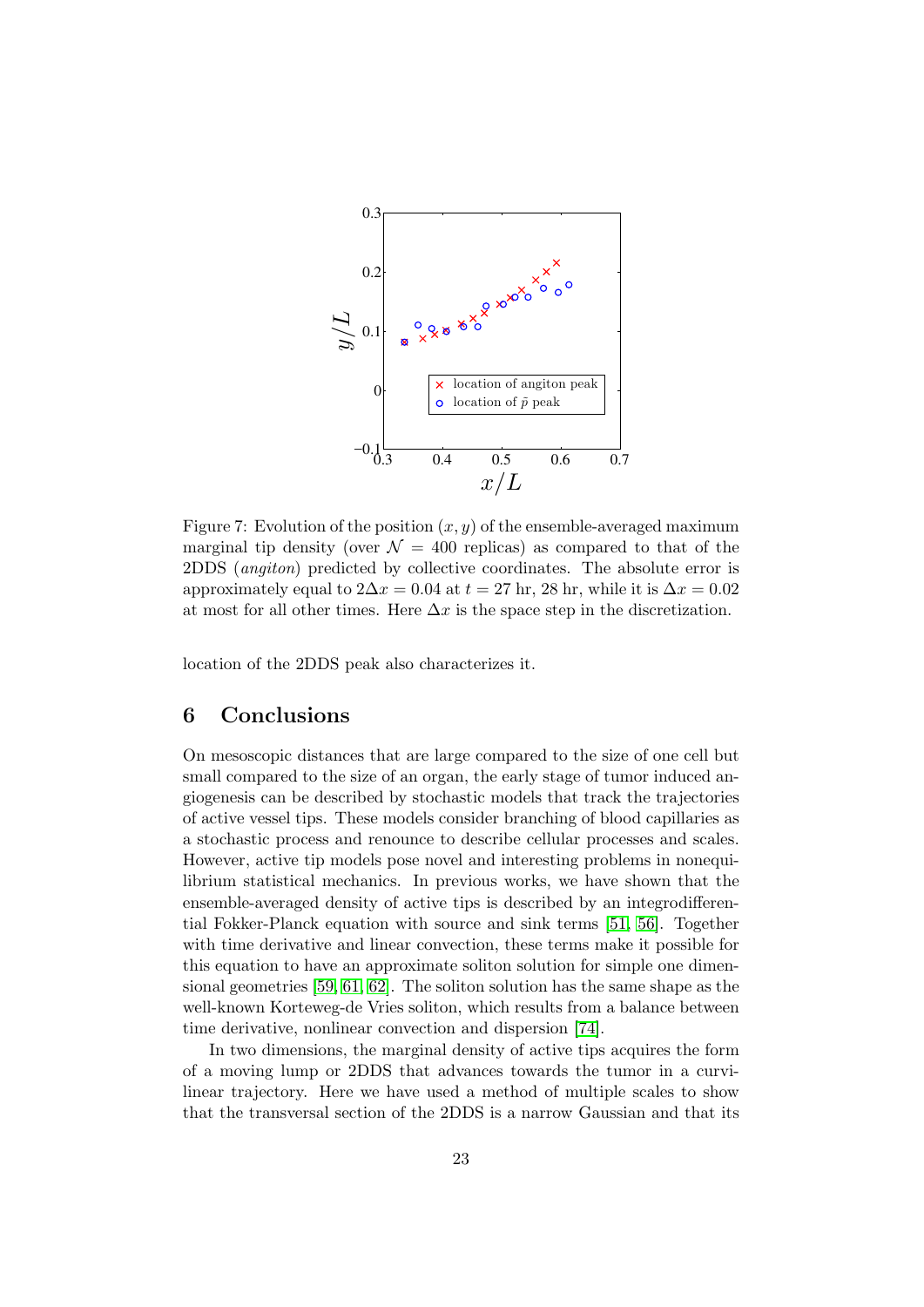<span id="page-24-0"></span>

Figure 8: Density plots of the marginal tip density  $\tilde{p}(t, x, y)$  calculated from Eq. [\(8\)](#page-8-0) with  $\mathcal{N} = 400$  replicas, showing how tips are created at  $x = 0$  and march toward the tumor at  $x = L$ . Snapshots at (a) 16 hr, (b) 20 hr, (c) 24 hr, and (d) 28 hr.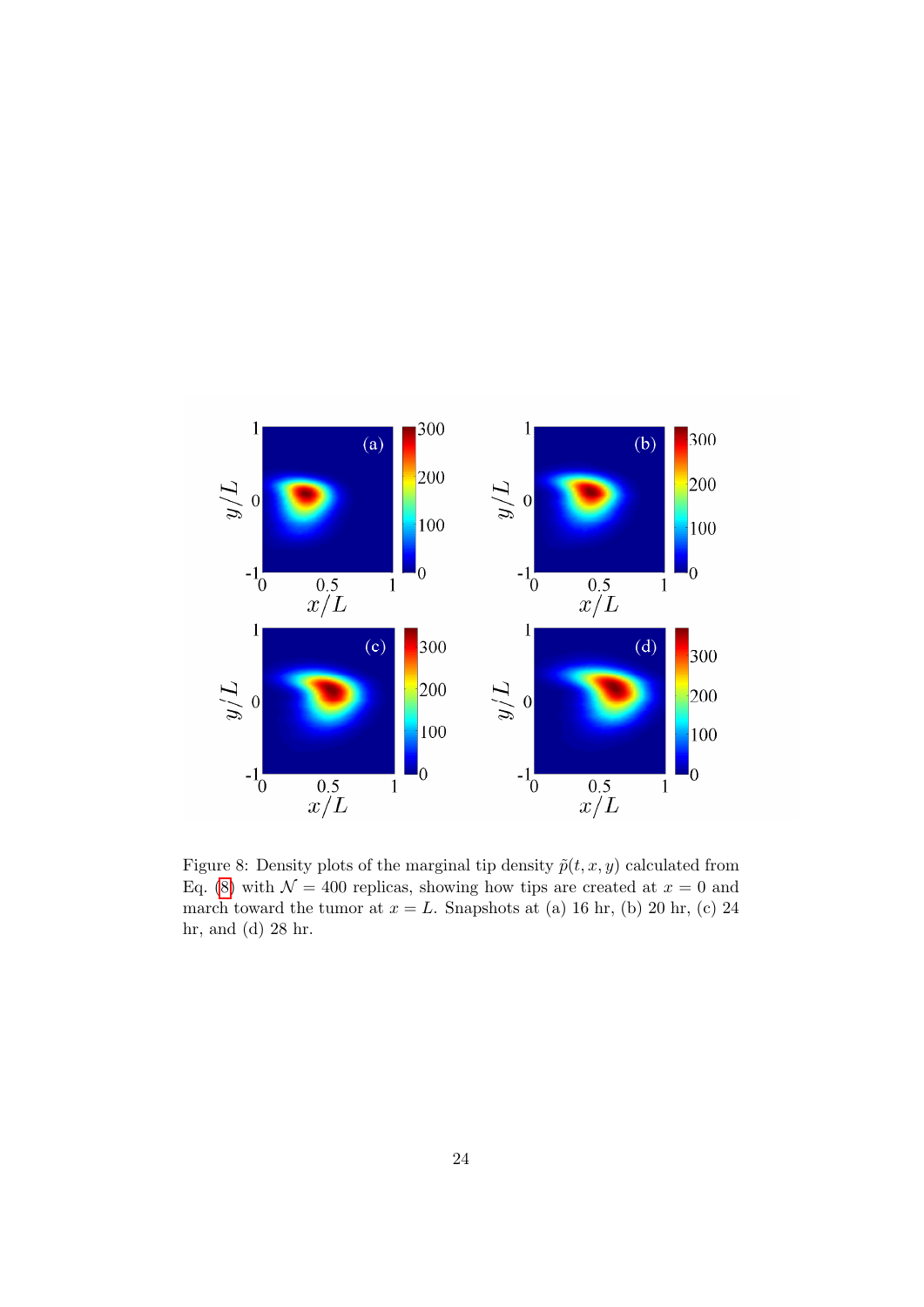<span id="page-25-0"></span>

Figure 9: Same as in Fig. [8](#page-24-0) but now the density plots of  $\tilde{p}(t, x, y)$  are calculated from Eq. [\(22\)](#page-12-0) and the CCEs [\(38\)](#page-16-2), [\(44\)](#page-17-1), [\(45\)](#page-17-2) for the 2DDS. Snapshots at (a) 16 hr, (b) 20 hr, (c) 24 hr, and (d) 28 hr.

longitudinal section is a diffusive soliton. The slow variation of the tumor angiogenic factor changes slowly the shape and trajectory of the 2DDS. The latter can be reconstructed by solving collective coordinate equations for its speed, direction of velocity, shape parameter and coordinates of the center of mass. As the parameters used in numerical simulations are not particularly small, it is remarkable that the predictions from the 2DDS and its collective coordinates (based on the method of multiple scales and singular perturbation ideas) compare well with the predictions from numerical simulations of the stochastic model. The shape of the marginal density of active tips as obtained from ensemble averages of stochastic simulations is less symmetric than that reconstructed from the 2DDS. However, the size and position of its peak follow those given by Eqs. [\(22a\)](#page-12-1) and [\(29\)](#page-13-0) (the 2DDS) and the CCEs [\(38\)](#page-16-2), [\(44\)](#page-17-1) and [\(45\)](#page-17-2).

In principle, the present model and the 2DDS construction can be extended to three spatial dimensions. We need to consider the angiogenic vessels as the tip trajectories plus a narrow region or tube around them and a criterion for anastomosis; cf Ref. [\[58\]](#page-34-5) for a possible way to do this. The derivation of CCEs could proceed along the lines explained in the present work. We would need to consider an additional curvilinear coordinate along the binormal and modify accordingly the CCEs. Extensions of the present work to more complete models based on tip cell motion are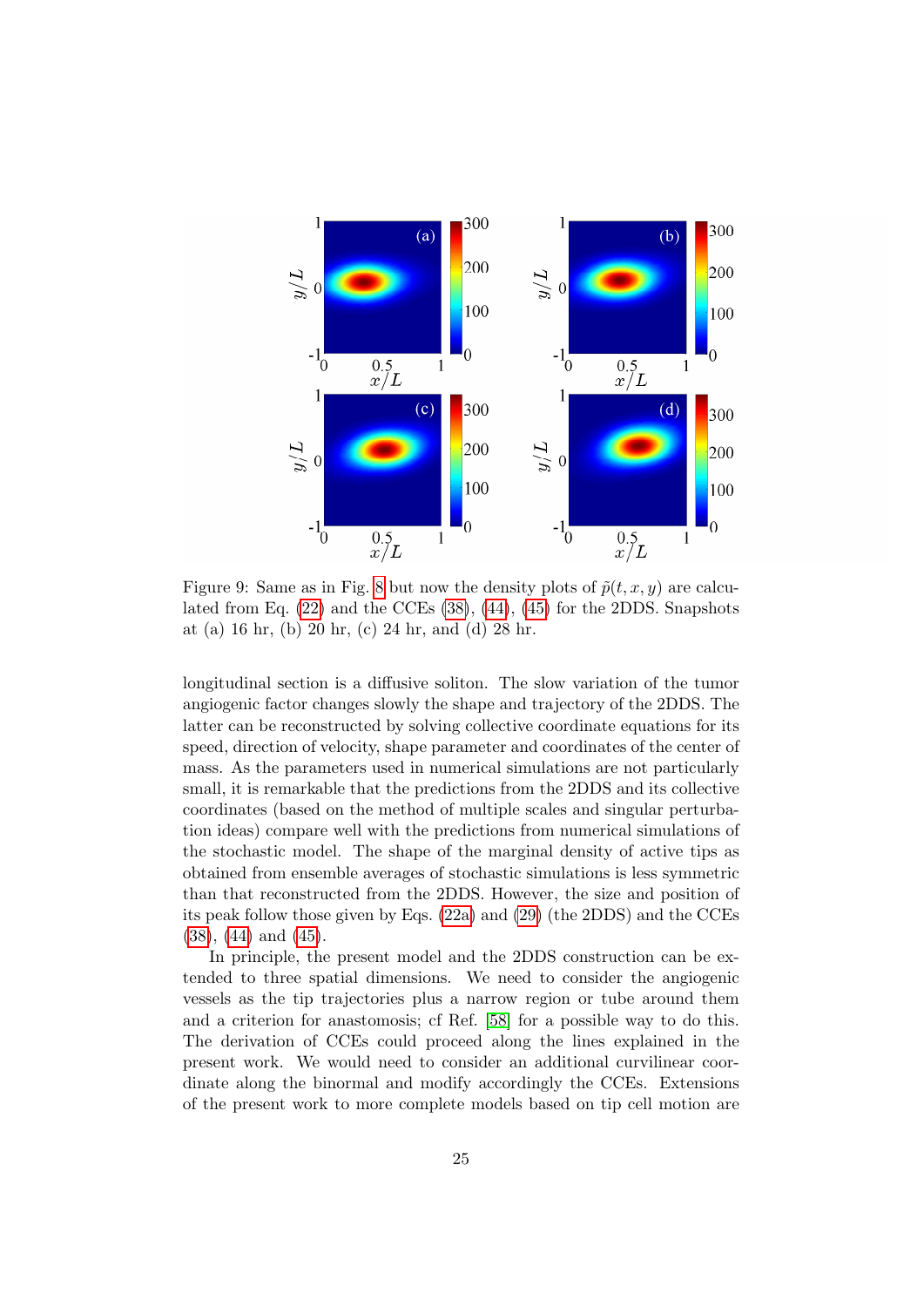<span id="page-26-0"></span>

Figure 10: (a) x-coordinate and (b) y-coordinate of the 2DDS (angiton) peak compared to those of the maximum marginal tip density for different replicas of the stochastic process.

possible [\[41,](#page-33-0) [52,](#page-33-11) [62\]](#page-34-9), but we feel it is better to present these ideas in the simplest possible context. Future applications of the present work to biology include investigating possible control of the 2DDS motion, e.g. by studying the effect of antiangiogenic drugs; cf Ref. [\[33\]](#page-32-5). In physics, our work could be useful to study dynamic phenomena that include stochastic branching and merging of advancing point defects. For example, propagation of cracks in brittle materials [\[76\]](#page-35-10) or dielectric breakdown [\[77\]](#page-35-11). From the point of view of nonequilibrium statistical mechanics, at the present time there is no theory of the large fluctuations about the averaged tip density. Perhaps deriving functional equations for the moments and using ideas similar to those appearing in turbulence theory could be helpful [\[71\]](#page-35-5).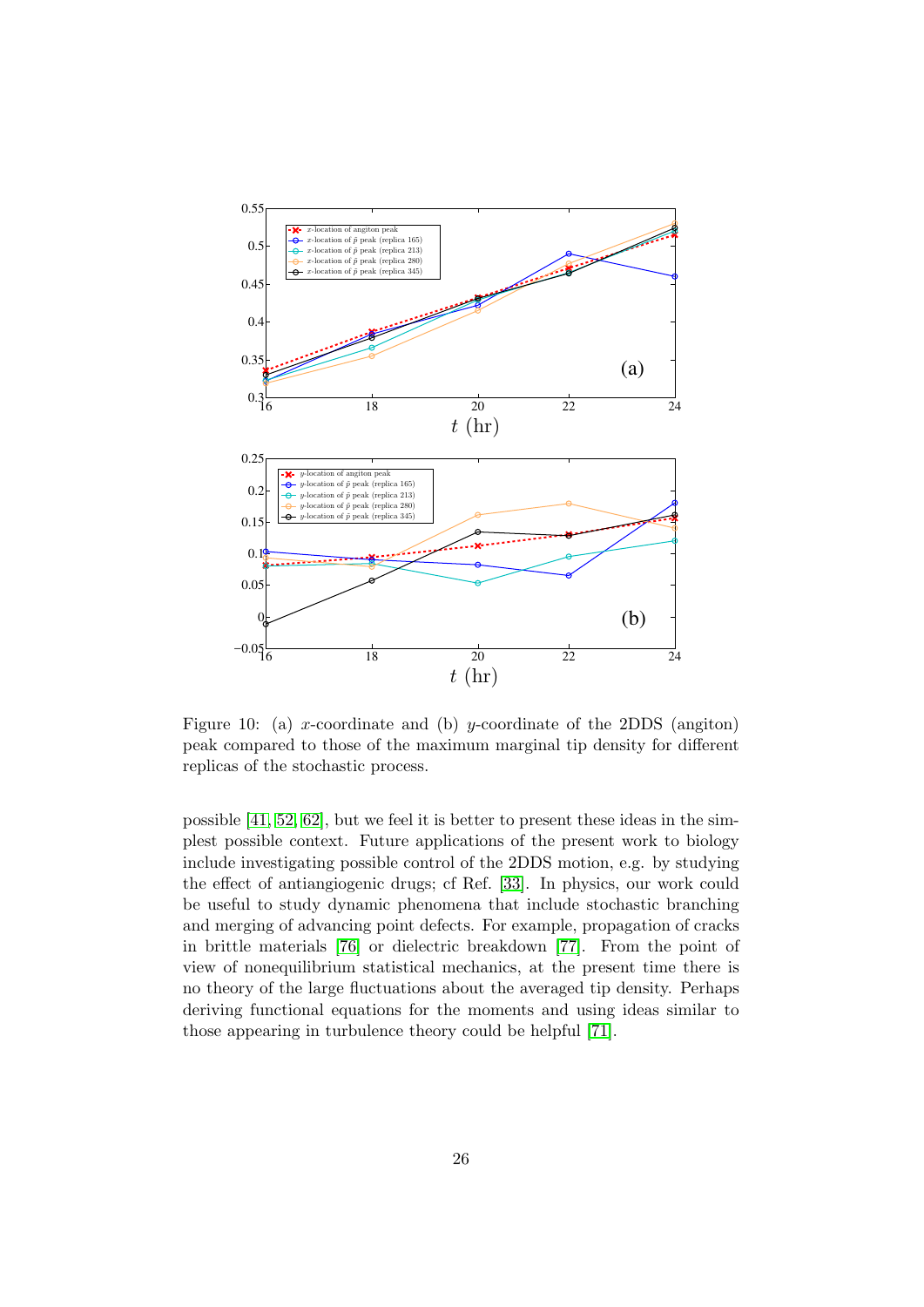# Acknowledgements

This work has been supported by the FEDER/Ministerio de Ciencia, Innovación y Universidades – Agencia Estatal de Investigación grant MTM2017-84446-C2-2-R.

# <span id="page-27-0"></span>A Boundary and initial conditions for the deterministic equations

The governing equations [\(10\)](#page-8-1) and [\(12\)](#page-8-2) of the deterministic description have to be solved with appropriate initial and boundary conditions compatible with the stochastic description. The nondimensional initial and boundary conditions for the TAF are Eqs. [\(46\)](#page-18-2) and [\(47\)](#page-18-1), respectively, and we also have  $\lim_{y\to\pm\infty} C = 0$  [\[61\]](#page-34-8). We do not intend to follow the process of angiogenesis beyond the time when vessel tips have arrived at the tumor and therefore we do not give the latter a finite length. The boundary conditions for the tip density are [\[51\]](#page-33-10)

$$
p^{+}(t, 0, y, v, w) = \frac{e^{-|\mathbf{v} - \mathbf{v}_0|^2}}{\int_0^{\infty} \int_{-\infty}^{\infty} |\mathbf{v}'| e^{-|\mathbf{v}' - \mathbf{v}_0|^2} dv' dw'}
$$

$$
\times \left[ j_0(t, y) - \int_{-\infty}^0 \int_{-\infty}^{\infty} |\mathbf{v}'| p^{-}(t, 0, y, v', w') dv' dw' \right],
$$

$$
p^{-}(t, 1, y, v, w) = \frac{e^{-|\mathbf{v} - \mathbf{v}_0|^2}}{\int_0^{\infty} |\mathbf{v}'|^2}.
$$
 (A.1)

$$
p^{-}(t, 1, y, v, w) = \frac{1}{\int_{-\infty}^{0} \int_{-\infty}^{\infty} e^{-|v'-v_{0}|^{2}} dv' dw'} \times \left[ \tilde{p}(t, 1, y) - \int_{0}^{\infty} \int_{-\infty}^{\infty} p^{+}(t, 1, y, v', w') dv' dw' \right],
$$
 (A.2)

$$
p(t, \mathbf{x}, \mathbf{v}) \to 0 \text{ as } |\mathbf{v}| \to \infty,
$$
 (A.3)

where  $p^+ = p$  for  $v > 0$  and  $p^- = p$  for  $v < 0$ ,  $\mathbf{v} = (v, w)$ . At  $x = 0$ ,  $j(t, \mathbf{x})$ given by Eq.  $(13)$  is

$$
j_0(t, y) = \alpha(C(t, 0, y)) p(t, 0, y, v_0, w_0),
$$
 (A.4)

for the vector velocity  $\mathbf{v}_0 = (v_0, w_0)$ , with  $|\mathbf{v}_0| = 1$ . The deterministic description including boundary conditions can be proved to have a solution [\[78,](#page-35-12) [79\]](#page-35-13). A convergent numerical scheme to solve the initial boundary value problem corresponding to the deterministic description is studied in Ref. [\[80\]](#page-35-14).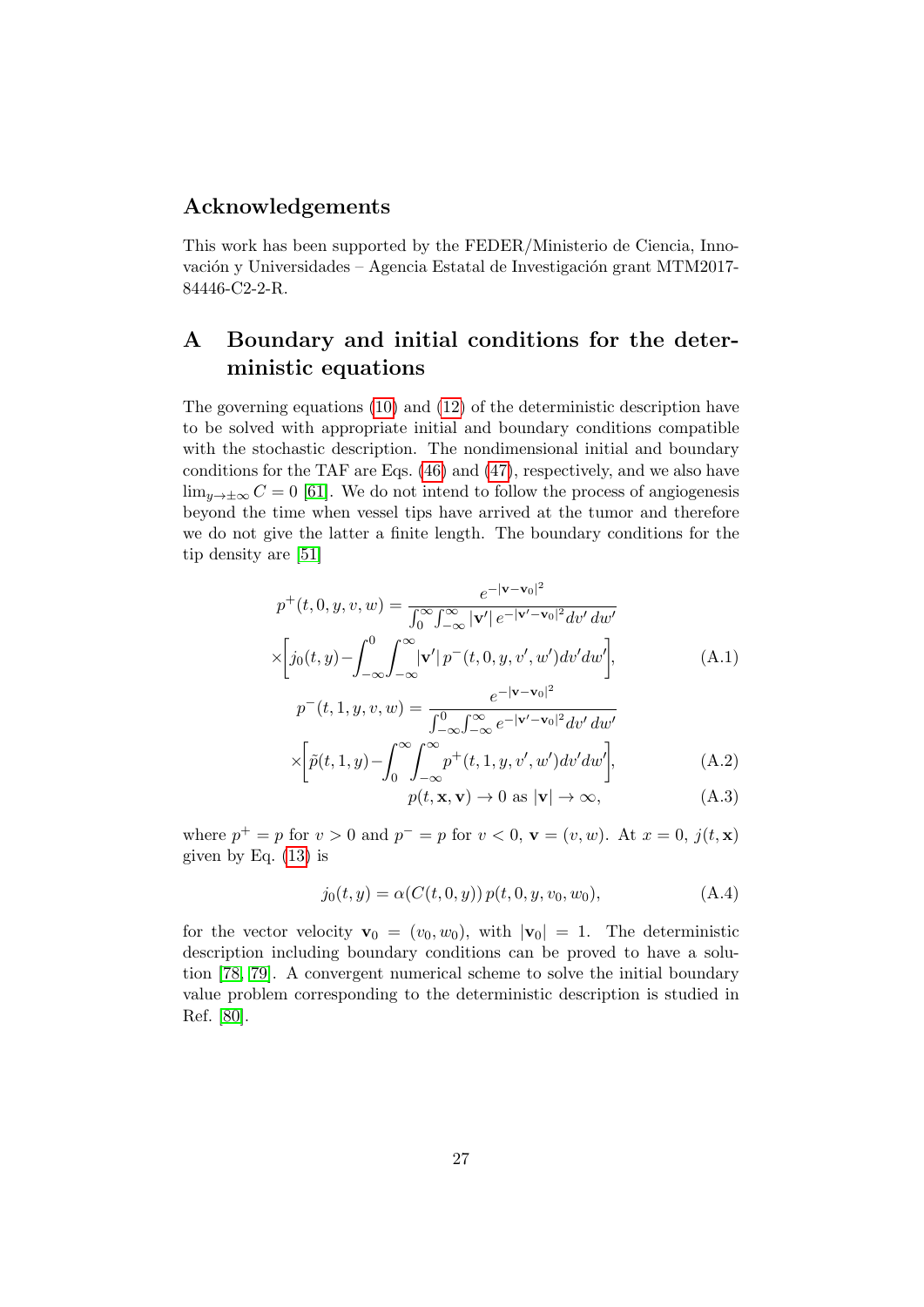# <span id="page-28-0"></span>B Collective coordinates for a soliton far from primary vessel and tumor

To obtain Eqs.  $(38)-(40)$  $(38)-(40)$ , we need to substitute the soliton Eq.  $(29)$  into Eq. [\(19\)](#page-11-1). According to Eq. [\(29\)](#page-13-0), the soliton is a function

$$
P_s = P_s\left(\xi; K, c, \overline{\mu(C)}, \overline{F_{\xi}\left(C, \frac{\partial C}{\partial \xi}\right)}\right),\tag{B.1}
$$

in which we have distinguished the fast coordinate  $\xi$  in Eq. [\(29\)](#page-13-0) from the slowly varying coordinate  $\xi = \psi$  resulting from averages of the TAF density. Assuming that  $\mu(C)$  is approximately constant, we have the expressions in Eqs. [\(33\)](#page-15-0), [\(34\)](#page-15-0) and

<span id="page-28-3"></span>
$$
\frac{\partial P_s}{\partial t} = \frac{\partial P_s}{\partial K} \dot{K} + \frac{\partial P_s}{\partial c} \dot{c} + \frac{\partial P_s}{\partial \overline{F_{\xi}}} \frac{\partial \overline{F_{\xi}}}{\partial t},
$$
(B.2)

$$
\overline{F_{\xi}} = \frac{\delta \overline{\hat{\mathbf{V}} \cdot \nabla_x C}}{\beta \overline{(1 + \Gamma_1 C)^q}} = \frac{\delta \overline{\hat{\mathbf{V}} \cdot \nabla_x (1 + \Gamma_1 C)^{1-q}}}{\beta (1 - q) \Gamma_1}, \tag{B.3}
$$

<span id="page-28-1"></span>
$$
\frac{\partial \overline{F_{\xi}}}{\partial t} = \dot{\phi} \overline{F_{\eta}} + \frac{\delta/\beta}{(1-q)\Gamma_1} \frac{\partial}{\partial \xi} \overline{\frac{\partial}{\partial t} (1 + \Gamma_1 C)^{1-q}}
$$

$$
= \frac{\delta}{\beta} \frac{\partial}{\partial \xi} \left[ \frac{\frac{\partial C}{\partial t}}{(1 + \Gamma_1 C)^q} \right] + \dot{\phi} \overline{F_{\eta}}, \tag{B.4}
$$

where we have used  $\partial \hat{\mathbf{V}}/\partial t = \dot{\phi} \hat{\mathbf{V}}^{\perp}$ . Setting  $\partial C/\partial t = 0$  on the right-hand side of Eq. [\(B.4\)](#page-28-1), we obtain

<span id="page-28-4"></span>
$$
\frac{\partial \overline{F_{\xi}}}{\partial t} = \dot{\phi} \overline{F_{\eta}}.
$$
\n(B.5)

Note now that  $P_s$  in Eq. [\(29\)](#page-13-0) is a function of the ratios  $\overline{F_{\xi}}/c$  and  $\xi/c$ . Then we have

<span id="page-28-5"></span>
$$
\frac{\partial P_s}{\partial c} = -\frac{\xi}{c} \frac{\partial P_s}{\partial \xi} - \frac{\overline{F_{\xi}}}{c} \frac{\partial P_s}{\partial \overline{F_{\xi}}} \Longrightarrow \frac{\partial P_s}{\partial \overline{F_{\xi}}} = -\frac{1}{\overline{F_{\xi}}} \left( \xi \frac{\partial P_s}{\partial \xi} + c \frac{\partial P_s}{\partial c} \right). \tag{B.6}
$$

The soliton of Eq. [\(29\)](#page-13-0) satisfies

<span id="page-28-6"></span>
$$
(\overline{F_{\xi}} - c)\frac{\partial P_s}{\partial \xi} = \overline{\mu}P_s - gP_s \int_0^t P_s(\xi(s)) ds,
$$
\n(B.7)

in which  $\overline{F_{\xi}}$  and  $\overline{\mu}$  vary slowly with  $\xi$  and  $t$ . Integration by parts shows that

<span id="page-28-2"></span>
$$
\int_{-\infty}^{\infty} \eta \, \frac{e^{-\frac{\eta^2}{\sigma^2}}}{\sqrt{\pi}\sigma} \Psi(\eta) d\eta = \frac{\sigma^2}{2} \int_{-\infty}^{\infty} \frac{e^{-\frac{\eta^2}{\sigma^2}}}{\sqrt{\pi}\sigma} \frac{\partial \Psi}{\partial \eta} d\eta.
$$
 (B.8)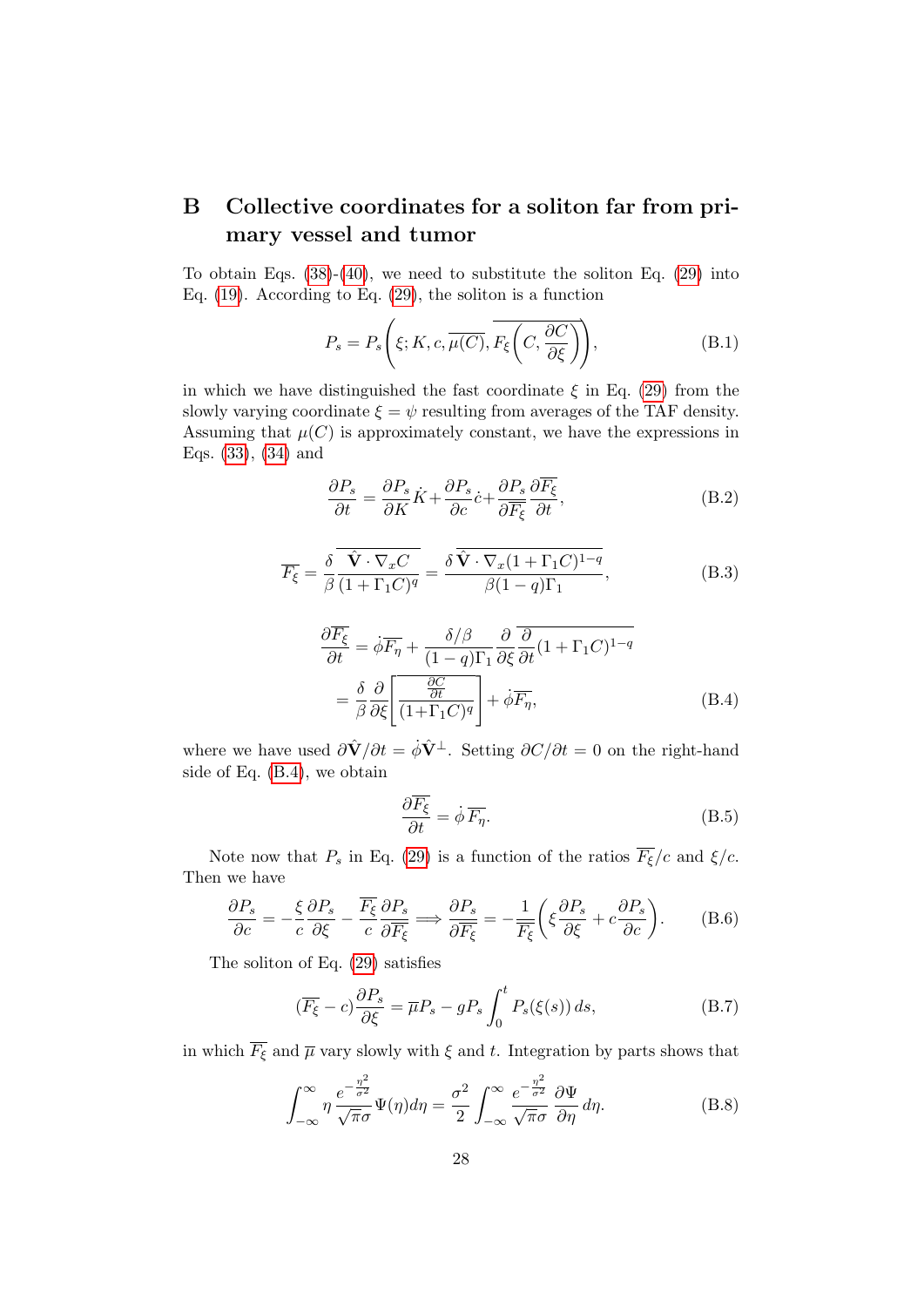Using Eq.  $(B.8)$ , Eq.  $(19)$  becomes

$$
\frac{\partial \tilde{p}}{\partial t} + \frac{\partial}{\partial \xi} \left( (F_{\xi} - c)\tilde{p} + \frac{\sigma^2}{2} \dot{\phi} \frac{\partial \tilde{p}}{\partial \eta} - \frac{1}{2\beta} \frac{\partial \tilde{p}}{\partial \xi} \right) + \frac{\partial}{\partial \eta} \left( (F_{\eta} - \xi \dot{\phi})\tilde{p} - \frac{1}{2\beta} \frac{\partial \tilde{p}}{\partial \eta} \right)
$$
  
=  $\mu \tilde{p} - \Gamma \tilde{p} \int_{0}^{t} \tilde{p}(s, \xi(s), \eta(s)) ds.$  (B.9)

We now integrate this expression with respect to  $\tilde{\eta}=\eta/\sigma$  using the Gaussian approximation Eq. [\(22\)](#page-12-0) for  $\tilde{p}$ . As we set  $\sigma \to 0$ , the result is Eq. [\(23\)](#page-12-2). When we insert Eqs.  $(B.2)$ ,  $(B.5)$ ,  $(B.6)$  and  $(B.7)$  into Eq.  $(23)$ , we obtain Eqs. [\(35\)](#page-15-1)-[\(36\)](#page-15-1). For  $\dot{\phi} = 0$ , the CCEs of the soliton, Eqs. [\(44\)](#page-17-1)-[\(45\)](#page-17-2), are the same as those found in Ref. [\[61\]](#page-34-8) if we replace g instead of  $\Gamma$  in the latter reference.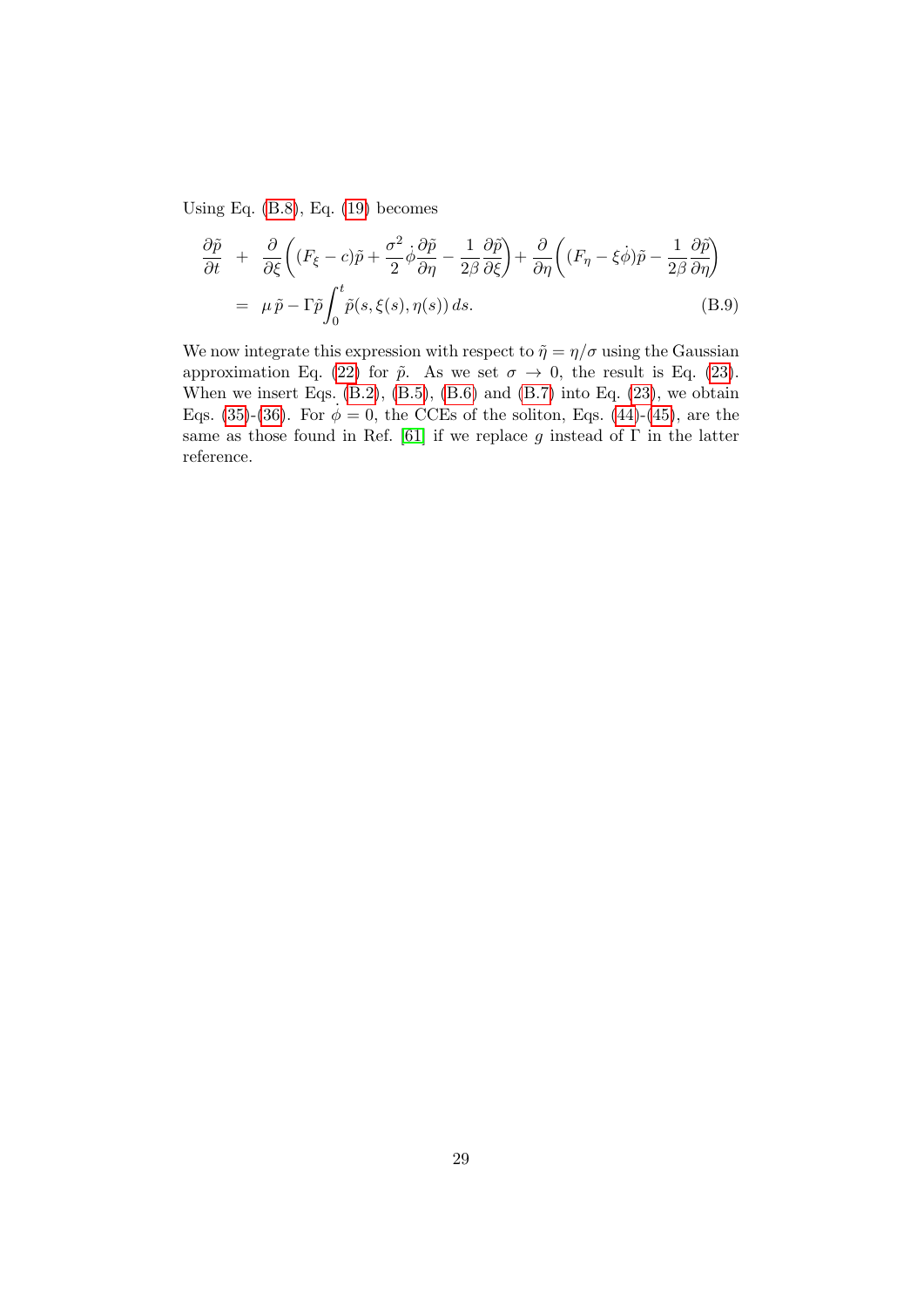### References

- <span id="page-30-0"></span>[1] Carmeliet P F, Angiogenesis in life, disease and medicine, 2005 Nature 438 932-936
- <span id="page-30-1"></span>[2] Carmeliet P and Tessier-Lavigne M, Common mechanisms of nerve and blood vessel wiring, 2005 Nature 436 193-200
- <span id="page-30-2"></span>[3] Gariano RF and Gardner TW, Retinal angiogenesis in development and disease 2005 Nature **438** 960-966 (2005).
- <span id="page-30-3"></span>[4] Fruttiger M, Development of the retinal vasculature, 2007 Angiogenesis 10, 77-88
- <span id="page-30-5"></span>[5] Carmeliet P and Jain RK, Molecular mechanisms and clinical applications of angiogenesis, 2011 Nature 473 298-307
- <span id="page-30-6"></span>[6] Tonnesen MG, Feng X and Clark RA, 2000 Angiogenesis in wound healing, in pp 40-46 of Journal of Investigative Dermatology Symposium Proceedings, vol. 5 (Elsevier, Amsterdam)
- <span id="page-30-4"></span>[7] Figg WD and Folkman J (eds), 2008 Angiogenesis. An Integrative Approach From Science to Medicine (Springer, Berlin)
- <span id="page-30-7"></span>[8] Folkman J, Tumor angiogenesis: Therapeutic implications, 1971 New England J. Med. 285 1182-1186
- <span id="page-30-8"></span>[9] Folkman J, Tumor angiogenesis 1974 Adv. Cancer Res. 19, 331-358
- <span id="page-30-9"></span>[10] Liotta LA, Saidel GM and Kleinerman J, Diffusion model of tumor vascularization, 1977 Bull. Math. Biol. 39 117-128
- <span id="page-30-10"></span>[11] Folkman J, Angiogenesis, 2006 Annu. Rev. Med. 57 1-18
- <span id="page-30-11"></span>[12] Liao D and Johnson RS, Hypoxia: a key regulator of angiogenesis in cancer, 2007 Cancer and Metastasis Reviews 26(2) 281-290
- <span id="page-30-12"></span>[13] Zuazo-Gaztelu I and Casanovas O, Unraveling the Role of Angiogenesis in Cancer Ecosystems, 2018 Front. Oncol. 8 248
- <span id="page-30-13"></span>[14] Maruotti N, Cantatore F, Crivellato R, Vacca A and Ribatti D, Angiogenesis in rheumatoid arthritis, 2006 Histol. Histopathol. 21 557-566
- <span id="page-30-14"></span>[15] Jager RD, Mieler WF and Miller JW, Age-related macular degeneration, 2008 N. Engl. J. Med. 358(24) 2606-2617
- <span id="page-30-15"></span>[16] Nivison-Smith L, Milston R, Madigan M and Kalloniatis M, Age-Related Macular Degeneration: Linking Clinical Presentation to Pathology, 2014 Optometry Vision Sci. 91(8) 832-848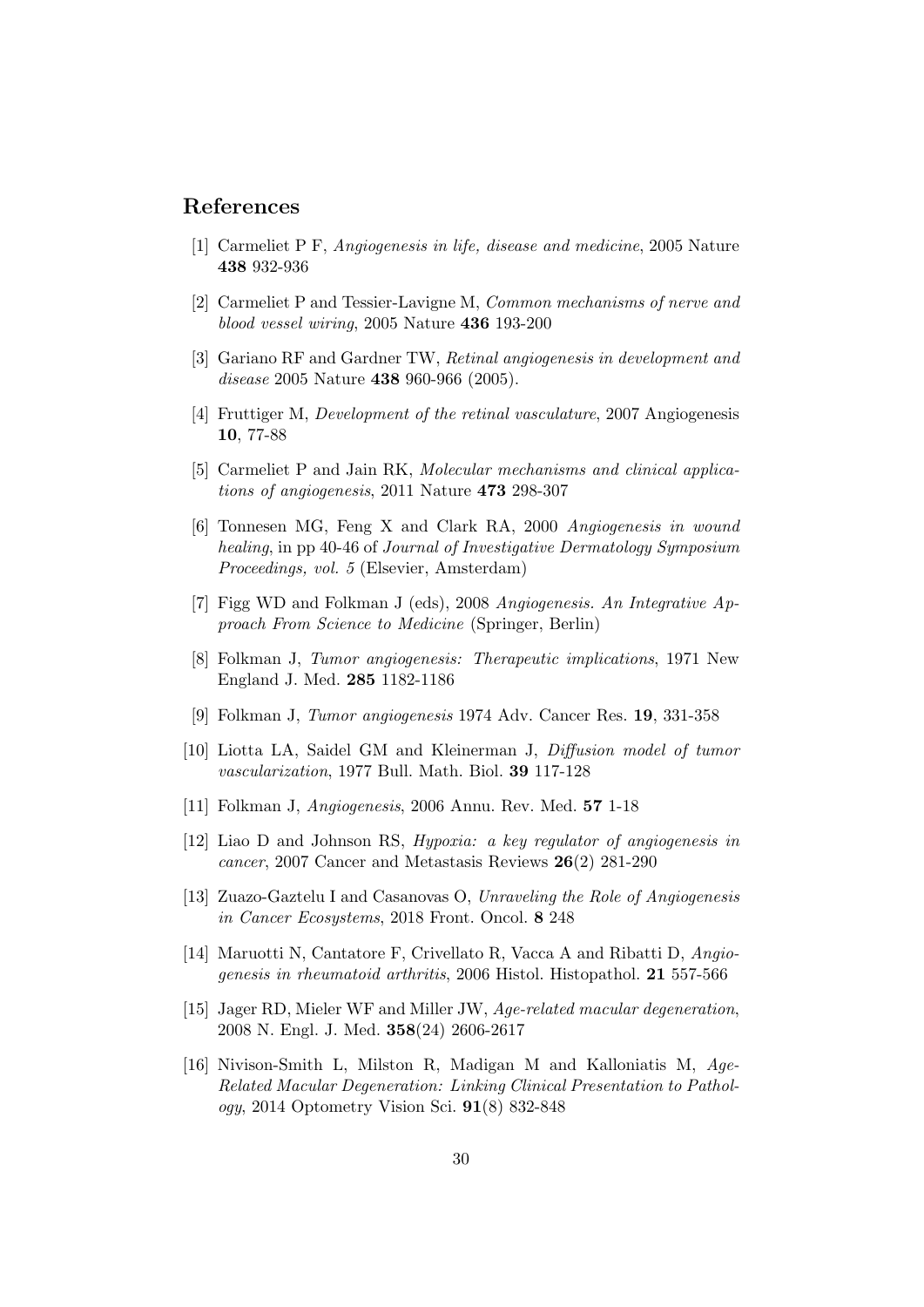- <span id="page-31-0"></span>[17] Taylor RN, Yu J, Torres PB, Schickedanz AC, Park JK, Mueller MD and Sidell N, Mechanistic and therapeutic implications of angiogenesis in endometriosis, 2009 Reproductive Sciences 16(2) 140-146
- <span id="page-31-1"></span>[18] Martin A, Komada MR and Sane DC, Abnormal angiogenesis in diabetes mellitus, 2003 Medicinal Research Reviews 23(2) 117-145
- <span id="page-31-2"></span>[19] Gerhardt H, Golding M, Fruttiger M, Ruhrberg C, Lundkvist A, Abramsson A, Jeltsch M, Mitchell C, Alitalo K, Shima D and Betsholtz C, VEGF guides angiogenic sprouting utilizing endothelial tip cell filopodia, 2003 J. Cell Biol. 161(6) 1163-1177
- <span id="page-31-3"></span>[20] Hellström M, Phng LK, Hofmann JJ, Wallgard E, Coultas L, Lindblom P, Alva J, Nilsson A-K, Karlsson L, Gaiano N, Yoon K, Rossant J, Iruela-Arispe ML, Kalén M, Gerhardt H and Betsholtz C, Dll4 signalling through Notch1 regulates formation of tip cells during angiogenesis, 2007 Nature 445(7129) 776-780
- <span id="page-31-4"></span>[21] Jolly MK, Boareto M, Lu M, Onuchic JN, Clementi C and Ben-Jacob E, Operating principles of Notch-Delta-Jagged module of cell-cell communication, 2015 New J. Phys. 17 055021
- <span id="page-31-5"></span>[22] Vega R, Carretero M, Travasso RDM and Bonilla LL, Notch signaling and taxis mechanims regulate early stage angiogenesis: A mathematical and computational model, 2020 PLoS Comput. Biol. 16(1) e1006919
- <span id="page-31-6"></span>[23] Gebala V, Collins R, Geudens I, Phng L-K and H. Gerhardt H, Blood flow drives lumen formation by inverse membrane blebbing during angiogenesis in vivo, 2016 Nat. Cell Biol. 18(4) 443-450
- <span id="page-31-7"></span>[24] Franco CA, Jones ML, Bernabeu MO, Geudens I, Mathivet T, Rosa A, Lopes FM, Lima AP, Ragab A, Collins RT, Phng L-K, Coveney PV and Gerhardt H, Dynamic endothelial cell rearrangements drive developmental vessel regression, 2015 PLoS Biology 13 e1002125
- <span id="page-31-8"></span>[25] Szymborska A and Gerhardt H, Hold me, but not too tight – endothelial cell-cell junctions in angiogenesis, 2018 Cold Spring Harb. Perspect. Biol. 10(8) a029223
- <span id="page-31-9"></span>[26] Stokes CL and Lauffenburger DA, Analysis of the roles of microvessel endothelial cell random motility and chemotaxis in angiogenesis, 1991 J. Theoret. Biol. 152 377-403
- <span id="page-31-10"></span>[27] Stokes CL, Lauffenburger DA and Williams SK, Migration of individual microvessel endothelial cells: stochastic model and parameter measurement, 1991 Journal of Cell Science 99 419-430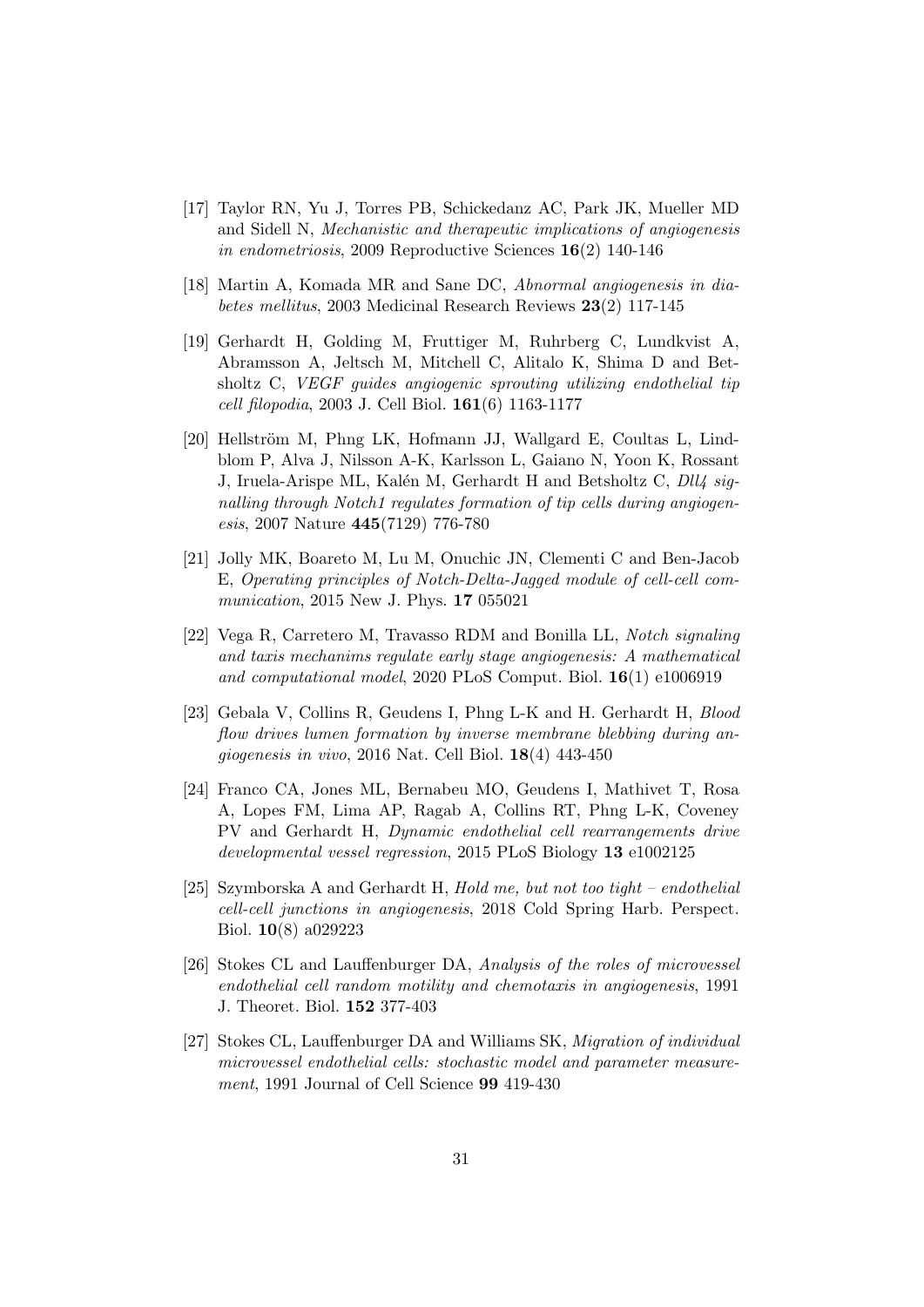- <span id="page-32-0"></span>[28] Chaplain MAJ and Stuart A, A model mechanism for the chemotactic response of endothelial cells to tumour angiogenesis factor, 1993 IMA J. Math. Appl. Med. Biol. 10 149-168
- <span id="page-32-1"></span>[29] Chaplain MAJ, The mathematical modelling of tumour angiogenesis and invasion, 1995 Acta Biotheor. 43 387-402
- <span id="page-32-2"></span>[30] Orme ME and Chaplain MAJ, Two-dimensional models of tumour angiogenesis and anti-angiogenesis strategies, 1997 IMA J. Math. Appl. Med. Biol. 14 189-205
- <span id="page-32-3"></span>[31] Anderson ARA and Chaplain MAJ, Continuous and discrete mathematical models of tumor-induced angiogenesis, 1998 Bull. Math. Biol. 60 857-900
- <span id="page-32-4"></span>[32] S. Tong, and F. Yuan, Numerical simulations of angiogenesis in the cornea. Microvascular Research 61, 14-27 (2001).
- <span id="page-32-5"></span>[33] Levine HA, Pamuk S, Sleeman BD and Nilsen-Hamilton M, Mathematical modeling of the capillary formation and development in tumor angiogenesis: penetration into the stroma, 2001 Bull. Math. Biol. 63 801-863
- <span id="page-32-6"></span>[34] Plank MJ and Sleeman BD, Lattice and non-lattice models of tumour angiogenesis, 2004 Bull. Math. Biol. 66 1785-1819
- <span id="page-32-7"></span>[35] Mantzaris NV, Webb S and Othmer HG, Mathematical modeling of tumor-induced angiogenesis, 2004 J. Math. Biol. 49 111-187
- <span id="page-32-8"></span>[36] Sun S, Wheeler MF, Obeyesekere M and CW Patrick jr A deterministic model of growth factor-induced angiogenesis, 2005 Bull. Math. Biol. 67 313-337
- <span id="page-32-9"></span>[37] Sun S, Wheeler MF, Obeyesekere M and CW Patrick jr Multiscale angiogenesis modeling using mixed finite element methods, 2005 Multiscale Model Simul. 4 1137-1167
- <span id="page-32-10"></span>[38] Chaplain MAJ, McDougall SR and Anderson ARA, Mathematical Modeling of Tumor-Induced Angiogenesis, 2006 Ann. Rev. Biomed. Eng.8 233-257
- <span id="page-32-11"></span>[39] Stéphanou A, McDougall SR, Anderson ARA and Chaplain MAJ, Mathematical modelling of the influence of blood rheological properties upon adaptative tumour-induced angiogenesis, 2006 Mathematical and Computer Modelling 44 96-123
- <span id="page-32-12"></span>[40] Bauer AL, Jackson TL and Jiang Y, A cell-based model exhibiting branching and anastomosis during tumor-induced angiogenesis, 2007 Biophys. J. 92 3105-3121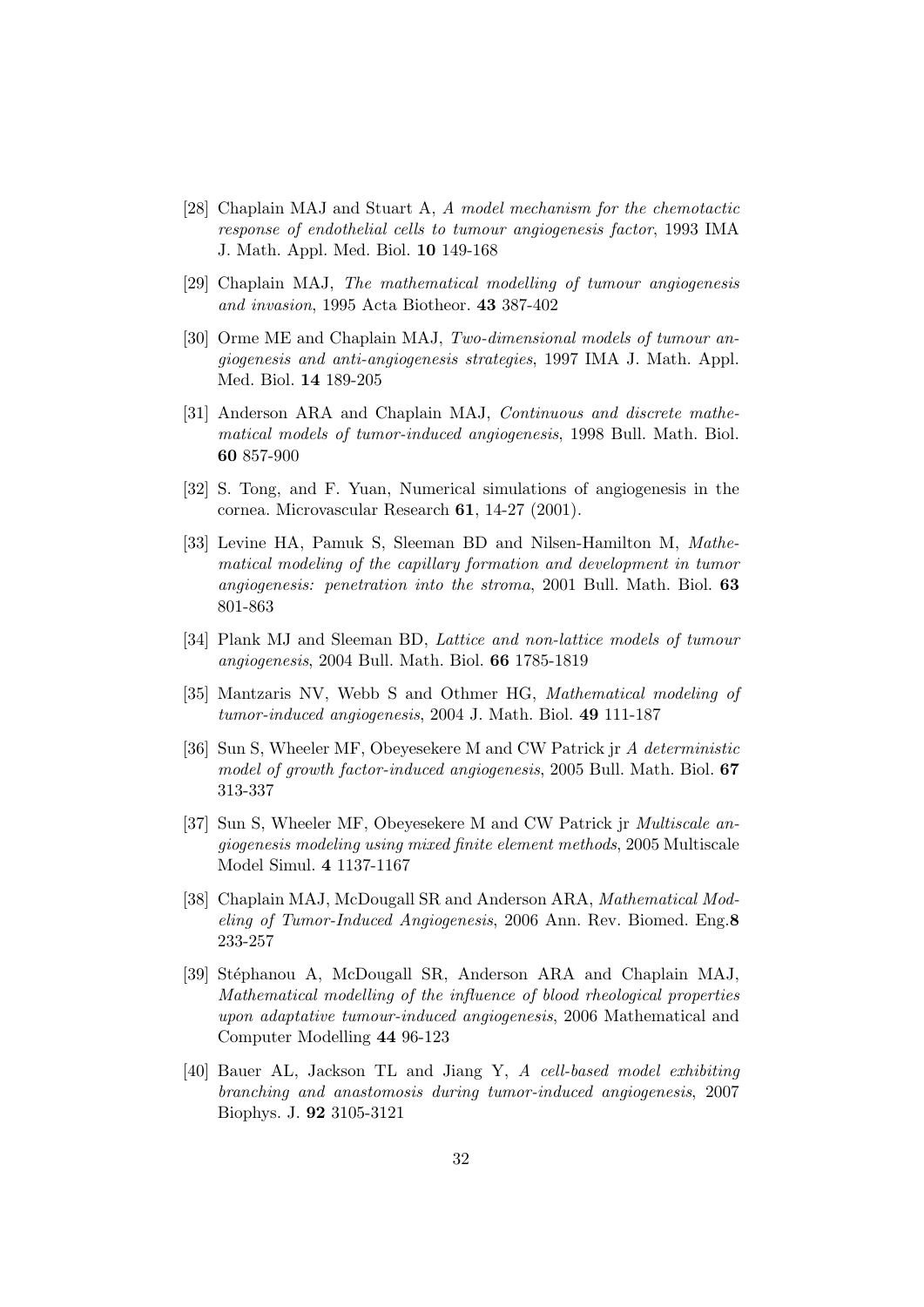- <span id="page-33-0"></span>[41] Capasso V and Morale D, Stochastic modelling of tumour-induced angiogenesis, 2009 J. Math. Biol. 58 219-233
- <span id="page-33-1"></span>[42] Owen MR, Alarcón T, Maini PK and Byrne HM, Angiogenesis and vascular remodelling in normal and cancerous tissues, 2009 J. Math. Biol. 58(4-5) 689-721
- <span id="page-33-2"></span>[43] Jackson T and Zheng X, A cell-based model of endothelial cell migration, proliferation and maturation during corneal angiogenesis, 2010 Bulletin of Mathematical Biology 72(4) 830-868
- <span id="page-33-3"></span>[44] Das A, Lauffenburger DA, Asada H and Kamm RD, A hybrid continuum-discrete modelling approach to predict and control angiogenesis: analysis of combinatorial growth factor and matrix effects on vessel-sprouting morphology, 2010 Phil. Trans. Roy. Soc. A 368 2937- 2960
- <span id="page-33-4"></span>[45] Swanson KR, Rockne RC, Claridge J, Chaplain MJ, Alvord Jr EC and Anderson ARA, Quantifying the role of angiogenesis in malignant progression of gliomas: in silico modeling integrates imaging and histology, 2011 Cancer Res. 71 7366-7375
- <span id="page-33-5"></span>[46] Scianna M, Munaron L and Preziosi L, A multiscale hybrid approach for vasculogenesis and related potential blocking therapies, 2011 Prog. Biophys. Mol. Biol. 106(2) 450-462
- <span id="page-33-6"></span>[47] Scianna M, Bell J and Preziosi L, A review of mathematical models for the formation of vascular networks, 2103 J. Theor. Biology 333 174-209
- <span id="page-33-7"></span>[48] Cotter SL, Klika V, Kimpton L, Collins S and Heazell AEP, A stochastic model for early placental development, 2014 J.R. Soc. Interface 11 20140149
- <span id="page-33-8"></span>[49] Dejana E and Lampugnani MG, *Differential adhesion drives angiogen*esis, 2014 Nature Cell Biol. 16 305-306
- <span id="page-33-9"></span>[50] Bentley K, Franco CA, Philippides A, Blanco R, Dierkes M, Gebala V, Stanchi F, Jones M, Aspalter IM, Cagna G, Weström S, Claesson-Welsh L, Vestweber D and H. Gerhardt, *The role of differential VE*cadherin dynamics in cell rearrangement during angiogenesis, 2014 Nat. Cell Biol. 16(4) 309-321
- <span id="page-33-10"></span>[51] Bonilla LL, Capasso V, Alvaro M and Carretero M, Hybrid modeling of tumor-induced angiogenesis, 2014 Phys. Rev. E 90 062716
- <span id="page-33-11"></span>[52] Heck T, Vaeyens MM and Van Oosterwyck H, Computational models of sprouting angiogenesis and cell migration: towards multiscale mechanochemical models of angiogenesis, 2015 Math. Model. Nat. Phen. 10 108-141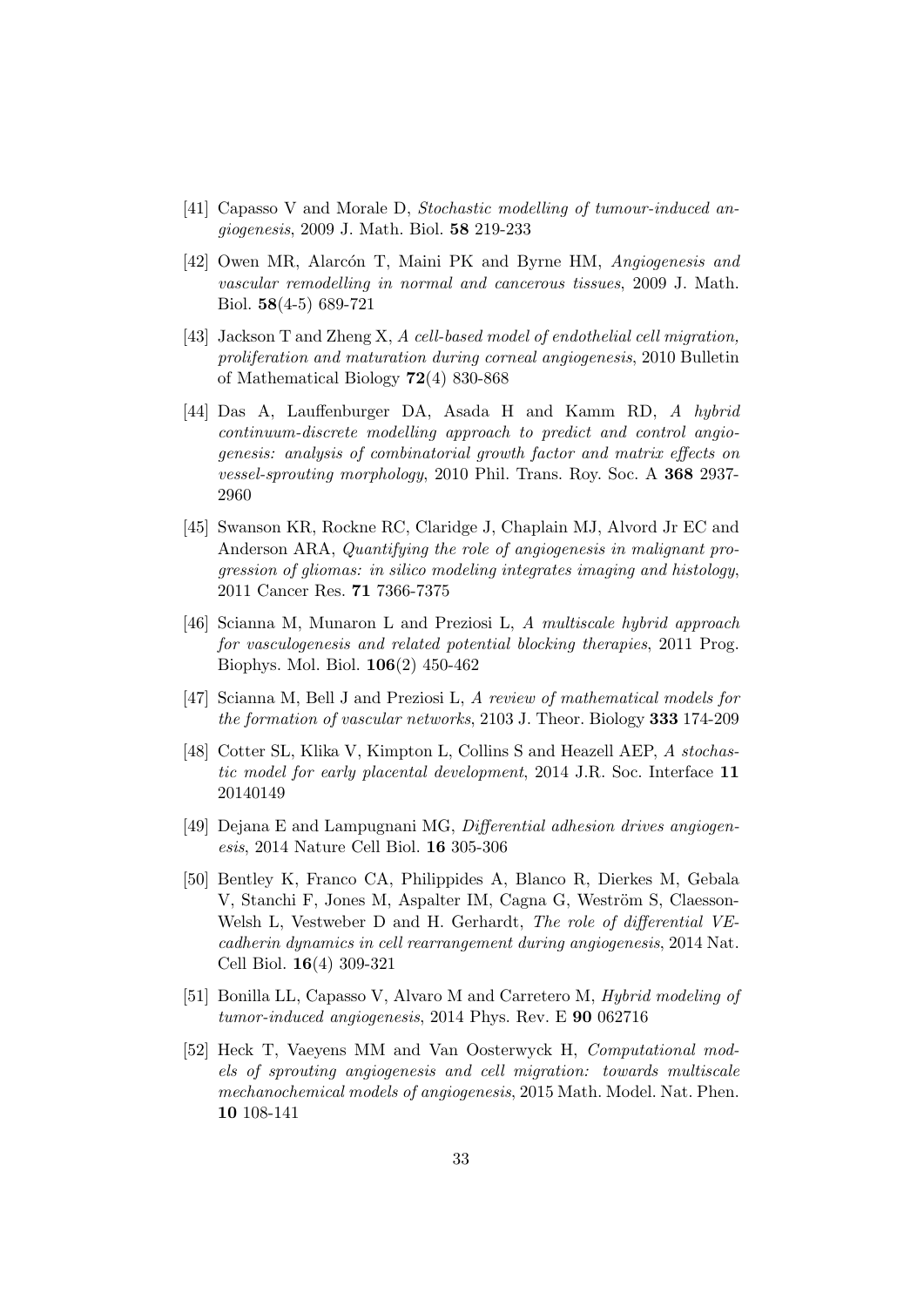- <span id="page-34-0"></span>[53] Perfahl H, Hughes BD, Alarcón T, Maini PK, Lloyd MC, Reuss M and Byrne HM, 3D hybrid modelling of vascular network formation, 2017 J. Theor. Biol. 414 254-268
- <span id="page-34-1"></span>[54] Pillay S, Byrne HM and Maini PK, Modeling angiogenesis: a discrete to continuum description, 2017 Phys. Rev. E 95 012410
- <span id="page-34-2"></span>[55] Bonilla LL, Carretero M and Terragni F, Stochastic Models of Blood Vessel Growth, in pp 413-436 of Stochastic Dynamics Out of Equilibrium, Giacomin G, Olla S, Saada E, Spohn H and Stoltz G, eds. 2019 (Springer Proceedings of Mathematics and Statistics 282, Springer Nature)
- <span id="page-34-3"></span>[56] Terragni F, Carretero M, Capasso V and Bonilla LL, Stochastic model of tumour-induced angiogenesis: Ensemble averages and deterministic equations, 2016 Phys. Rev. E 93 022413
- <span id="page-34-4"></span>[57] Bernabeu MO, Jones ML, Nash RW, Pezzarossa A, Coveney PV, Gerhardt H and Franco CA, PolNet: A Tool to Quantify Network-Level Cell Polarity and Blood Flow in Vascular Remodeling, 2018 Biophys. J. 114 2052-2058
- <span id="page-34-5"></span>[58] Capasso V and Flandoli F, On the mean field approximation of a stochastic model of tumor-induced angiogenesis, 2019 Eur. J. Appl. Math. 30 619-658
- <span id="page-34-6"></span>[59] Bonilla LL, Carretero M, Terragni F and Birnir B, Soliton driven angiogenesis, 2016 Sci. Rep. 6 31296
- <span id="page-34-7"></span>[60] Remoissenet M, 1999 Waves called solitons: Concepts and experiments, 3rd ed. (Springer, Berlin)
- <span id="page-34-8"></span>[61] Bonilla LL, Carretero M and Terragni F, Solitonlike attractor for blood vessel tip density in angiogenesis, 2016 Phys. Rev. E 94 062415
- <span id="page-34-9"></span>[62] Bonilla LL, Carretero M and Terragni F, Ensemble Averages, Soliton Dynamics and Influence of Haptotaxis in a Model of Tumor-Induced Angiogenesis, 2017 Entropy 19 209
- <span id="page-34-10"></span>[63] Salasnich L, Parola A and Reatto L, Effective wave equations for the dynamics of cigar-shaped and disk-shaped Bose condensates, 2002 Phys. Rev. A 65 043614
- <span id="page-34-11"></span>[64] Gardiner CW, 2010 Stochastic methods. A handbook for the natural and social sciences, 4th ed (Springer, Berlin).
- <span id="page-34-12"></span>[65] Bogoliubov NN, Kinetic equations, 1946 Journal of Physics (USSR) 10 265-274